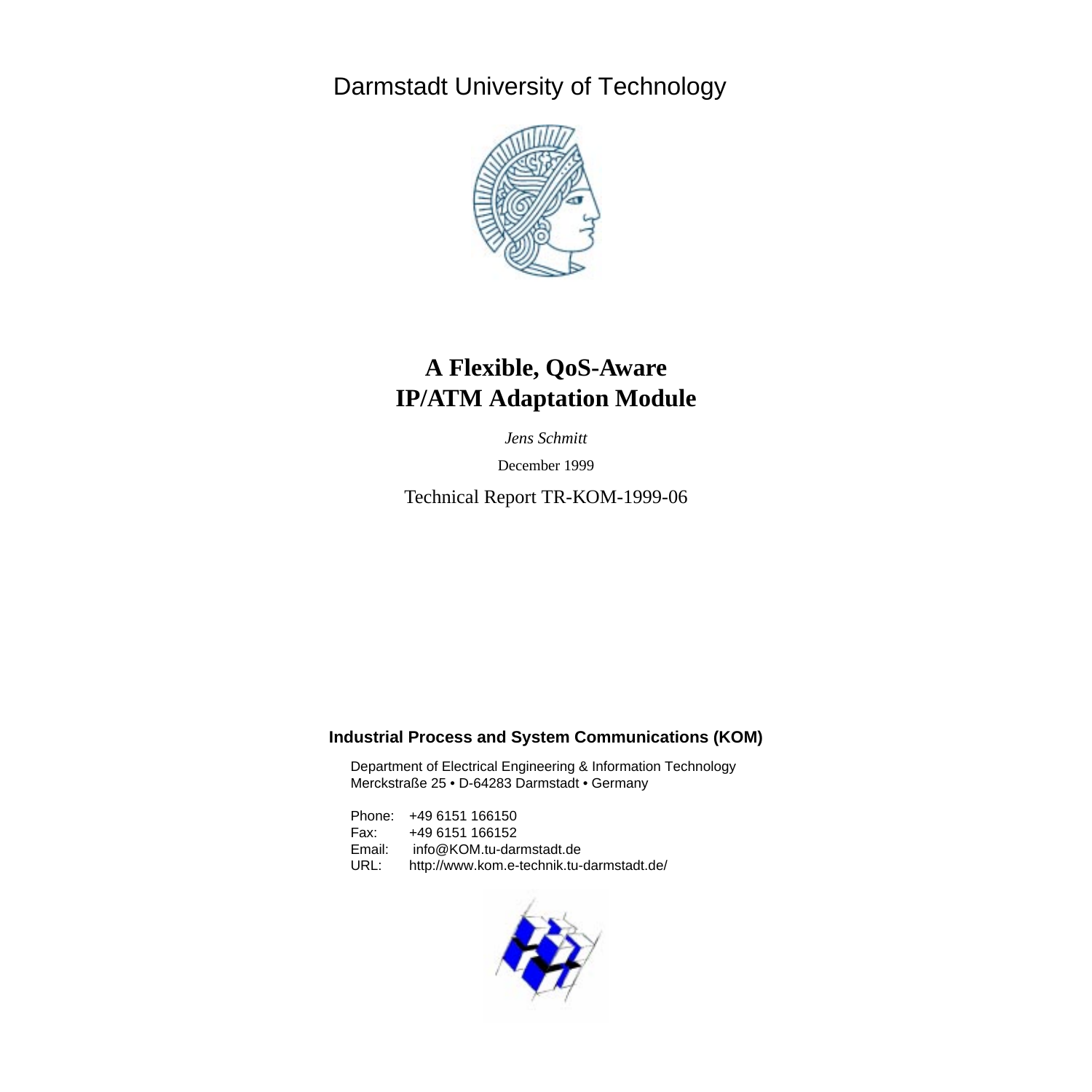# **A Flexible, QoS-Aware IP/ATM Adaptation Module**

*Jens Schmitt*

Industrial Process and System Communications Department of Electrical Engineering and Information Technology Darmstadt University of Technology Merckstr. 25 • D-64283 Darmstadt • Germany {Jens.Schmitt, Martin.Karsten, Lars.Wolf, Ralf.Steinmetz}@kom.tu-darmstadt.de

#### **Abstract**

Overlaying IP-based networks onto ATM subnetworks is a network configuration pattern found increasingly often. While IP networks traditionally only offer plain "best-effort" service they are now evolving to offer more sophisticated services. Nevertheless, the exact mechanisms for providing QoS are not yet settled and essentially non-existing in today's production-level networks, with the Internet being the most popular and important example. On the other hand, ATM networks have been designed from their inception to offer a wide range of QoS mechanisms. Thus, given the configuration of an IP overlay network over an ATM subnetwork, it is very attractive to leverage ATM's QoS mechanisms to alleviate IP's QoS problem, at least partially. The invocation of those mechanisms will be done on so-called IP/ ATM edge devices which are exactly at the frontier between the IP and ATM network. In particular, these edge devices could map reservation requests within the context of the RSVP/IntServ architecture onto especially setup VCs.

In this report we describe the design and implementation of a flexible, QoS-aware IP/ATM adaptation module. This adaptation module allows an IP/ATM edge device to route IP datagrams depending on their contents onto especially setup VCs in a performant manner. To achieve performance it is necessary to implement this module in kernel space, at least partially. On the other hand, it should be easy to use, for e.g. an RSVP/IntServ over ATM, or a DiffServ over ATM mapping module. Therefore, the adaptation module was split into two parts, a kernel-level part that handles all the time-critical tasks of data forwarding and a user-level part which gives access to the functionality provided by the adaptation module.

The result is a very flexible and general IP/ATM adaptation module that can be integrated conveniently with earlier results of the project on approaches of how to map the RSVP/IntServ mechanism onto those of an ATM subnetwork.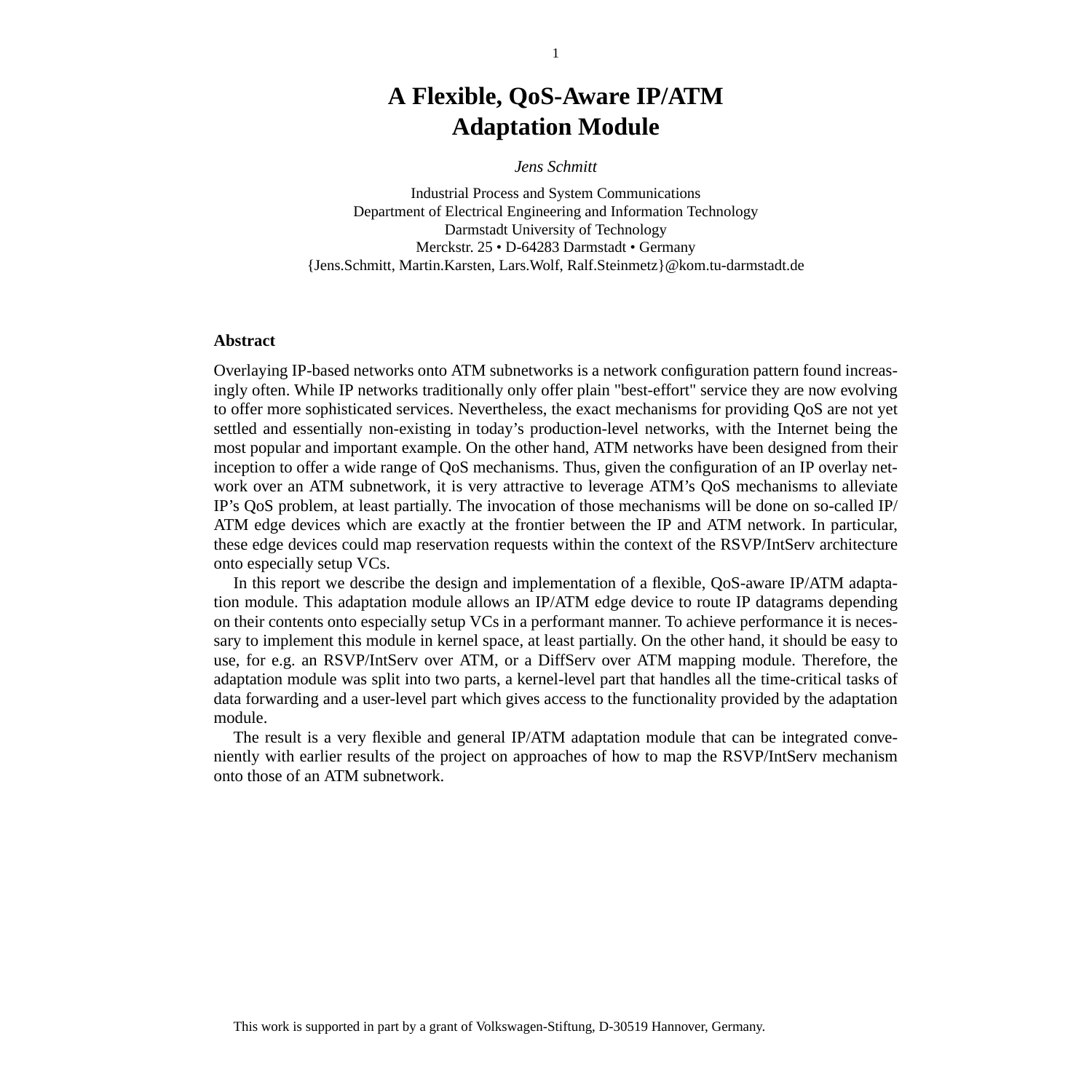# **Table of Contents**

| $\mathbf{2}$<br>2.4 Interface to the IP/ATM Adaptation Module 13<br>2.5 Functional Restrictions of the Current Implementation 13<br>$3^{\circ}$<br>3.2 Review of UNIX Device Drivers and the STREAMS Mechanism15<br>3.3 Architecture of the Fore ATM Network Driver 19<br>3.6.2 VCM STREAMS Multiplexing Device Driver: vcm_dev.c<br>3.6.4 Filter Configuration and Management Module: vcm_filter.c28<br>$\boldsymbol{4}$ |  |  |  |
|---------------------------------------------------------------------------------------------------------------------------------------------------------------------------------------------------------------------------------------------------------------------------------------------------------------------------------------------------------------------------------------------------------------------------|--|--|--|
|                                                                                                                                                                                                                                                                                                                                                                                                                           |  |  |  |
|                                                                                                                                                                                                                                                                                                                                                                                                                           |  |  |  |
|                                                                                                                                                                                                                                                                                                                                                                                                                           |  |  |  |
|                                                                                                                                                                                                                                                                                                                                                                                                                           |  |  |  |
|                                                                                                                                                                                                                                                                                                                                                                                                                           |  |  |  |
|                                                                                                                                                                                                                                                                                                                                                                                                                           |  |  |  |
|                                                                                                                                                                                                                                                                                                                                                                                                                           |  |  |  |
|                                                                                                                                                                                                                                                                                                                                                                                                                           |  |  |  |
|                                                                                                                                                                                                                                                                                                                                                                                                                           |  |  |  |
|                                                                                                                                                                                                                                                                                                                                                                                                                           |  |  |  |
|                                                                                                                                                                                                                                                                                                                                                                                                                           |  |  |  |
|                                                                                                                                                                                                                                                                                                                                                                                                                           |  |  |  |
|                                                                                                                                                                                                                                                                                                                                                                                                                           |  |  |  |
|                                                                                                                                                                                                                                                                                                                                                                                                                           |  |  |  |
|                                                                                                                                                                                                                                                                                                                                                                                                                           |  |  |  |
|                                                                                                                                                                                                                                                                                                                                                                                                                           |  |  |  |
|                                                                                                                                                                                                                                                                                                                                                                                                                           |  |  |  |
|                                                                                                                                                                                                                                                                                                                                                                                                                           |  |  |  |
|                                                                                                                                                                                                                                                                                                                                                                                                                           |  |  |  |
|                                                                                                                                                                                                                                                                                                                                                                                                                           |  |  |  |
|                                                                                                                                                                                                                                                                                                                                                                                                                           |  |  |  |
|                                                                                                                                                                                                                                                                                                                                                                                                                           |  |  |  |
|                                                                                                                                                                                                                                                                                                                                                                                                                           |  |  |  |
|                                                                                                                                                                                                                                                                                                                                                                                                                           |  |  |  |
|                                                                                                                                                                                                                                                                                                                                                                                                                           |  |  |  |
|                                                                                                                                                                                                                                                                                                                                                                                                                           |  |  |  |
|                                                                                                                                                                                                                                                                                                                                                                                                                           |  |  |  |
|                                                                                                                                                                                                                                                                                                                                                                                                                           |  |  |  |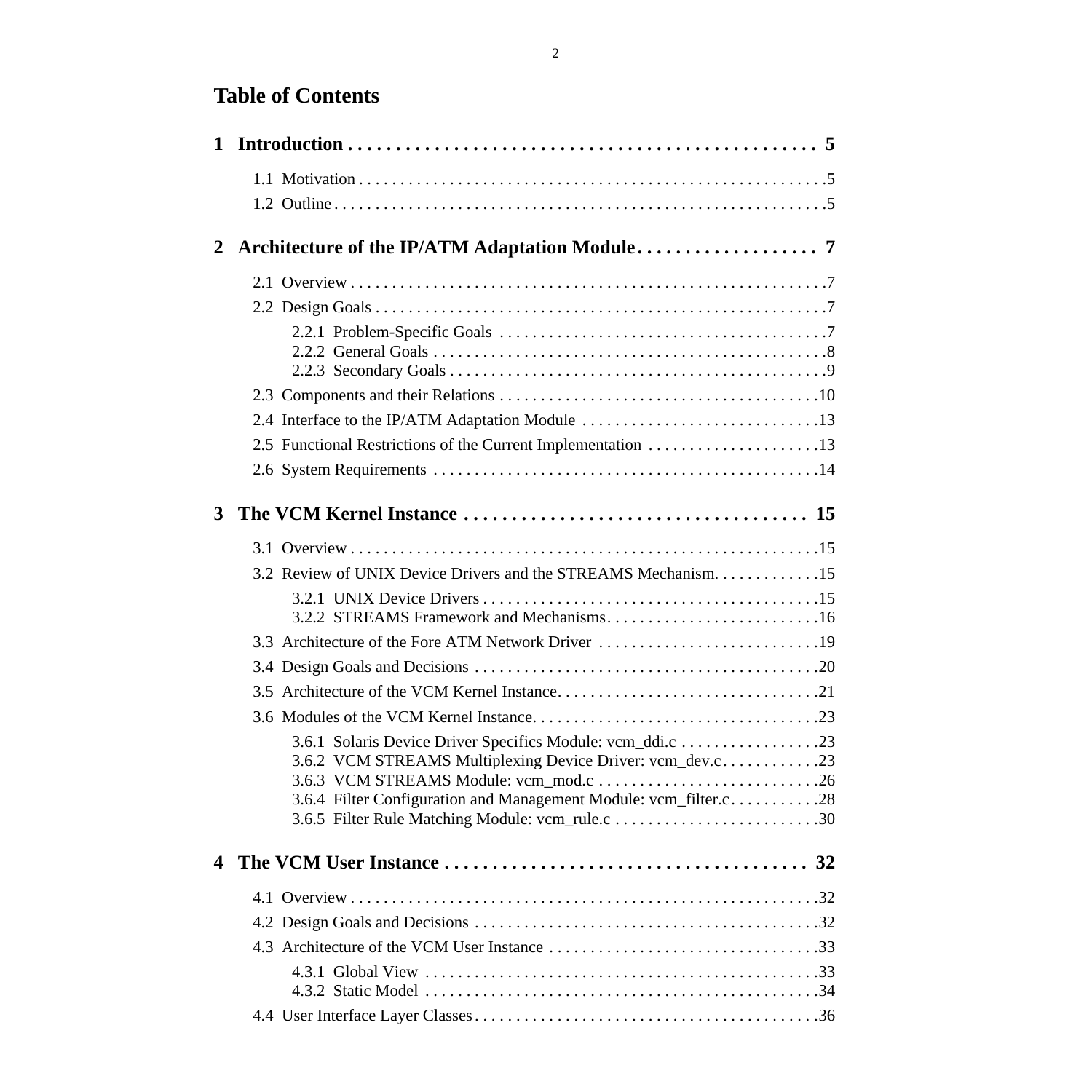| 5. |  |  |
|----|--|--|
|    |  |  |
|    |  |  |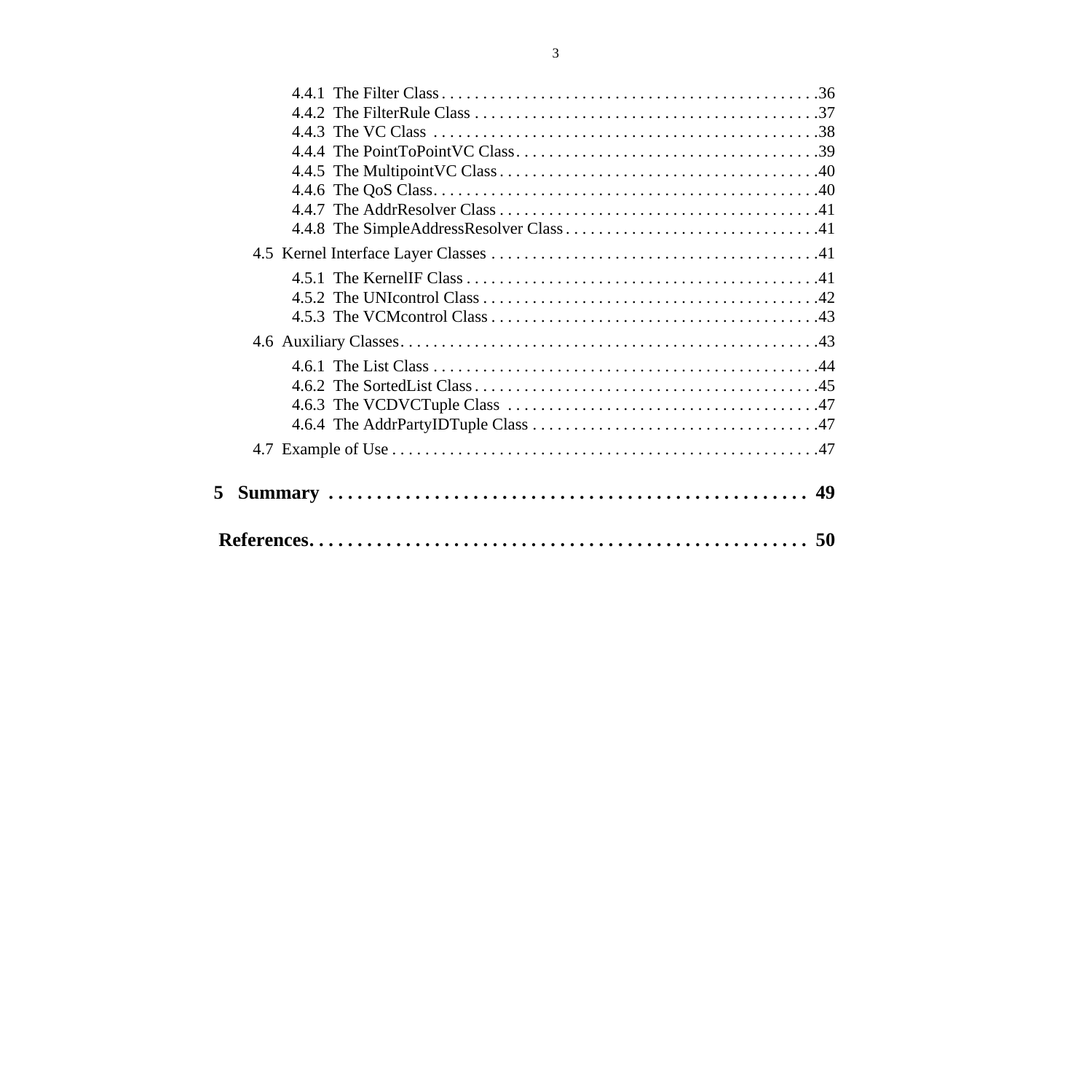# <span id="page-4-0"></span>**1 Introduction**

#### **1.1 Motivation**

IP-based production networks essentially still offer only best-effort service, and so does the largest IPbased network - the Internet. However, the Internet is becoming or even already is a commercially used ubiquitous communication infrastructure. A fact which will eventually require the Internet (or also large IP-based intranets) to be able to accurately predict its performance for business-critical applications, i.e. deliver stringent Quality of Service (QoS) guarantees for those applications.

On the other hand, the Asynchronous Transfer Mode (ATM) technology offers a lot of QoS-enabling facilities. However, due to its homogeneity stipulation, it faces its degradation to a link layer which is being used by TCP/IP in the core of the network where its accurate QoS mechanisms are most needed. The result is:

IP lacks QoS, but has a wide distribution - ATM has QoS, but is not available end-to-end. Hence it seems very reasonable that IP takes ATM's assist in order to provide QoS, so that its huge user base can profit from ATM's facilities without the need of introducing ATM end-to-end.

In previous reports ([SWS97a], [SKWS98]) of the IQATM project we used the term overlay model for that kind of operation for the special case when mapping the RSVP/IntServ architecture onto ATM subnetworks.

In general, the problem of providing QoS in packet-switched networks can be separated into the distinct but related problems on the control and the data path. Previous prototypical implementations within the project ([SWS97b], see also Appendix) mainly focused on solution approaches for the control path issues of the problem, while they used a very simple and inefficient solution for the problem of providing QoS on the data path. That was due to the non-availability of source code of the ATM network driver, which needs to be modified for that purpose. Now we have access to such source code (thanks to the Fore partner's programme) and thus it was decided to overcome the deficiencies of the previous implementations on the data path.

Therefore we developed in a first step an IP/ATM adaptation module that allows to instruct the forwarding path inside an IP/ATM edge device to "route" IP data flows according to some characteristics onto especially setup ATM VCs. While the adaptation module's provided functionality is sufficient for efficiently operating RSVP/IntServ on the data path, it is intentionally designed more flexible to allow for other QoS-conveying information in IP datagrams (as e.g. contained in the Differentiated Services (DiffServ) byte) to be a source of special handling in the ATM network as well.

#### **1.2 Outline**

In the next chapter, the overall architecture of the IP/ATM adaptation module is being presented. We provide the design goals which lead the development of this adaptation module and give their rationale. Then a macroscopic view on the components of the adaptation module is given and the general interface to the adaptation module is described. The adaptation module consists of two instances which work together:

- a kernel instance, and a
- user instance.

In chapter 3, we describe the design and implementation of the kernel instance by looking at both, its global architecture and the functionality provided locally by the modules which form that architecture.

In chapter 4, details on the user instance are presented. Again we start by looking at its architecture, before we go into the details of the implementation of the components which make up that architecture.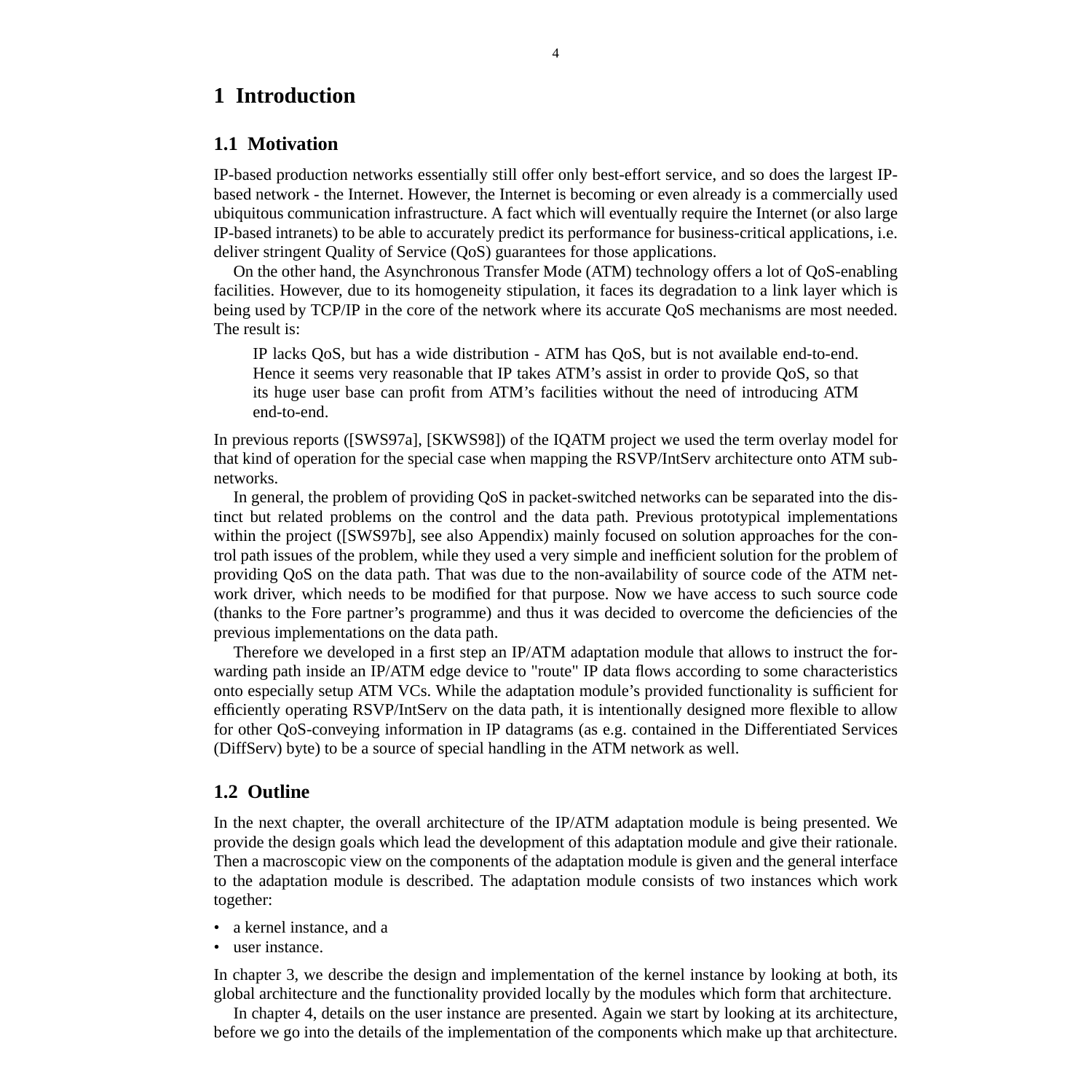In addition, we illustrate the application of the IP/ATM adaptation module by a short example of how to use it via the library interface provided by the user instance of the adaptation module.

In the last chapter, we provide a short summary of the report and give the relevant literature references.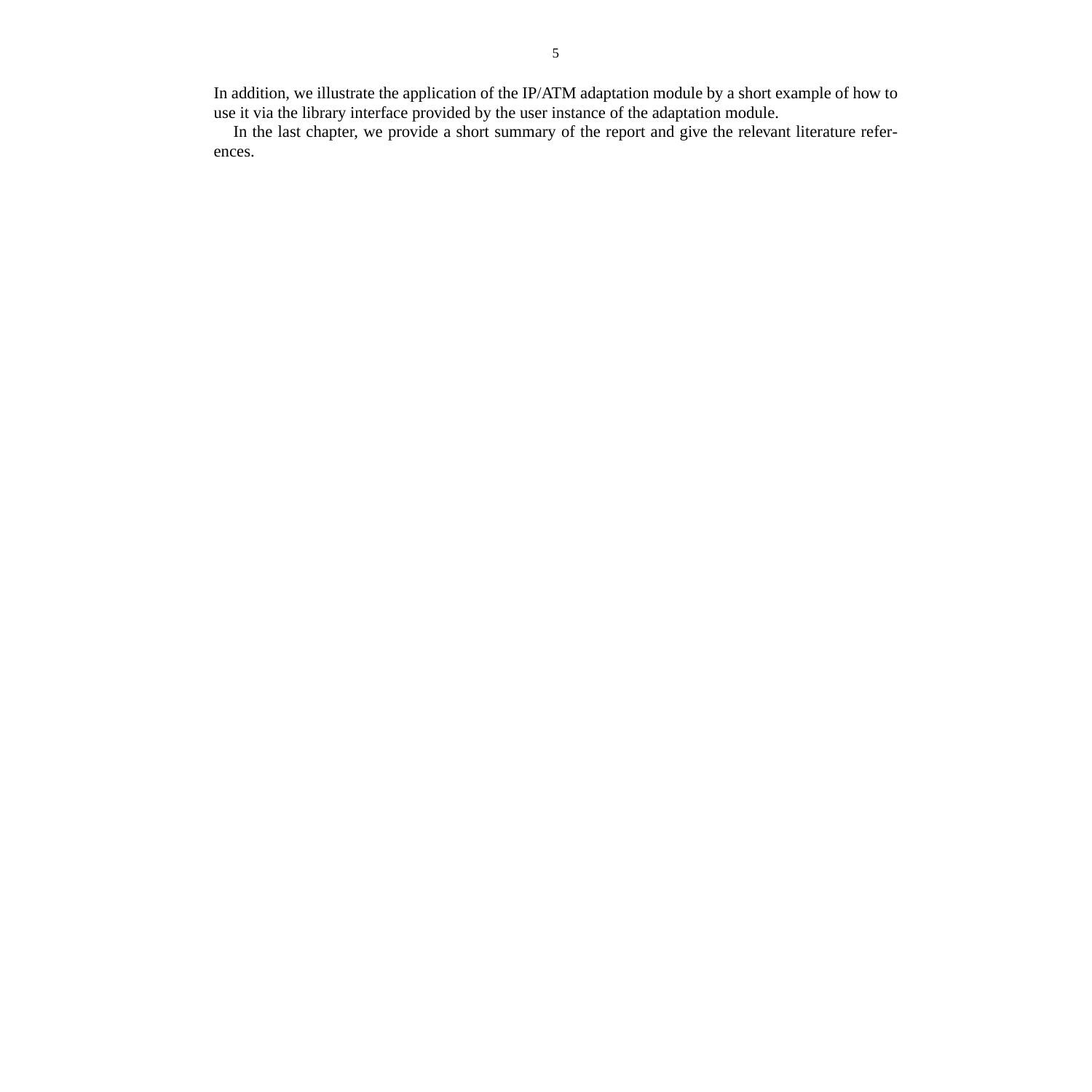# **2 Architecture of the IP/ATM Adaptation Module**

# **2.1 Overview**

In this section we describe the architecture of the IP/ATM adaptation module. We start by giving a brief overview of the function of that module, which will further on also be called VCM (Virtual Circuit Management) module. We discuss its design goals and what it is aimed at, and at the same time we point out what it is not, respectively what have been secondary goals during the process of development and why some restrictions have been made. Following these discussions we present the different components of the VCM module and their relationships among themselves as well as their relationship with existing code in the operating system and the ATM network device driver. Furthermore, we shortly illustrate its interface that shall allow higher layer/level software to make use of ATM's advanced QoS capabilities in an easy and elegant manner. A more detailed view on that interface is given in chapter 4.

The code for the IP/ATM adaptation module is still a prototype and does not offer yet all the functionality one could wish. What is still missing and which restrictions apply is treated at the end of this section along with the system requirements of the implementation of the VCM module.

# **2.2 Design Goals**

We can distinguish between problem-specific goals and general design goals. Problem-specific goals are related to what we actually want to achieve with respect to the functionality of our IP/ATM adaptation module. General goals are related to desirable characteristics any software system is thriving to achieve, however we highlight those that are of particular importance for the VCM module.

# **2.2.1 Problem-Specific Goals**

The first and foremost design goal is certainly to offer a **rich functionality**, which is to have a means of using ATM's mechanisms and characteristics for any IP QoS related matters, examples of which could be:

- RSVP/IntServ.
- ST-II,
- DiffServ/IP precedence,
- policy-based configurational (static) QoS,
- secure communications (e.g. for VPNs),
- simple hybrid TCP/IP-ATM API.

From the pretty diverse sample potential uses of the VCM module it follows that **flexibility** should be one of the most important design goals for the adaptation module. Flexibility here is with regard to:

- mapping of flows onto VCs, i.e. many-to-many relationships between flows and ATM VCs should be possible,
- description of what constitutes a flow (arbitrary rules on IP and higher level headers), i.e. more or less arbitrary rules on IP and higher level headers should be possible to define a flow of data that shall be forwarded using one or more (in case of multicast) VCs.

Another more technically motivated design goal is to be **independent of IP convergence modules** used for best-effort IP traffic delivery, i.e. the VCM module should be capable of interworking interchangeably with any of the following (only the most prominent examples):

• ForeIP - the proprietary implementation from Fore of IP over ATM for uni- and multicast best-effort transmissions,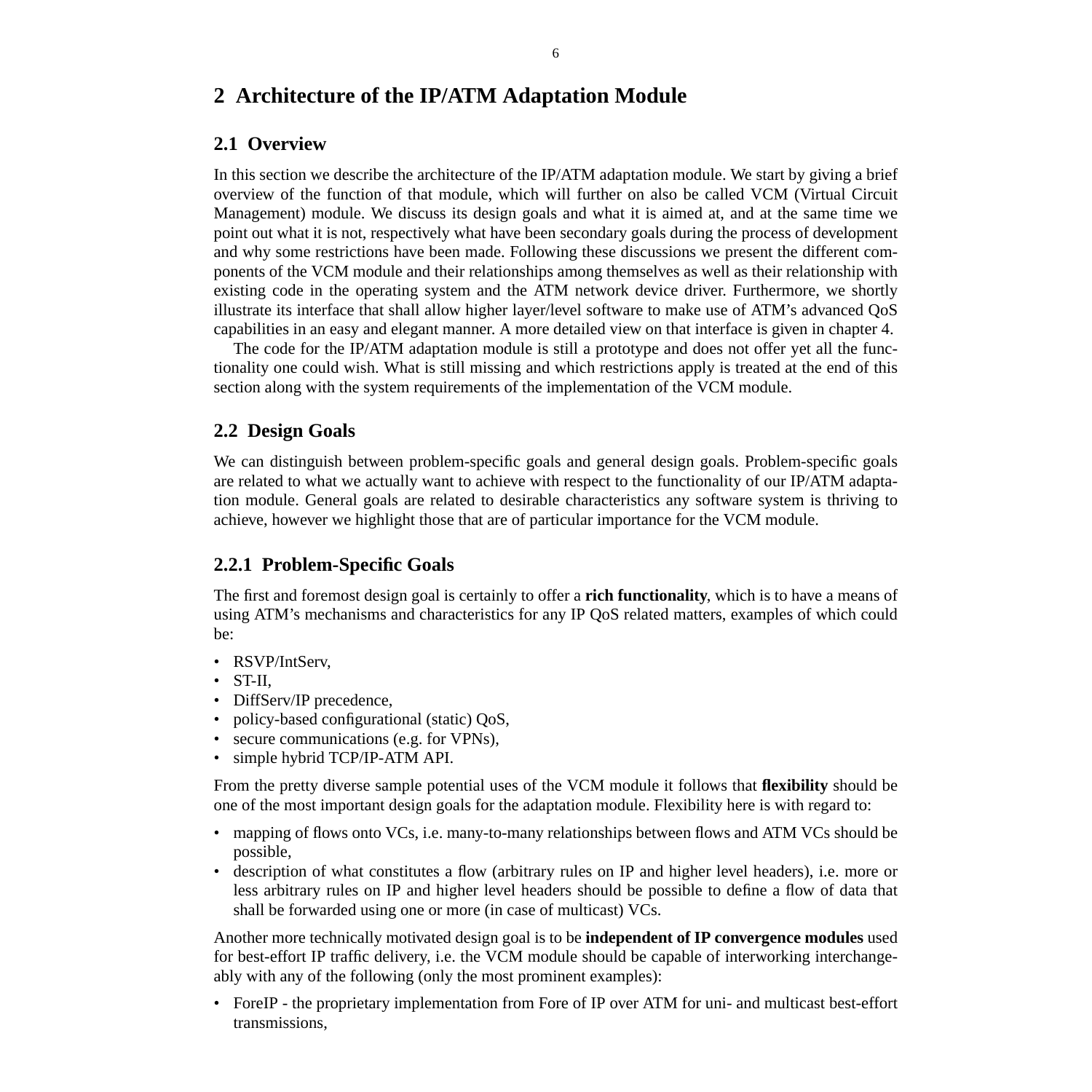- Classical IP over ATM (CLIP) the IETF standard solution for unicast best-effort IP traffic over ATM subnetworks,
- Multi-Protocol over ATM (MPOA) the ATM Forum's standard for delivering IP (beyond others) over ATM networks (again only unicast best-effort IP traffic).

The idea behind the independence from the IP convergence module in use is to be able to make use of their different strengths, e.g.

- when using ForeIP, then IP multicast is available and we are able to test all the fancy RSVP over ATM multicast issues we derived conceptually in [SKWS98],
- when using CLIP, then we will certainly find a large installed base and should thus in principle be able to use the VCM module as a base for larger tests,
- when using MPOA, then we can make use of NHRP-initiated shortcuts for unicast IP transmissions and thus maximally switched paths, an interesting feature we have investigated conceptually in [SWK+99] and would like to be able to test in practice.

# **2.2.2 General Goals**

Of course, the list of general design goals is virtually endless, however what we want to do here is to emphasize those that are of special significance to the development of the IP/ATM adaptation module. These are:

- **Modularity** of the code, especially in order to ease portability and migration to new releases of the operating system and/or ATM network driver code.
- **Reusability** of the code, since some parts could also be interesting to filtering software for firewalls or similar environments that need to deal with customizable forwarding decisions within an edge router, therefore genericity in this part could be beneficial.
- **Minimization** of **kernel**-level part, while **maximizing** the **user**-level part without sacrificing **efficiency** on the data forwarding path, i.e. only the most necessary changes to the forwarding behavior should be realized inside the kernel, while all the control functionality should be handed over to the user-space part of the implementation. Rationale behind this goal is the ease of development and coding in user-space when compared to kernel space.
- **Extensibility** of the code, is certainly a must, as for example the rules constituting a QoS-worthy flow will certainly experience changes and extensions. Similarly, with the advent of IPv6 the header formats will change and that must be accommodated by future versions of the VCM module as well.
- **Minimal invasiveness** with respect to existing code, i.e. Fore's ATM driver code should not be modified unnecessarily if possible, the same applies for the Solaris operating system source code<sup>\*</sup>. This is a pragmatic design goal which allows us in the first place to make the code available to our partners at Deutsche Telekom AG since modifications inside the Solaris source code and/or the Fore ATM network driver code would either necessitate the existence of a source code license or only the binaries could be delivered thus preventing further extensions and modifications of the IP/ATM adaptation module.
- **Simple**, but **flexible interface** to the services provided by the VCM module. We want an **object-oriented** interface since this represents the problem domain well.

<sup>\*.</sup> Note however that it was certainly necessary to know that code, in particular in order to be able to fit the adaptation module so neatly into the existing software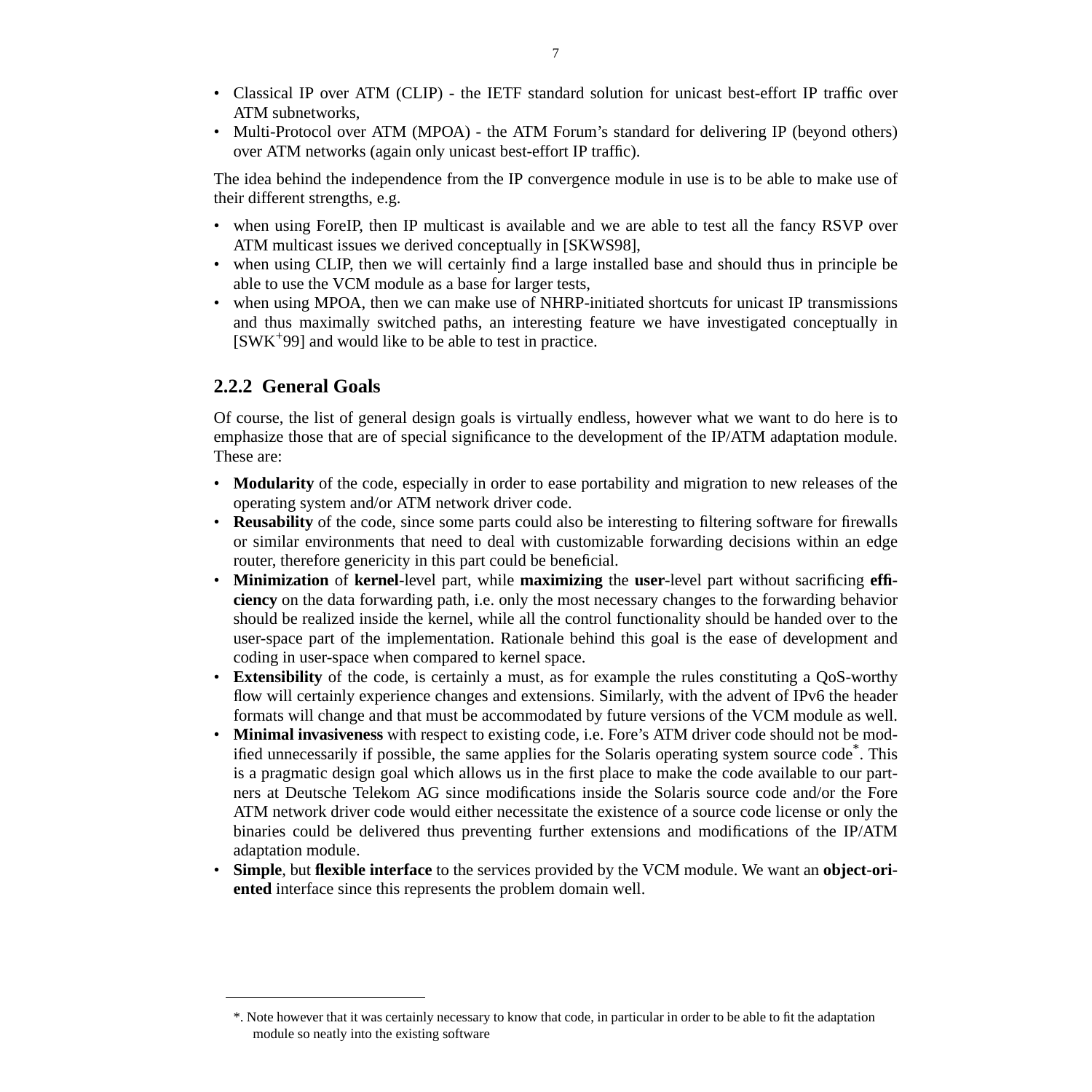# **2.2.3 Secondary Goals**

After having stated the general and problem-specific design goals for the IP/ATM adaptation module, we now want to make clear what we did not aim at primarily and why. While the following points in general certainly are important goals to strive for we will explain why we did not focus on them as much as on the aforementioned goals. Those "neglected" design goals are:

- **100% optimized performance** is not aimed at, although architecturally it should be possible if some work in tuning the software is invested. As mentioned above the performance-critical parts of the code, which are represented by the decisions on the data path which packets to "route" on which VC shall be part of the kernel like the rest of the communication subsystem under the Solaris operating system. Thus there is no fundamental performance problem. However, we do not intend to tune all the data structures to their optimum performance. For example, if the filter set inside the kernel is represented by a simple linear list, there are only small performance penalties for a relatively small filter set, whereas of course for larger sets with complicated (with respect to matching) filters this is certainly a different story. In this area very recent research work is available on packet classification (e.g. [WVTP97], [SVSW98] which also contain many pointers to other work in this field) which could be easily incorporated in principle, yet in practice adding some implementation complexity (and for maximum performance it would have to be done in hardware anyway), which was not considered necessary for our prototypical solution, which will under all likelihood never experience such a large filter set.
- **Portability** while being an honorable goal, this is in our case only possible to a very limited degree, i.e. the code should be readily portable to System V based Unix platforms (e.g. Solaris, HP-UX, SGI, Digital UNIX, ...) and ATM network drivers that offer an API to the UNI signalling facilities within the driver code and a DLPI (Data Link Provider Interface) interface to upper layer protocols. However, operating system platforms that do not implement their communication subsystem based on the STREAMS mechanism of System V, or ATM network drivers that do not conform to DLPI or do not offer an API to the UNI services will certainly represent a major problem when the VCM module code is to be ported on them. While portability to such platforms in principle could be achieved by isolating the platform-dependent code rigorously, this would lead to substantial implementation efforts which are not justified for a prototypical system as is projected for the IP/ATM adaptation module.
- **Completeness** while the VCM module shall be flexible and extensible it is not aimed at being complete. For example not all possible filter rules one could imagine should be implemented and made readily accessible to the user, but rather a user should with a minimum of modifications to the VCM module be able to extend the code for new filter rules to be applicable.
- **Failure Handling** since the IP/ATM adaptation module is not aimed at being production-level code, sometimes simple failure handling (defaulting to exiting in extreme failure situations instead of handing over to the user with detailed reports of what went wrong) for ease of implementation should be given preference over absolute protection against faults. Nevertheless, all faults should be detected, albeit their handling does not always have to be as sophisticated as one could desire.

To emphasize once more: while the above goals have not been the leading forces for the development of the IP/ATM adaptation module, they have nevertheless not been totally neglected but have been realized in a "best-effort" manner, whereas the aforementioned primary design goals have been viewed as strict requirements.

# **2.3 Components and their Relations**

After having discussed the goals which led our development of the IP/ATM adaptation module let us now take an overall view on the actual design of the VCM module and how it fits into the existing code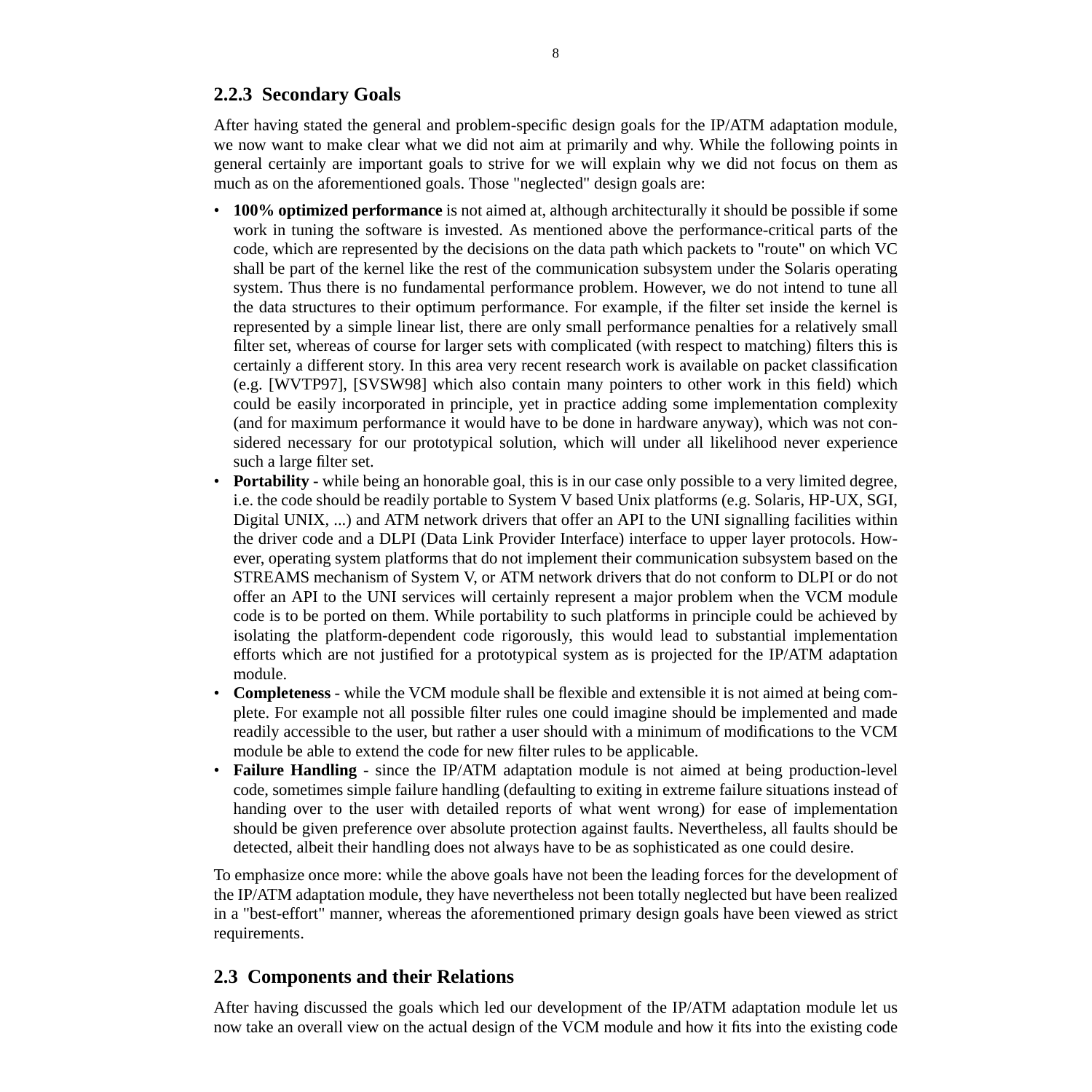of the operating system and the ATM network driver. This is illustrated in Figure 1. Let us start from the bottom up. Here we have the hardware of the network adaptors, i.e. the Ethernet<sup>†</sup> respectively the ATM controller. This corresponds to the physical layer. In the case of Ethernet the link layer is almost trivial and is realized in a moderately sized character device driver called le0 (under Solaris) on top of which the higher layer protocols are stacked. In a System V UNIX (as Solaris is one) the link layer would provide a standard interface called DLPI in order to offer its services to the network layer (in the case of BSD-based systems the ifnet interface would be provided by the link layer module). Furthermore, as is depicted in Figure 1, the upper layer protocol stack in System V UNIXes, i.e. the network and transport layer is implemented in kernel space using the STREAMS framework. The IP STREAMS multiplexer driver serves as the central component receiving several streams from upstream and multiplexing them on the correct downstream directions to the corresponding network drivers (according to the routing/ forwarding table). From the IP multiplexer there are always two streams leading downstream to the network device drivers where one is for the ARP control requests and the other is for the actual datagrams to be sent over the network. For the former stream the ARP module is pushed, while for the latter the IP and the ARP module are pushed, in that order. Upstream from the IP multiplexer there are the transport layer STREAMS device drivers, the most common of which certainly are the TCP and UDP drivers. There is one stream for each transport layer. On such a stream a module corresponding to the respective transport layer is being pushed as can be seen again in Figure 1. Applications that want to send data using the TCP/IP protocol suite are of course run in user space and transmit their data to the transport layer devices by opening up a stream to the transport layer STREAMS devices (it is also possible to build up a stream directly to the IP multiplexer using "raw" IP, as for example does the RSVP daemon to send its protocol messages) and crossing the user-kernel borderline by using the STREAMS head. An example of such an application depicted in Figure 1 is the conferencing tool vic, of which there is a special release that is RSVP-enabled, i.e. uses RSVP signalling in order to reserve resources for its video flows to experience uncongested transmission paths. This is achieved by contacting the RSVP daemon that is running in user space via an API called RAPI (which is under standardization by the X/OPEN group).

Let us now take a look on the ATM-side of our edge device. The ATM network driver is considerably more complex than the Ethernet network driver and is itself constructed of several modules that interwork with each other. Some of them, but not all, are depicted in Figure 1. The lowest, respectively closest to the hardware controller is a character device driver named fatm0 which interfaces directly to the hardware of the ATM network adaptor and makes available some very basic functionality like sending and receiving data, reserving local VC resources, etc. Eventually, all the other functionality as e.g. signalling is based on those functions in the fatm0 driver. The Fore code encompasses two different signalling modules (implemented as character device drivers):

- Fore's proprietary SPANS signalling protocol, and
- the standard-conform UNI 3.0/3.1 signalling as specified by the ATM Forum.

On top of the signalling modules and the basic fatm0 module there are several modules for different kind of purposes, still implemented in kernel space. In Figure 1, two of them are depicted:

- the Fore IP device STREAMS driver (called fa0), implementing Fore's proprietary convergence module for realizing best-effort IP transmissions over an ATM subnet by using facilities provided by the SPANS signalling,
- the SDAPI device STREAMS driver (called sdapi), implementing a signal-driven API that allows for direct access to the facilities provided by the UNI signalling.

<sup>†.</sup> We assumed the IP-side of the edge device to be connected to an Ethernet as it was actually the case in our test settings.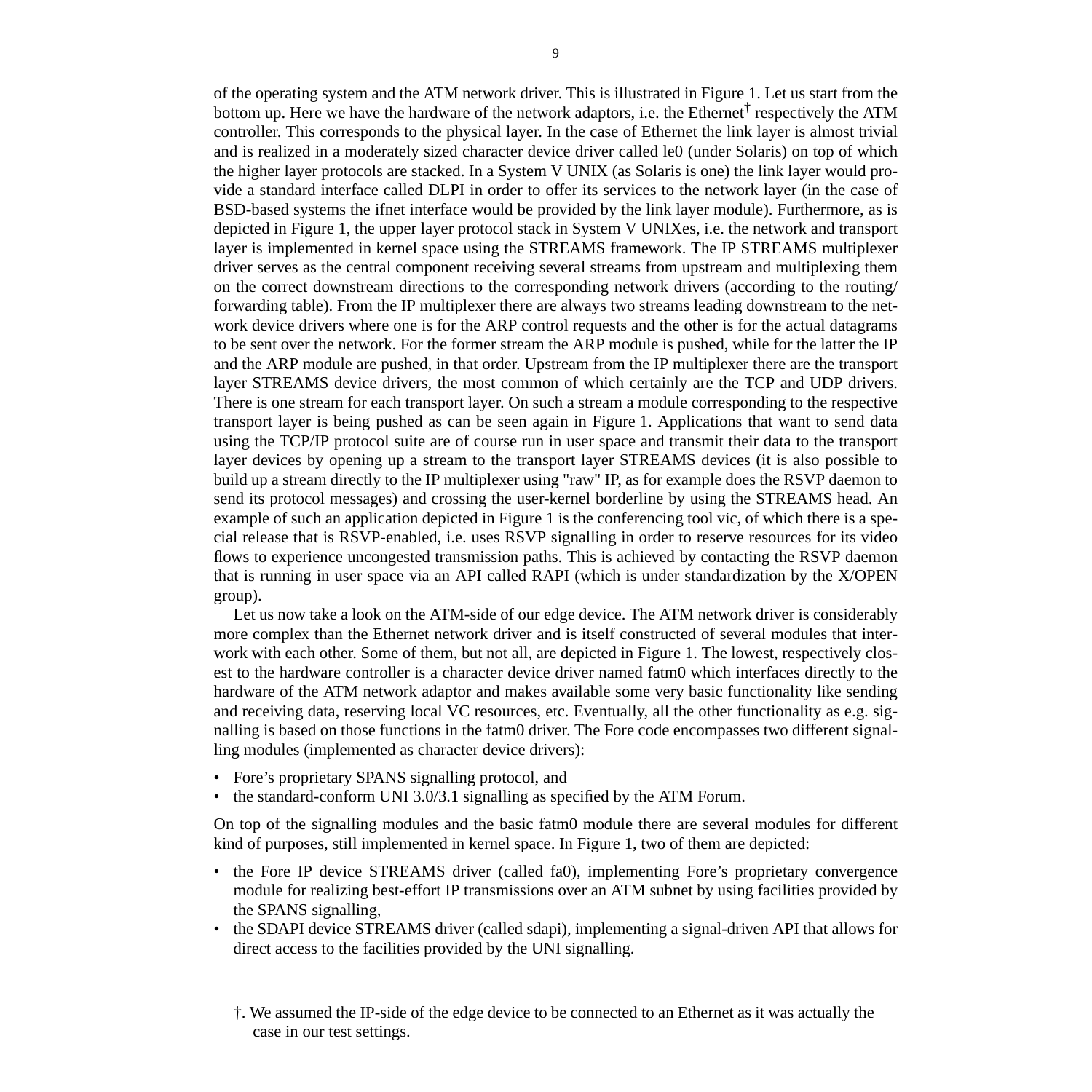



*Figure 1:* Overall view on IP/ATM adaptation module and its relationship to existing components.

All of the above were the existing components before the introduction of the components for the IP/ ATM adaptation module. As already mentioned one of our most important design goals is to leave those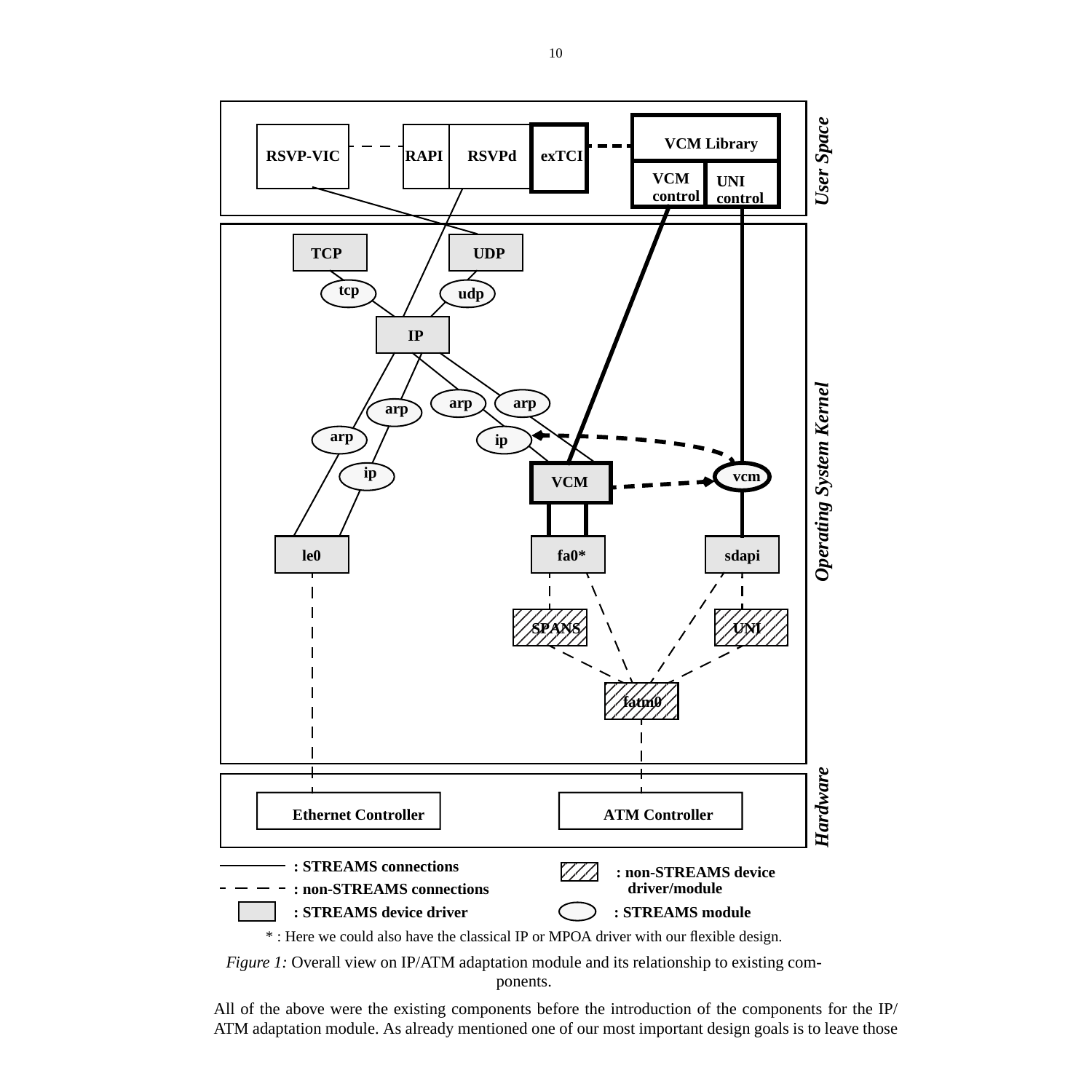between the IP multiplexer and a convergence IP module (in the example Fore IP was taken). The task of the VCM device is to multiplex the IP data streams according to configurable parameters onto ATM VCs. The IP multiplexer essentially does not see the Fore IP driver any more but is now communicating directly to the VCM multiplexer which however provides the same interface (DLPI) as the Fore IP device driver so that the IP multiplexer does not realize it "talks" to someone else. The VCM multiplexer examines the IP datagram against a set of filters that are configured into it. The configuration of the filters is possible via an **ioctl** interface of the VCM multiplexer (more details in chapter 3). If any of the filter rules applies, the VCM multiplexer routes the datagram onto the respective VC which has been setup beforehand (see below on how), if none of the filters apply then the datagram is just passed on to the fa0 driver. For the "rerouting" of the data over especially setup VCs, the VCM multiplexer hands the successfully matched datagrams over to the VCM STREAMS module, which has been pushed on the SDAPI STREAMS device. In the VCM module the IP datagrams are prepared for being sent over their ATM VC by prepending an internal header required for the SDAPI driver. That is what has to be done for the ingress to an ATM network. For the egress from the ATM network, the inverse has to be done by the VCM module: stripping off the internal header and putting the IP datagram into the upward directed stream to the IP multiplexer. These actions are depicted in Figure 1 by the dotted arrows from the VCM device to the VCM module and from the VCM module to the data stream leading into the IP multiplexer.

The remaining question certainly is: who sets up the VCs and controls the filter configuration in the VCM device. This is done in user space by an instance of the VCM module that is being implemented as a library. This library uses the SDAPI provided by Fore to setup and manage VCs. These actions are recorded by the VCM module and thus it is able to construct the required internal headers for use of the especially set up VCs. The other task of controlling the VCM device by managing its filter set configurations is also done by the VCM user library. The VCM library is all a user as e.g. the RSVP daemon sees when implementing its extended Traffic Control Interface (exTCI) as described in [SKWS98]. Therefore the VCM library interface is a crucial part of the overall design of the IP/ATM adaptation module and we take closer look at it in the next section (for details see chapter 4).

# **2.4 Interface to the IP/ATM Adaptation Module**

The interface to the IP/ATM adaptation module is implemented as a user level library that allows to set *filters* into the forwarding path from the IP-side of an edge device to the ATM-side. Here, filters consist of a number of rules which map data flows on a number ATM VCs that can each be setup with a certain, specified QoS. The user of that library only needs to supply the logic for which data streams/flows there should be special treatment by the ATM subnetwork, the VCM module takes all the necessary steps to setup corresponding VCs by using UNI signalling, rerouting the data path within the IP/ATM edge devices, and so on as described above. The logic is a simple restricted predicate logic, where the predicates are based on arbitrary conditions in the headers including and above the IP layer combined by logical ANDs, thus constituting a filter rule, while an ORed concatenation of such filter rules represents a filter which is mapped on a set of VCs, where the sets of the VC endpoints is disjunct. In a more formal way filters can be described as:

Let  $A_{i,j}(p)$ ,  $i=1,...,n$ ,  $j=1,...,k$ , be predicates defined on the contents of the IP packet p,

e.g. 
$$
A_{i,j}(p) = \begin{cases} 1 & \text{if IP dest-addr} = a.b.c.d \\ 0 & \text{otherwise} \end{cases}
$$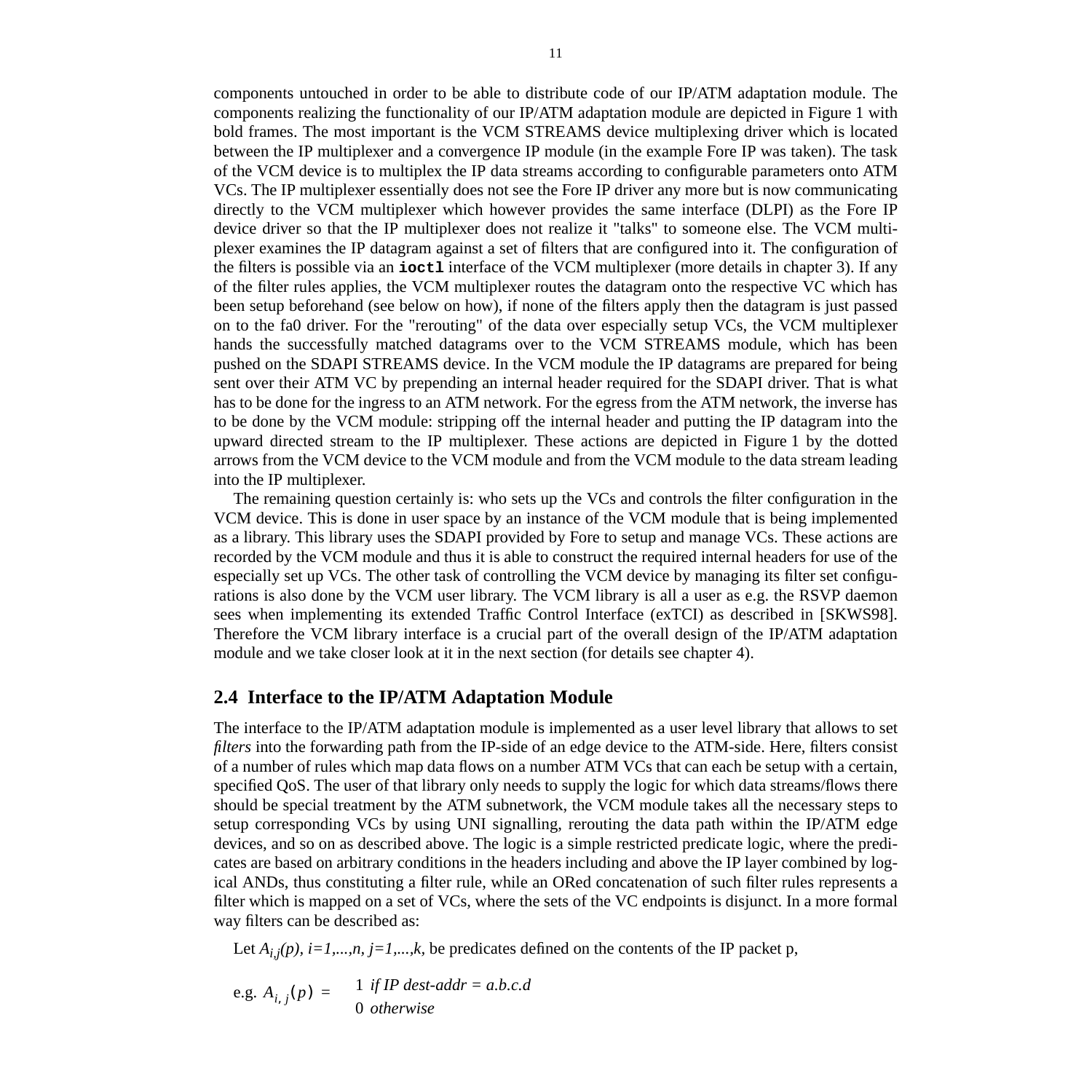then  $F_j = A_1(p) \land ... \land A_n(p)$  constitutes a filter rule for  $j=1,..,k$ , and  $F = (F_1 \vee ... \vee F_k; VC_1, ..., VC_v)$  constitutes a filter (with *endpoints(VC<sub>i</sub>*)  $\cap$  *endpoints(VC<sub>j</sub>*)  $= \{\}\$ for all *i,j*).

Since flexibility was the most important design goal for the interface towards the VCM, different kinds of matching actual packet header subfields against filters where introduced, i.e. predicate definitions are very general. For example it is possible to do mask matches which is particularly suited to address fields that are structured as e.g. IP's source and destination address fields, thus allowing for filter rules to be defined on whole IP subnets (e.g. "all traffic from subnet a.b.c shall take extra VC v when being forwarded to subnet d.e.f").

## **2.5 Functional Restrictions of the Current Implementation**

In this subsection we want to outline restrictions of the current implementation, which should however not be critical for the use of the VCM module as a prototype and which will be overcome in the next releases of the IP/ATM adaptation module in the next phase of the IQATM project. These restrictions are:

- Ease of implementation was often given preference over efficiency, as e.g. in the case of the simple list of the filters inside the kernel module against which any incoming packets has to be matched. Here certainly is much room for improvement by using a more sophisticated, tuned data structures which allows for faster matching against the filter rules.
- The adaptation module is certainly very system-specific, however code at this level probably always is. Nevertheless, we made a serious try to isolate system-specific code from general code so that the porting task is simplified.
- At the moment only one user of the IP/ATM adaptation module per ATM network interface is possible at a time. However introducing multi-user capabilities into the library should be straightforward:
	- In the kernel module some additional identification for different users needs to be added in order to restrict users administrative operations on filters onto their set of filters.
	- In the user level instance/library it must be ensured that some actions, e.g. the set up of the plumbing are only executed once for all users and not once for each user.
- Furthermore, there maybe problems with filters that can apply at the same time, here a priority-based mechanism (set by policies: e.g. IntServ-related filters may be of higher priority than DiffServ filters) should be devised. Again this should be very easy to achieve by simply adding a priority field to the filter structure in the kernel and just propagating the configuration of that additional characteristic of a filter through the user library to the actual users of the adaptation module, which are the ones that have the knowledge to set such policies/priorities.

# **2.6 System Requirements**

Having mentioned that the code is system-specific, we certainly have to specify which are the system requirements when actually running the code as it is provided:

- The edge devices must be running under the SUN Solaris 2.5.1/2.6 operating system (earlier version of Solaris should be no problem, but were not tested).
- The edge devices must use Fore network adapters with ForeThought's Software Release 5.0 (at the time of writing it is unfortunately not yet absolutely clear whether a source code license from Fore is required in order to access the SDAPI library interface).
- The previous point means we are using ATM's UNI 3.0/3.1 to signal VCs, thus a switch must be able to understand this signalling.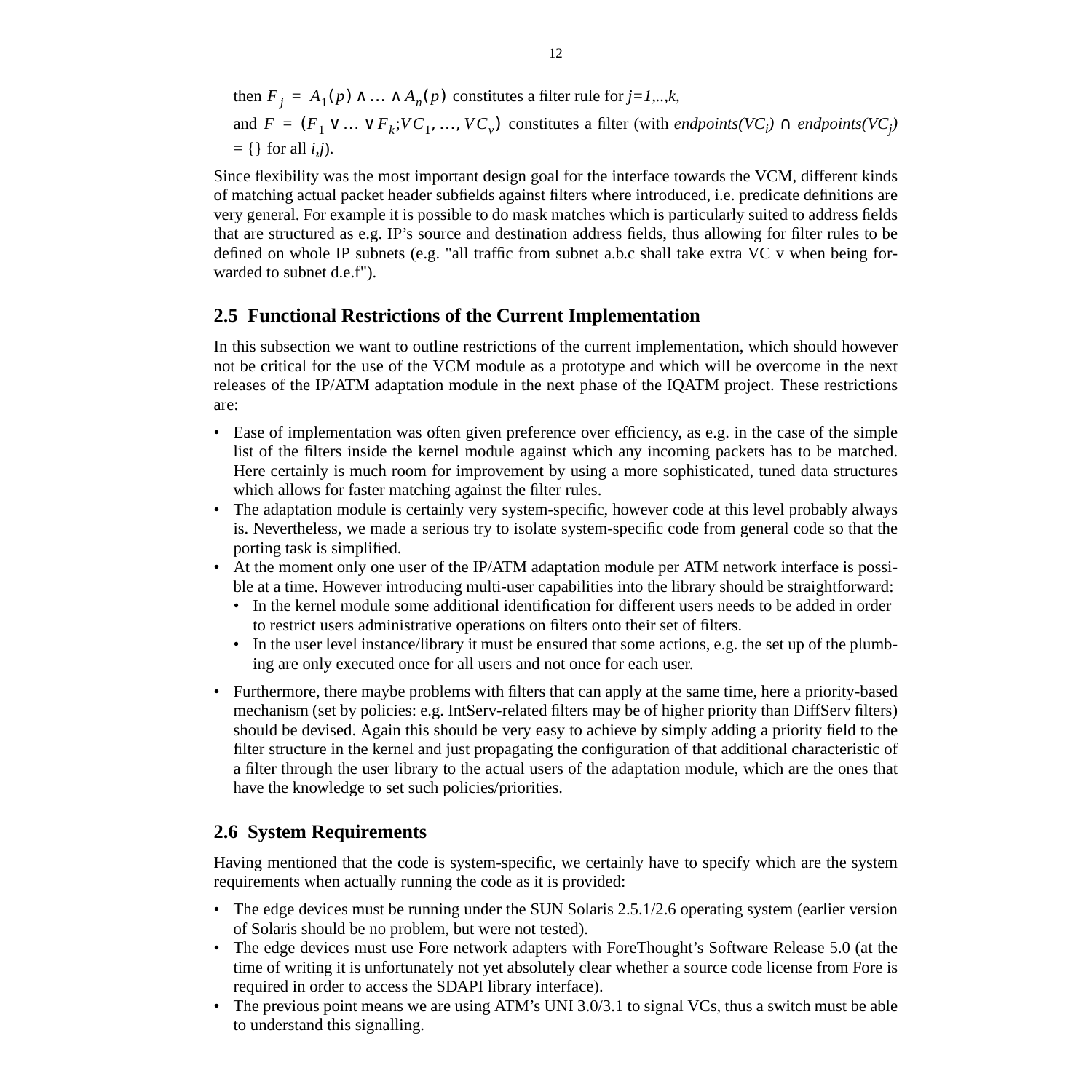• During our development and testing we only used a Fore switch (Fore LE 155). We are not sure whether signalling would work if edge devices are connected to switches of other manufacturers, which in theory they certainly should. Therefore we recommend a test scenario where edge devices are connected to Fore switches while inside the ATM network other ATM switches could be used as well.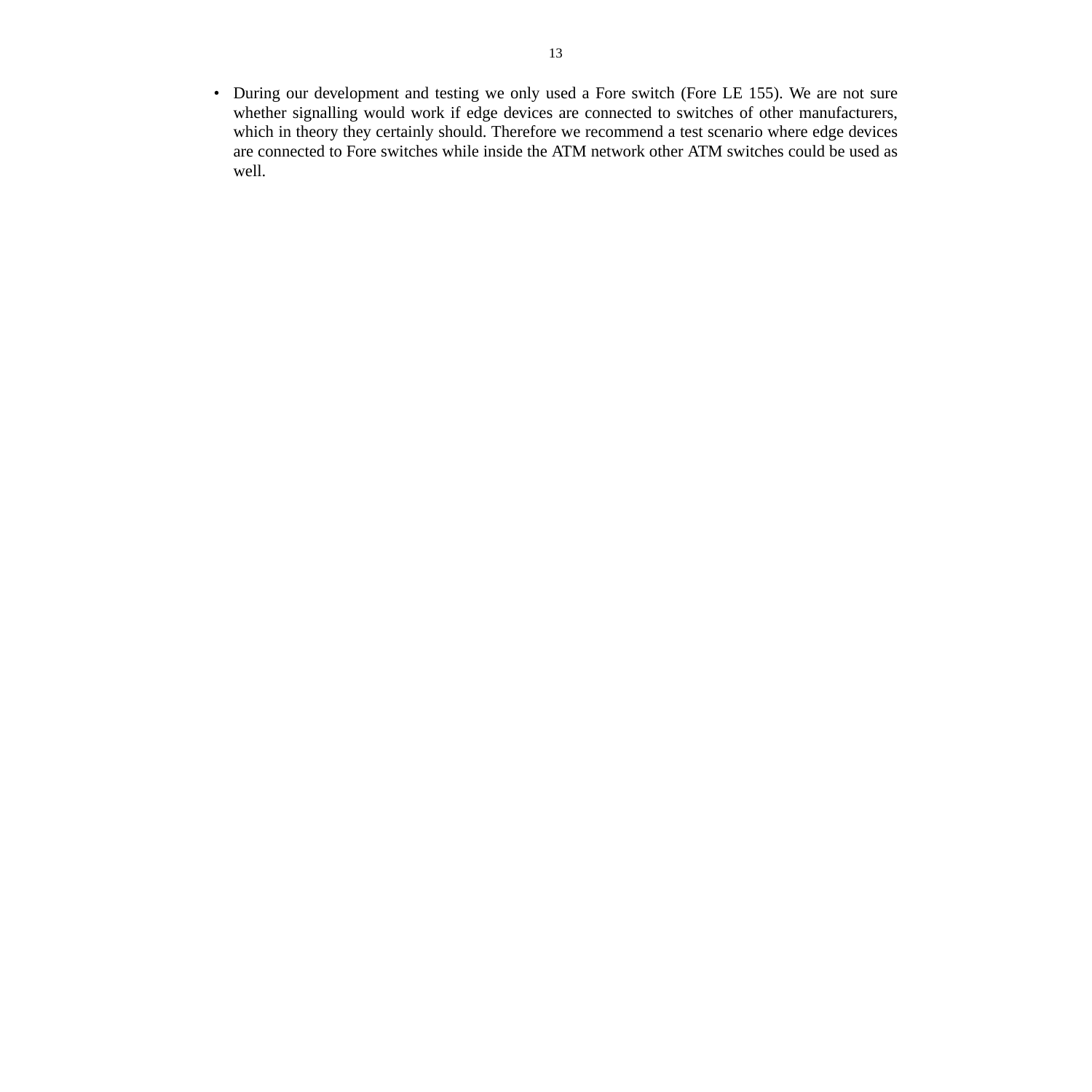# **3 The VCM Kernel Instance**

## **3.1 Overview**

In this section the kernel part of the VCM module is presented in more detail. As already pointed out in the last section, one of the main goals for the design of the VCM module is to keep the VCM kernel instance as minimal and lean as possible and to extend its services by the user level module (layering principle). The reasons for that are:

- ease of development,
- comfort of programming,
- maximum use of existing facilities of the ATM network driver code (a user-level API allowing direct access to the UNI signalling is available).

In order to explain in more detail the inner working of the VCM kernel instance, we first give a short review of UNIX device drivers in general and the STREAMS mechanism found in System V Unix systems, as e.g. SUN's Solaris, in order to implement (among other things) the communication subsystem. Furthermore, we present a high level overview of the architecture of Fore's ATM network driver code in order to be able to show how the VCM kernel instance interfaces to that code, respectively how it makes use of the facilities provided by the driver.

Although the design goals for the IP/ATM adaptation module have already been stated and reasoned about in the discussion on the overall architecture of the VCM module, we again look at these in a more concrete and detailed fashion for the VCM kernel instance. Next, the architecture of the VCM kernel instance is being regarded with an emphasis on how the VCM kernel instance is related to existing modules which are either part of the operating system or part of the ATM network driver. In the rest of the section we then delve into the details of the implementation of the VCM kernel instance.

# **3.2 Review of UNIX Device Drivers and the STREAMS Mechanism**

In this subsection we review the fundamental concepts of System V Unix device drivers in general and the STREAMS framework in order to ease understanding of the description of our implementation of the IP/ATM adaptation module. Of course, this is only a very shallow overview and without any preknowledge it might be difficult to follow later on, so for a more complete presentation of these general issues we refer to ([Sun96], [Sun95].

# **3.2.1 UNIX Device Drivers**

A device driver consists of a set of routines that allows the kernel and user programs to communicate with peripheral devices. The purpose of a device driver is to hide the complex device-specific details from the user and the rest of the operating system. It allows the user to use regular file system calls to access a device by translating them into device specific commands. Device drivers are part of the kernel. There are two basic categories:

- block device drivers, and
- character device drivers.

Block device drivers are used for peripherals which must handle file systems, like hard disks. The read and write operations use fixed size data blocks. Character device drivers do not require fixed sized blocks for the read and write operation. Therefore, almost every device can be accessed via a character device driver. Even classical block devices can be handled by a special "raw" character device driver.

Character device drivers are typically used for asynchronous terminals (serial drivers), mice and network adapter cards. A special type of character device drivers are pseudo device drivers. They offer an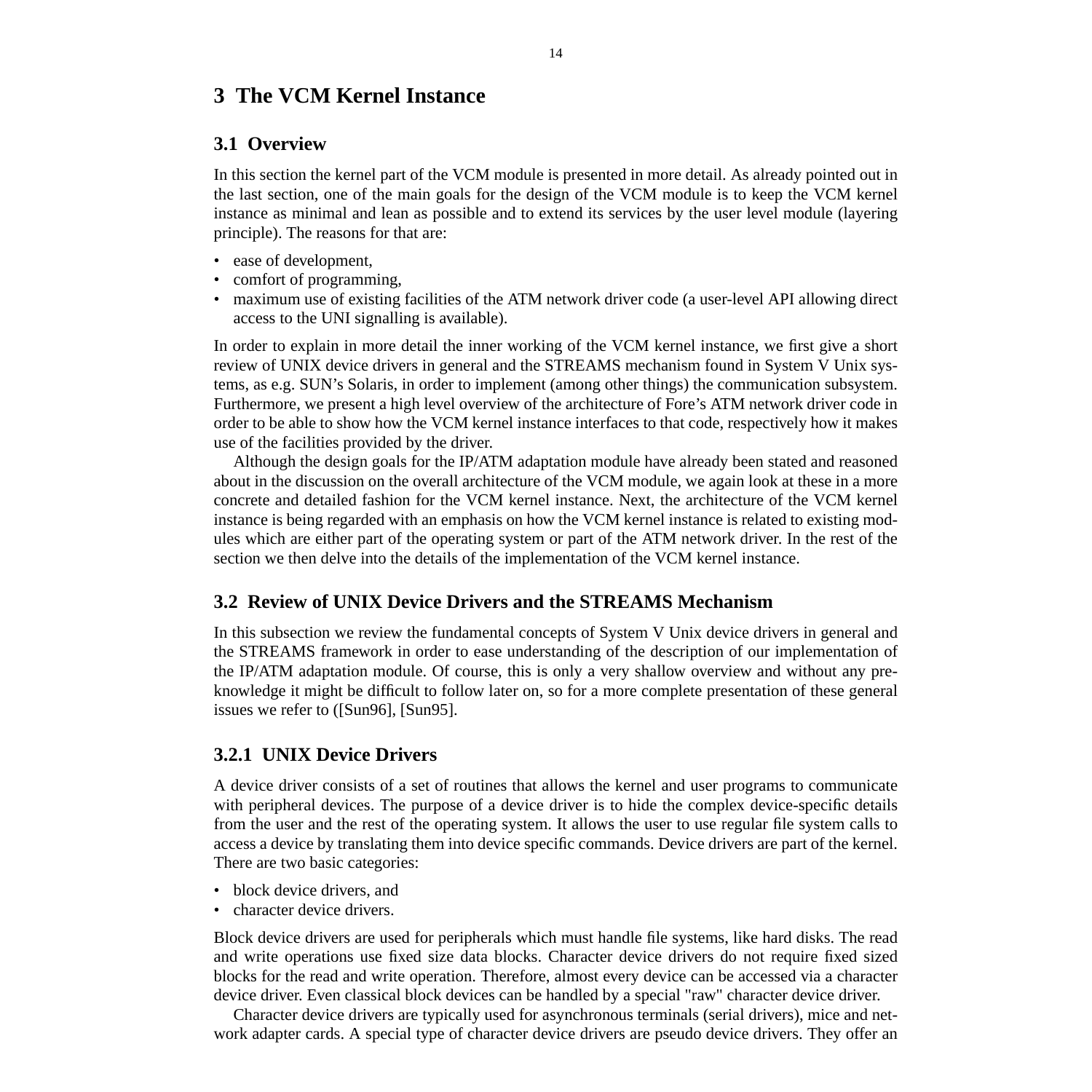entry point to the kernel, but do not really communicate with a device. The character device "/dev/ kmem" for example is a pseudo driver that provides the possibility to read directly from the kernel memory. The kernel expects certain routines in a device driver. These driver entry points must follow the special naming conventions below. The following routines form the interface between the device driver and the rest of the kernel:

- Initialization (xx\_init)  $\frac{1}{4}$ ,
- Open and close (xx\_open, xx\_close),
- Read and write (xx read, xx write),
- Special input/output (xx\_ioctl),
- Interrupt handler (xx\_intr),
- Poll (xx\_poll),
- Select (xx\_select),
- Strategy (xx\_strategy).

The initialization routine is called at boot time. This function checks if the device really exists in the system. It resets flags and counters and allocates the required resources. The open routine prepares the device for the input and output operations. The close function is called to deactivate the device. The read and write functions perform the data transfer to and from the device. They are invoked when a user process calls a read or write system call.

The input/output control routine offers some special functions for character devices. It is called when the user process issues an ioctl system call. This routine is often used to get information about the current status of the device.

The interrupt handler is called when the device sends an interrupt. The purpose of an interrupt is to indicate that the device requires the attention of the kernel. A device interrupts for example if it has completed an operation or if new data has arrived. If a device is not able to generate interrupts, the kernel can periodically call a poll routine in order to service the device. The poll routine is called at each clock tick. It is helpful for handling slow devices. The select routine allows the device driver to perform synchronous multiplexing. It checks if the device is ready for a read or write access. Block devices require a strategy routine to sort the read and write requests into a queue. Character device drivers do not require a strategy routine.

Not all functions must be present for each driver. For example it would not make sense to provide a write routine for a mouse or a read routine for a printer driver. Furthermore, the set of functions depends on the type of the device. The driver routines are divided into two groups according to the process context. The read, write and the ioctl routine form the top half of the driver. Strategy and interrupt handler routines can be called in interrupt context and belong to the bottom half of the driver.

## **3.2.2 STREAMS Framework and Mechanisms**

The STREAMS mechanism was developed in 1983 by Dennis Ritchie. The first operating system that included STREAMS was UNIX System V Release 3.0. The STREAMS concept provides a convenient mechanism for the design of layered protocol stacks. It allows a clean separation between device independent and device specific code.

A stream is a full-duplex communication path between a user process and a device. It consists of a STREAMS head, a STREAMS driver and one or more connected modules, which can be pushed onto

<sup>‡.</sup> xx stands for the prefix of the device driver.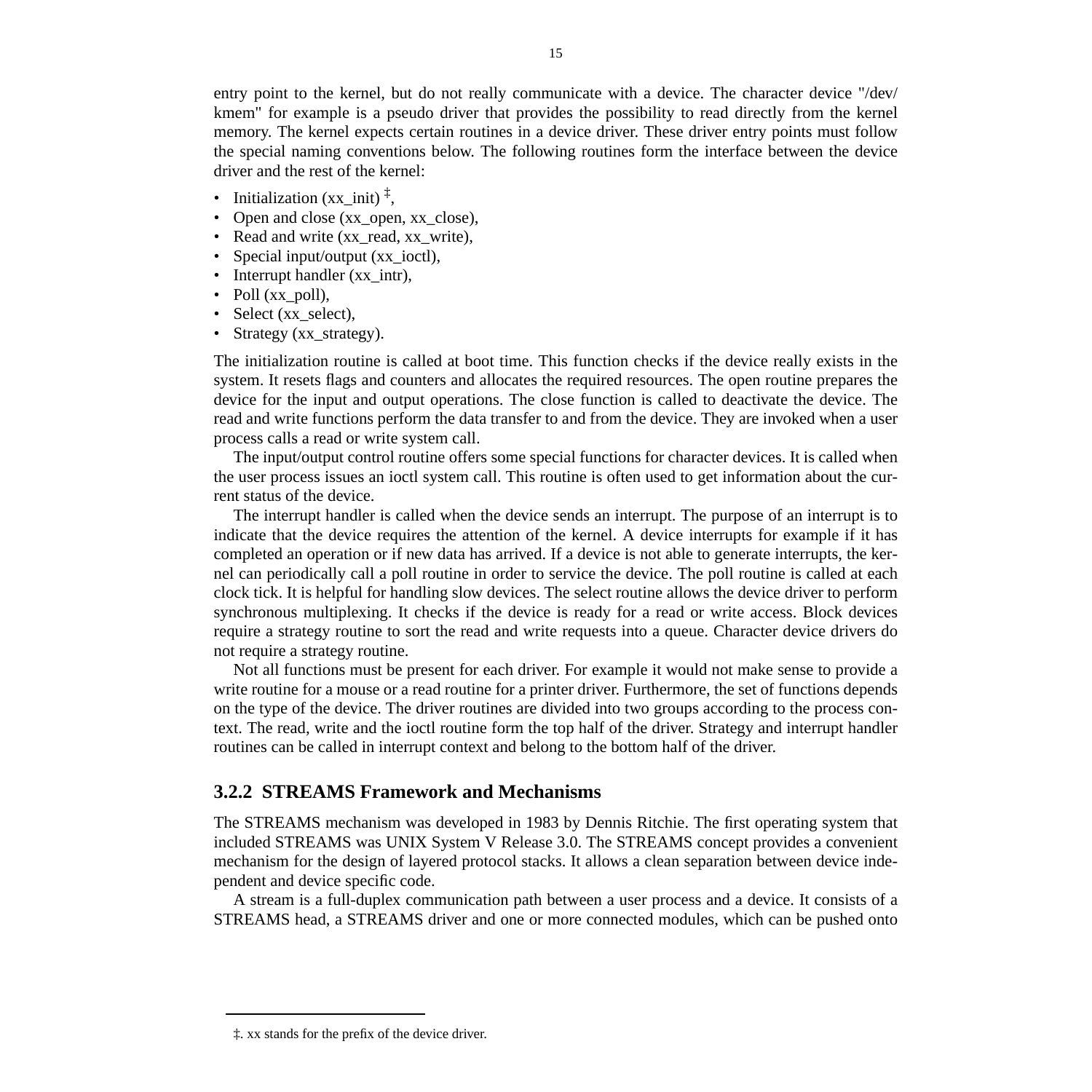the stream dynamically by user programs (see Figure 2). The modular layered structure makes STREAMS a valuable tool especially for the development of network protocols.



*Figure 2:* STREAMS Framework.

The communication between the modules and therefore between the user process and the driver is done by passing messages up or down the stream. Each message contains a message type to indicate its intended purpose. For example the message type M\_DATA is usually used for messages that contain ordinary data. Messages of the type M\_PROTO usually contain control information and associated data.

Special put routines are used to send STREAMS messages. A 'write put' (xx\_wput) function is called to pass a message to the next module below (downstream) and a 'read put' (xx\_rput) routine is used to send messages to the next module above (upstream).

STREAMS modules are used to manipulate the messages that are passed through the stream. They can be pushed onto or popped from the stream dynamically. Each STREAMS module consists of a pair of queues, one for the read side (rqueue) and one for the write side (wqueue). A queue consists of a message queue, which contains the messages that wait for service and a put routine. It may have a service routine to allow deferred message processing.

STREAMS head and STREAMS driver are special mandatory modules for each stream. The STREAMS head is the interface between a user process and the stream in kernel space. It is allocated and initialized when the stream is opened for the first time. The STREAMS head converts the user requests into STREAMS messages and it provides the STREAMS messages which were sent upstream in a user readable form to the process in user space.

The STREAMS driver provides the interface between the kernel and the device. Like regular character device drivers it hides the complexities of the underlying hardware from the kernel and the user processes. It converts the STREAMS messages into data structures that the device understands. Like the STREAMS head, the STREAMS driver is initialized via the open system call.

A special feature of the STREAMS mechanism is the possibility to multiplex streams. This is done by special modules called STREAMS multiplexers (Figure 3 shows a simplified implementation of the TCP/IP stack using the STREAMS framework). A multiplexer which multiplexes data from several upper streams to one single lower stream is called "N-to-1" or "upper" multiplexor. A multiplexer which has only one upper stream but several lower streams is called "1-to-M" or "lower" multiplexer. This property provides a useful service especially for the implementation of internetworking protocols which might route data over different network interfaces. For example one IP module can multiplex the incom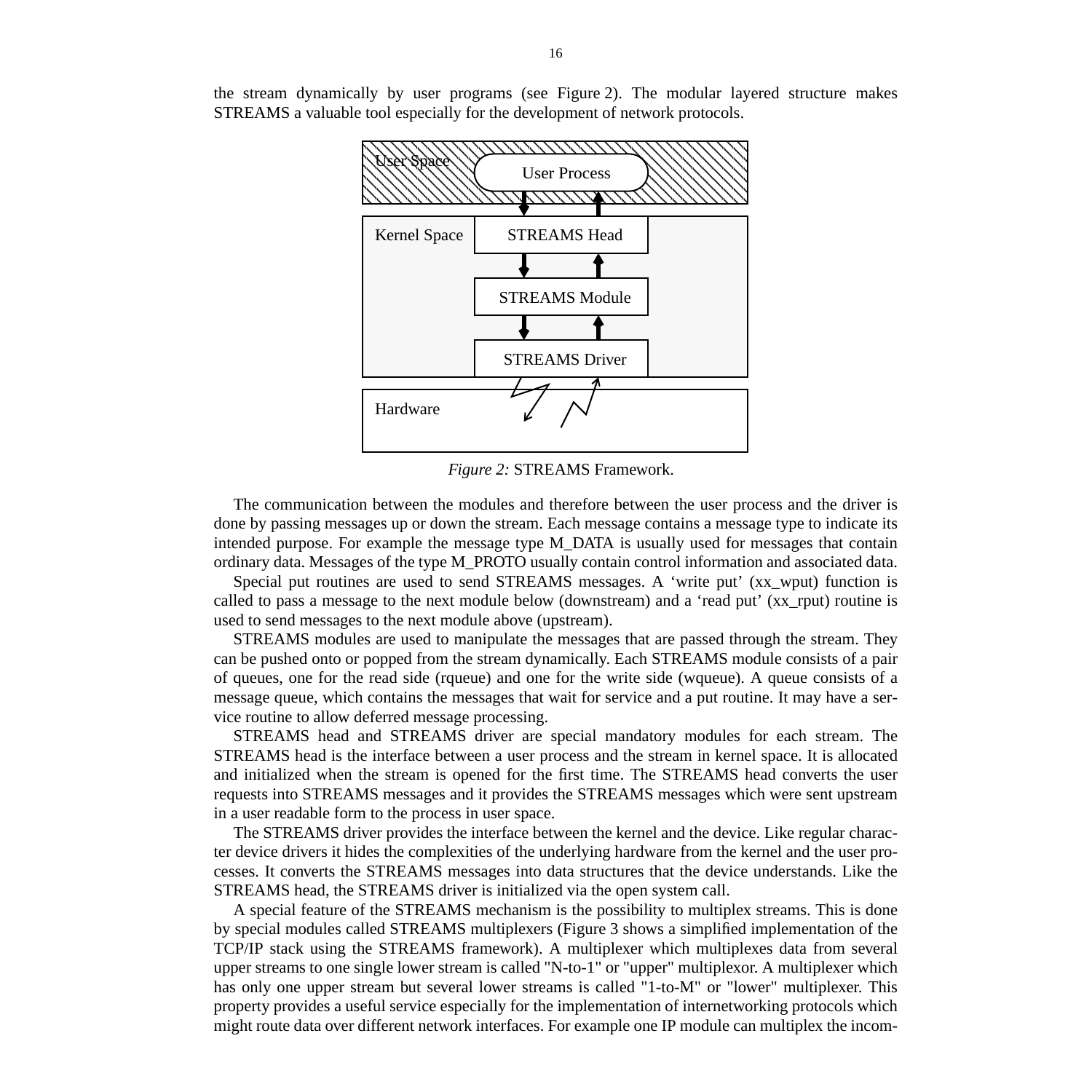ing data to several network drivers. The appropriate driver module can be chosen in accordance to the forwarding decision.



*Figure 3:* TCP/IP protocol stack STREAMS implementation

Of course STREAMS does not specify the "protocol" which neighbouring drivers/modules use to communicate with each other. This is opaque to the STREAMS mechanism and makes it such a generally utilizable facility. For our purposes, the most interesting communication is between the IP multiplexer and the device-specific drivers. Here, the entry point for IP traffic into the device driver depends again on the operating system. In a STREAMS environment it would be a Data Link Provider Interface (DLPI) [OSI91] and in a BSD based Unix system a BSD socket interface (the ifnet interface).

## **3.3 Architecture of the Fore ATM Network Driver**

In order to understand how the VCM kernel instance fits into the existing ATM network driver code and how it makes use of that code, we give a brief overview on the architecture of the Fore ATM network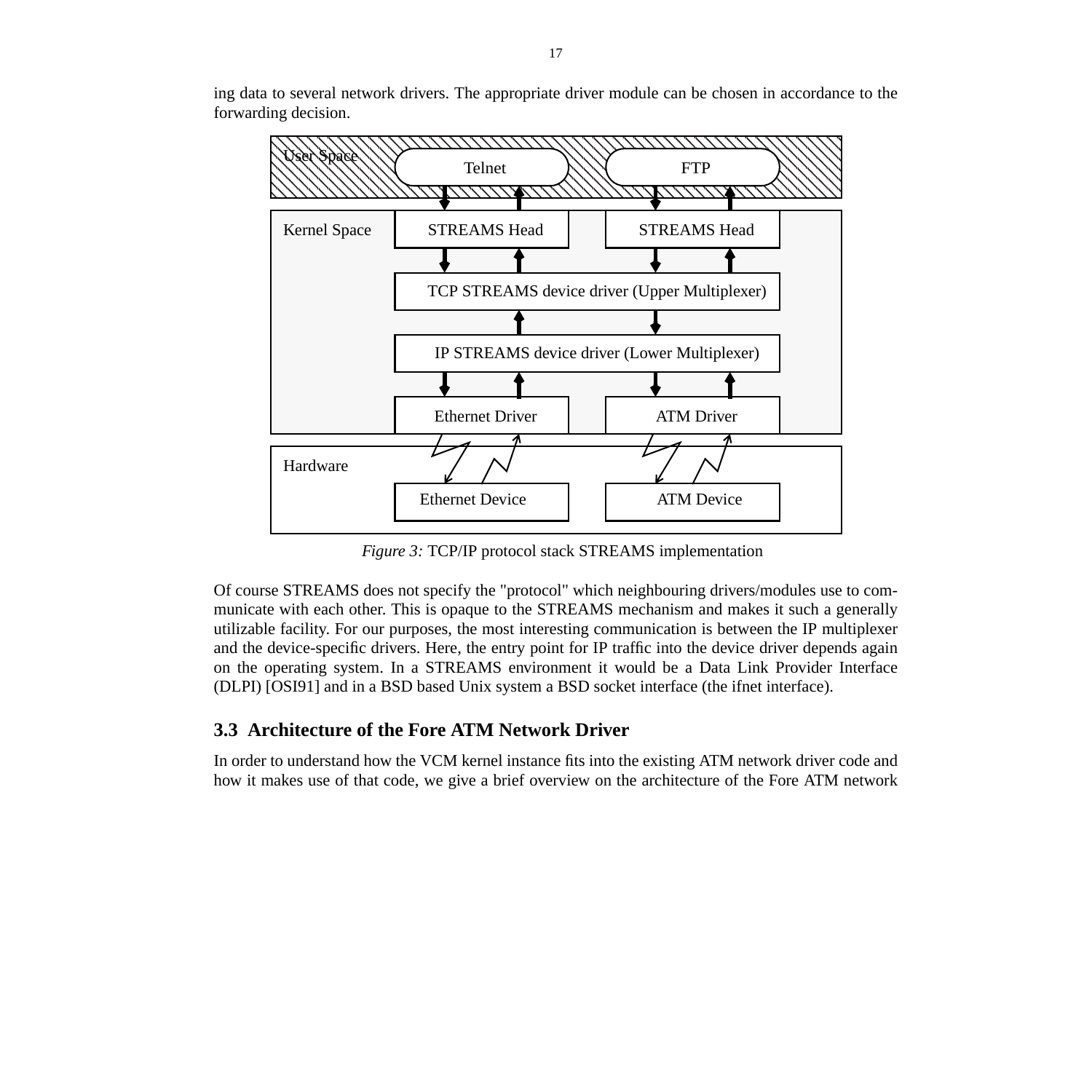

driver. A view on the modular structure of that architecture based on functional groups is illustrated in Figure 4.

*Figure 4:* Modular Structure of Fore's ATM network driver.

Here, we can see that device-specific, low-level code is well shielded from the code of convergence modules like MPOA, CLIP and ForeIP by using an abstract core module that provides a device-independent interface to functionality as e.g. reserving local resources when opening a VC or sending data onto a VC. While the arrows indicate which modules are using which other modules, not all the interdependencies have been drawn, but only those related to control path issues, while almost all modules use on their data path the services provided by the core functionality module.

The Fore ATM network driver supports two different signalling protocols:

- SPANS (Simple Protocol for ATM Network Signalling): Fore's proprietary signalling protocol, and
- UNI 3.0/3.1 Signalling: the ATM Forum's standard signalling protocol at the User-Network Interface.

Those two both use the functions provided by the core module in order to setup VCs, indicate willingness for reception of incoming VCs, etc. The only convergence module that is still using SPANS is the Fore IP module, a proprietary solution from Fore to realize best-effort IP over ATM for uni- as well as multicast. All the other convergence modules use the standard-conform UNI signalling module. Those are:

- the Classical IP over ATM module that implements unicast best-effort IP over ATM according to the IETF specifications RFC 1577 and RFC 1483.
- the ATM Forum's MPOA solution which builds upon ATM Forum's LAN Emulation standard and the IETF NHRP specification.
- the XTI (X/Open Transport Interface) which represents a standard API for native ATM programming in the tradition of System V's TLI (Transport Layer Interface).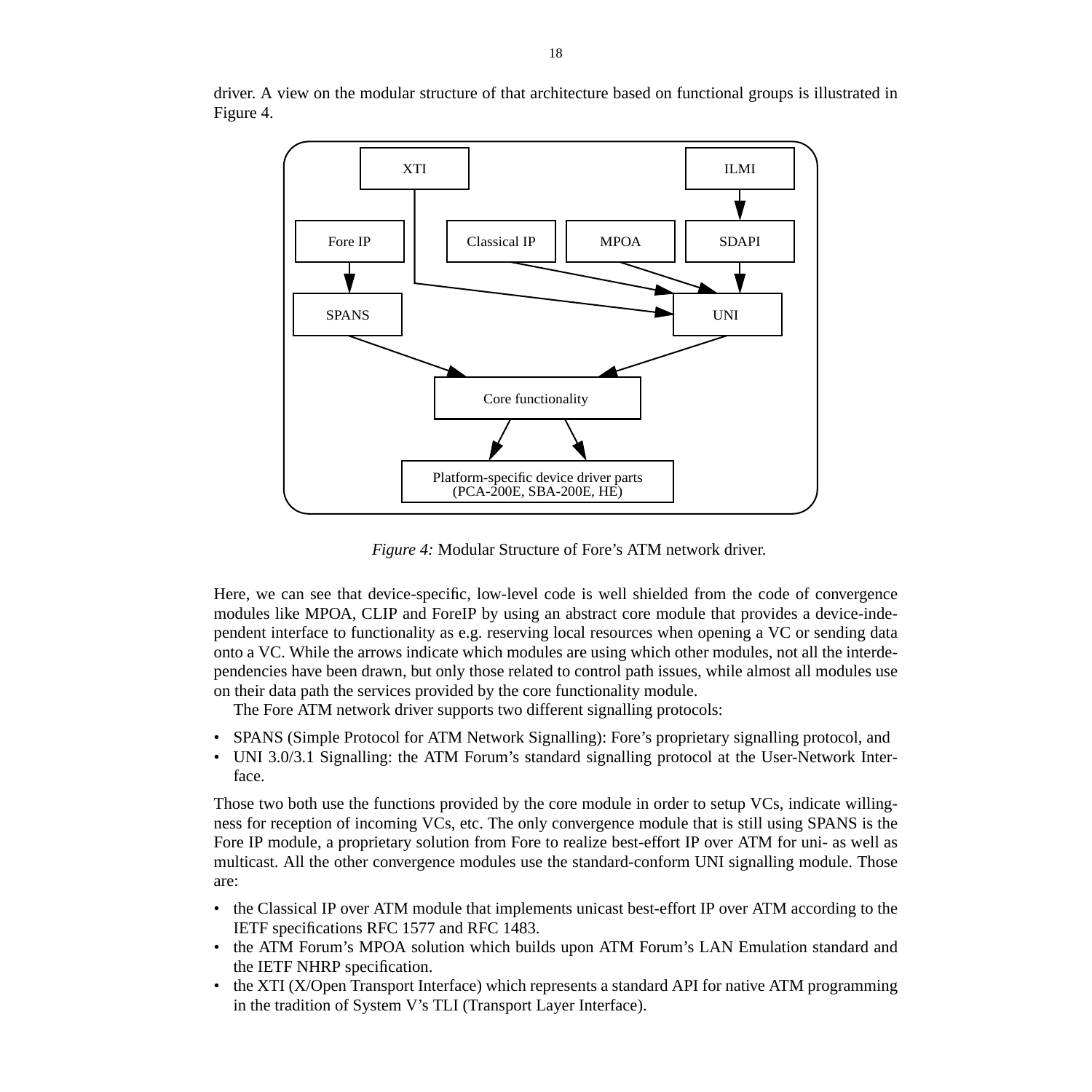• the SDAPI which is the kernel-level component for a user-level library that allows to access directly the UNI 3.0/3.1 signalling services.

Another module is ILMI (Interim Local Managment Interface), which helps in autoconfiguring the ATM network by e.g. soliciting ATM addresses of a certain network interface, etc. The ILMI module is implemented on top of the SDAPI module, i.e. uses its interface to the UNI signalling to accomplish its task.

Internally, the ATM driver modules are not implemented as STREAMS modules/drivers. However all the modules that interface to upper layers of the protocol stack (CLIP, Fore IP, MPOA) or even directly to the user (XTI, SDAPI) provide a STREAMS interface, i.e. are ready to receive STREAMS messages. In the case of the IP convergence modules (CLIP, Fore IP, MPOA) the STREAMS message passing is based on the DLPI.

## **3.4 Design Goals and Decisions**

Apart from the design goals for the overall architecture which also apply to the VCM kernel instance, there are also more specific design goals for the VCM kernel instance:

- The **functionality** provided by the VCM kernel instance should be kept **minimal**, but **complete** ("Keep it lean and clean"). The goal was to design **atomic functions** which can be composed to an enhanced higher level service provided by the VCM user instance. The rationale for this is the higher effort required for development and coding in the kernel space when compared to user space implementations.
- Despite minimality the VCM kernel instance should offer as much **flexibility** as possible, especially with regard to the **specification** of **rules** that specify which packets belong to a flow for which special VCs are available (virtually any information contained in IP and upper layer headers should be possible to qualify for such special treatment by the ATM network). In particular different kinds of granularity should be possible, e.g. traffic from certain subnets (identified by CIDR prefixes) should be a possible criterion as well as application subflows that are qualified by e.g. (transport protocol, source address, destination address, source port, destination port, and/or even RTP header fields).
- The STREAMS-related operations should be separated as far as possible from the operations which are needed to accomplish the required functionality of routing the IP packets according to configurable criteria on different especially setup VCs. Hence, the structure of the VCM user instance should be **modular**.

A design decision we made was to implement the VCM kernel instance in C. This was motivated by the fact that the STREAMS framework and the kernel entry points are to be specified in C anyway and that it would make only limited sense to have a hybrid design by introducing another language, as e.g. C++. Furthermore, performance is an argument for using C.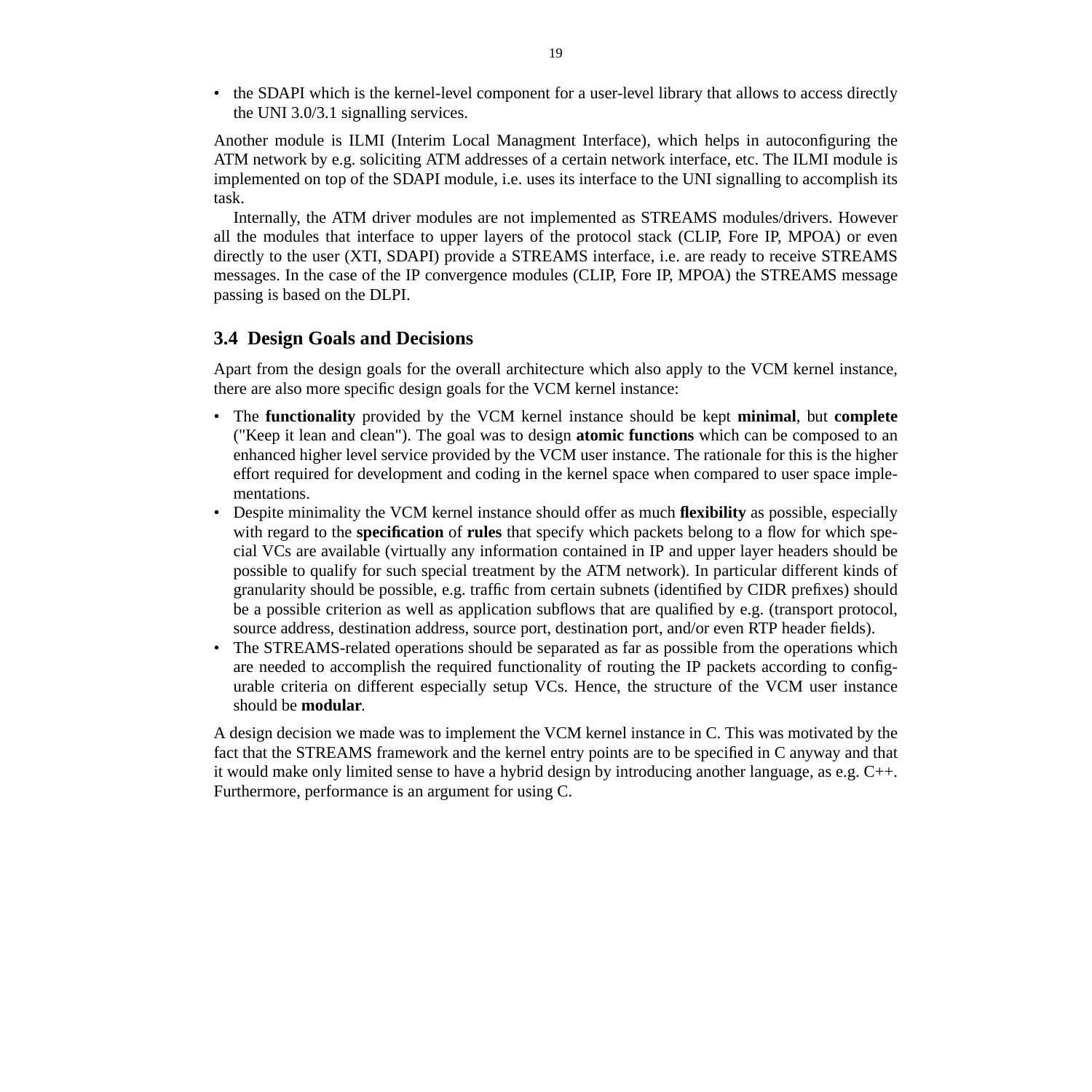## **3.5 Architecture of the VCM Kernel Instance**

As illustrated in Figure 1, the VCM kernel instance's functionality is distributed over two distinct kernel



\* : Here we could also have the classical IP or MPOA driver with our flexible design.

*Figure 5:* View on the VCM kernel instance and its relationship to existing components.

modules (bold frames respectively lines represent new components respectively relations):

• **VCM STREAMS multiplexing device driver**: this component is located just beneath the IP STREAMS multiplexer, linked to it by two streams, one for the ARP requests (1) and one for the actual flow of IP datagrams to the ATM network interface (2). Since it is to be configured from user space (3), it needs to be realized as a driver, since otherwise ioctl commands could not pass the IP multiplexer unless we do not want to change the Solaris source code of the IP STREAMS multiplexer. Furthermore, it needs to be implemented as a STREAMS multiplexer since it multiplexes messages from the IP multiplexer onto the utilized IP convergence module (in Figure 1 this is the Fore IP module, here called fa0) corresponding on whether they arrived through the IP datagram stream or the ARP message stream (4). For best-effort IP datagrams which do not correspond to any of the rules being configured, the VCM device will just pass on the IP datagram to the utilized IP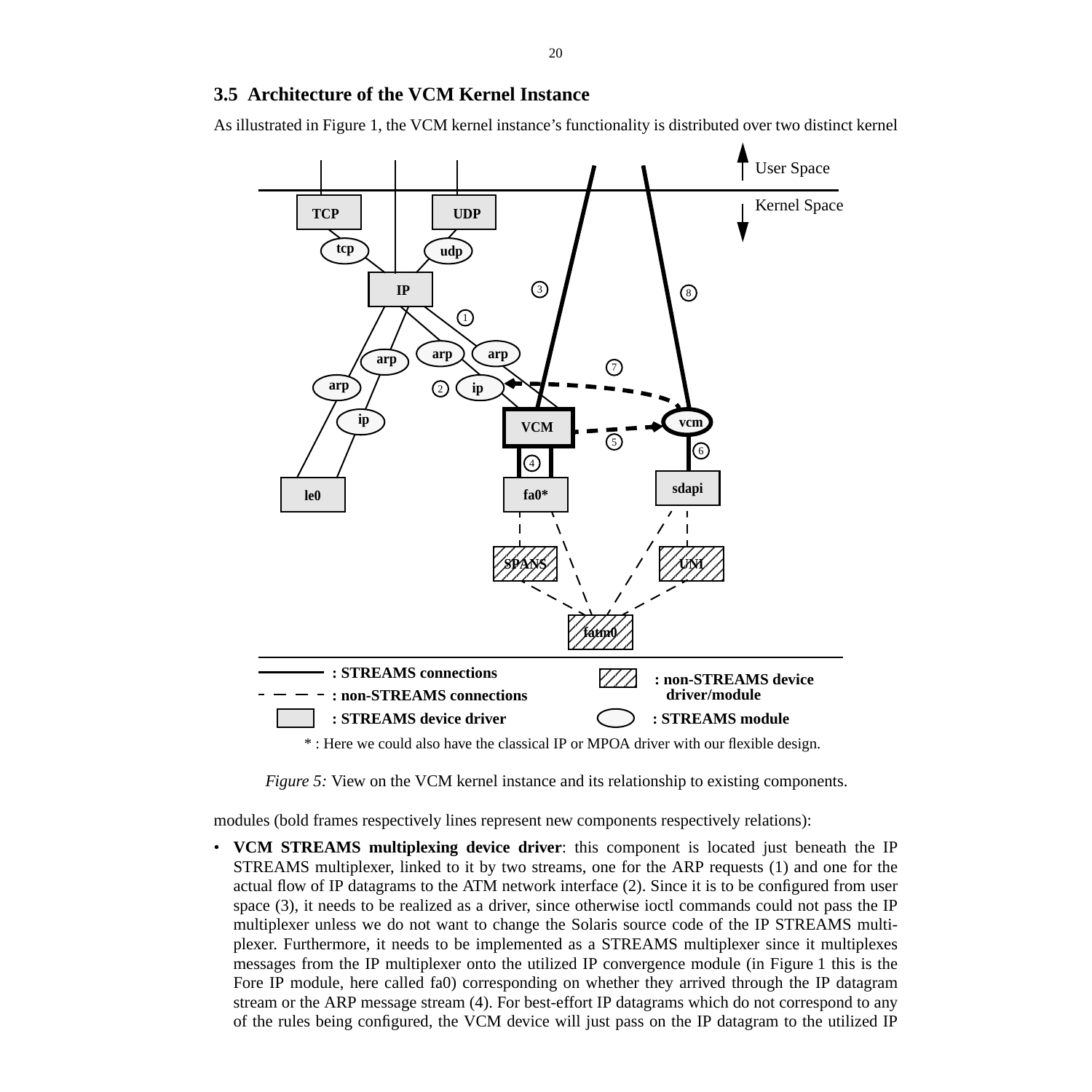convergence module. Similarly, for all the configuration when the plumbing between the IP STREAMS device and the ATM network interface is set up, the VCM device utilizes the services provided by the IP convergence module and again just passes the related STREAMS messages exchanged between the IP device driver and the IP convergence module driver back and forth. However, if an IP datagram passes by that satisfies any of the rules configured into the VCM device, that IP datagram will be taken out of the default best-effort data path and be handed over to the other component of the VCM kernel instance: the VCM STREAMS module. Note that by "squeezing" the VCM device between the IP multiplexer and the IP convergence module there are no modifications necessary, neither for the Solaris operating source code nor for the ATM network driver code.

• **VCM STREAMS module**: this component "sits" on top of the SDAPI device driver on the stream from the VCM user instance, which manages the VCs by using the SDAPI library, to the SDAPI device. The main task of the VCM module is to receive IP datagrams from the VCM device (5) and passing them on to the SDAPI device (6), thus representing an entry point into the queues of the SDAPI device for the different VCs. In the reverse direction, for data arriving on those especially setup VCs the VCM module again acts as an entry point of the received IP datagrams back into the IP device driver's queues (7). Furthermore, the VCM module listens to all SETUP requests from the VCM user instance (8) and copies the negotiated headers for sending on those VCs into internal buffers that can later on be associated to filter rules thus allowing IP datagrams satisfying the filter rule to be actually sent on that VC.

It is crucial to understand how these two component work together, so let it be emphasized once more: the VCM STREAMS multiplexing driver examines the flow of IP datagrams passed from the IP multiplexer to the ATM network interface represented by any of the possible IP convergence modules. If it detects an IP datagram that matches any of the filter rules in its filter set, this datagram is taken out of the default path to the respective IP convergence module and handed over to the VCM STREAMS module which passes it on to the SDAPI STREAMS device driver. To enable the SDAPI device to send the datagram on the associated VC of the matching filter rule, an internal header indicating the VC descriptor and other information needs to be prepended. This header is recorded by the VCM module when the VC is set up by the VCM user instance, which is possible since the VCM module is pushed onto the stream between the VCM user instance and the SDAPI device driver.

The configuration of the filter set is being done by the VCM user instance via a controlling stream to the VCM device driver (3) using ioctl system calls with various VCM-specific commands corresponding to actions as e.g. introduction of a new filter, deletion of an existing filter, etc. Whenever a new filter is set up by issuing the corresponding ioctl, the SDAPI-specific headers being recorded by the VCM module for the last SETUP requests are associated with that filter (note that those can potentially be multiple).

#### **3.6 Modules of the VCM Kernel Instance**

After having introduced the fundamental global architecture of the VCM kernel instance let us now take a more local and detailed view on the internal modules that implement the VCM kernel instance.

## **3.6.1 Solaris Device Driver Specifics Module: vcm\_ddi.c**

This module implements all the necessary functions for a Solaris device driver, respectively in general a Solaris loadable kernel module. This code is partially shared between the VCM STREAMS driver and the VCM STREAMS module and partially specific for each of those two. It is very system-specific code that is why it was isolated in a separate module.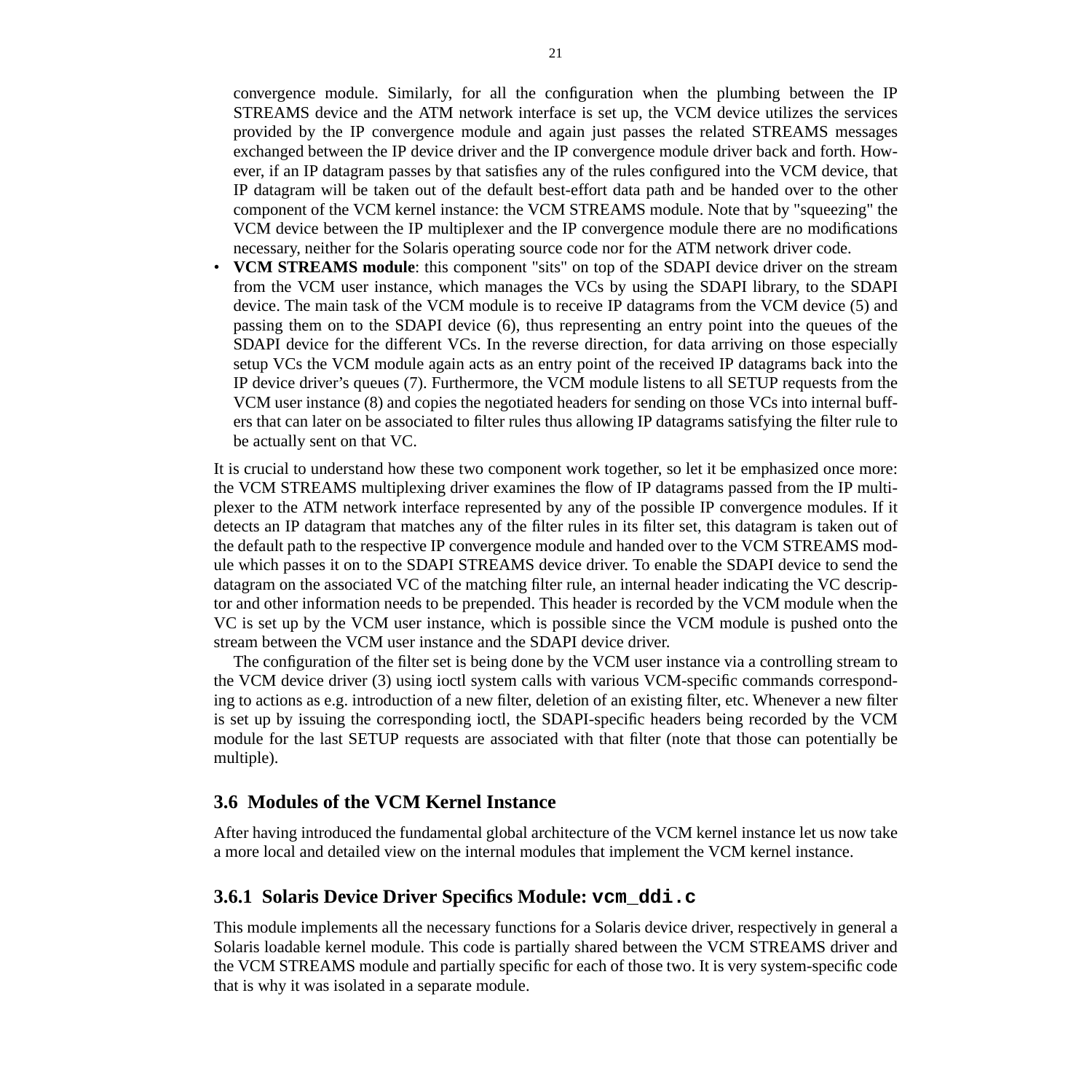<span id="page-22-0"></span>The shared functionality for the VCM STREAMS device and module is with regard to the kernel entry points for loadable kernel modules, which is the same for both. This code is extremely Solarisspecific and certainly needs a major porting effort when desiring to port the VCM kernel instance.

The specific code for the device respectively the module is concerned with their different kernel entry points as e.g. for attaching, detaching, probing, etc. a device. All of these functions are written in conformance to the DDI (Device Driver Interface) and DKI (Device Kernel Interface) specifications for System V Unix systems, so that at least for those systems the porting of these parts should be straightforward.

Since the Solaris operating system kernel is multi-threaded it is important to realize that the code of the VCM kernel instance needs to be MT-safe. The STREAMS framework offers some mechanisms to restrict the parallelism among the different entry points for the STREAMS mechanisms: MT perimeters (for more details see [Sun95]). We have tried to allow as much parallelism as possible, yet not allowing for race conditions inside our VCM kernel instance. Therefore we specified an inner perimeter always spanning a pair of queues and an outer perimeter with exclusive access to the open and close procedure of the VCM STREAMS driver and module.

# **3.6.2 VCM STREAMS Multiplexing Device Driver: vcm\_dev.c**

This module contains all the VCM STREAMS device specific functionality. This is composed of the various STREAMS entry points typical for a STREAMS multiplexing device driver and some additional other functions mainly dealing with configuration of the VCM STREAMS device and handing over the datagrams to the VCM STREAMS module.

#### **3.6.2.1 Kernel Entry Points**

The first entry point that is called when the VCM STREAMS device is opened (by using the normal system call open()) is

#### **int vcm\_dev\_open(queue\_t \*q, dev\_t \*devp, int flag, int sflag, cred\_t \*credp)**

which does all the necessary initialization tasks. What this routine does depends upon how often it has been called already. When it is called the first time it assumes that the control queue from the VCM user instance is to be opened and makes the necessary initialization for that queue. For further open()'s it detects that the control queue is already opened and opens as next queues the IP and ARP queue, in that order (which is the order in which the TCP/IP stack is built up (plumbed) in the Solaris operating system, which however could certainly be different for other operating systems or even other releases of Solaris). Those two queues are initialized as well and further open()'s are rejected by the VCM device indicating that it is already busy, i.e. can service only one user instance at the same time.

To ensure that the order of the open()'s is correct is not part of the VCM STREAMS device but is the task of the VCM user instance using the VCM device. When vcm\_dev\_open() has been called for all three queues then the upward STREAMS connections in Figure 1 have been set and the VCM device is now able to monitor the IP data stream from the IP multiplexer to the ATM network interface, receive ioctl commands from the VCM user instance and pass selected datagrams to the VCM STREAMS module. Again it is under the responsibility of the VCM user instance to ensure that the plumbing in the downward direction from the VCM device to the utilized IP convergence is set correct.

The logically inverse entry point is

#### **int vcm\_dev\_close(queue\_t\*, int, cred\_t\*)**

which just closes the queue that it was called for and releases some internal data structures that were associated with that queue. It is verified that the queue is one of control, ARP or IP queue, otherwise the close is rejected.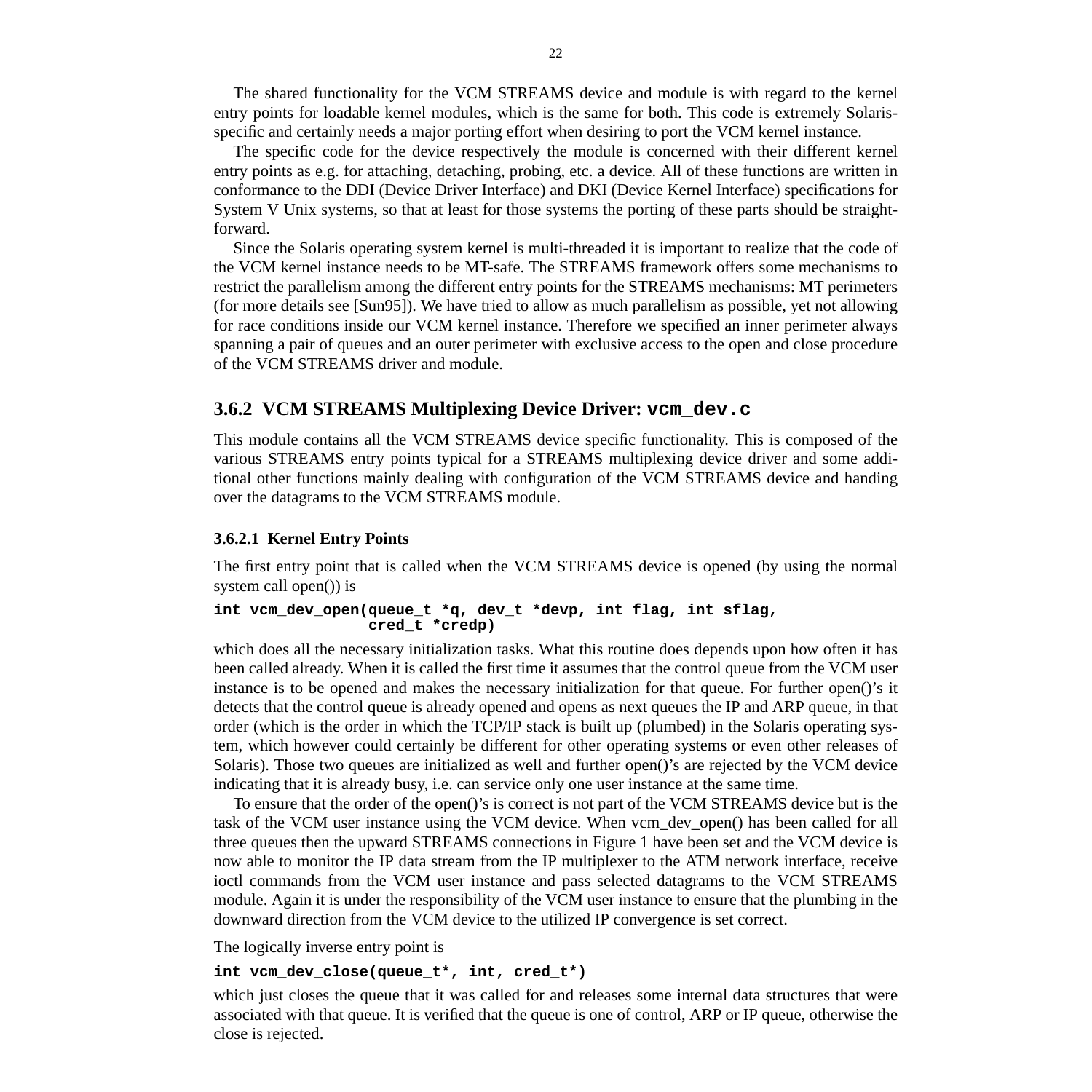Let us now come to the entry points that are really working on the data streams being exchanged between the IP multiplexer, the VCM device and the IP convergence module respectively the VCM STREAMS module. The first one is

#### **int vcm\_dev\_uwput(queue\_t \*q, mblk\_t \*mp)**

This function is always called when there are messages to be delivered downwards from either the IP multiplexer or the VCM user instance. Let us start with the case of the control queue (from the VCM user instance to the VCM device). Here the main task is to receive different ioctl commands that can be issued by the VCM user instance. Those ioctls can be:

- **I\_LINK**: This will, when received the first time, link the VCM STREAMS multiplexer to the lower IP queue leading to the IP convergence module. When being called with the lower IP queue already being setup it is assumed that now the lower ARP queue again leading to the IP convergence module is to be linked to the VCM device. Again, ensurance of the correct order is under the responsibility of the VCM user instance.
- **I\_UNLINK**: This will unlink the lower queues from the VCM device to the IP convergence module again. The order of unlinking is the reverse order of the linking. Further unlinks will be rejected.

• **VCM\_NEWFILTER VCM\_ADDVC2FILTER VCM\_CHANGEFILTER VCM\_ADDFILTER VCM\_CHANGEVC4FILTER VCM\_DELFILTER VCM\_DELETEVCFROMFILTER**, **VCM\_EXISTFILTER VCM\_LISTFILTER**

VCM\_CHANGEFILTER<br>
VCM\_CHANGEVC4FILTER<br>
VCM\_CHANGEVC4FILTER<br>
VCM\_DELFILTER<br>
VCM\_DELFILTER<br>
VCM\_DELETEVCFROMFILTER<br>
VCM\_DELETEVCFROMFILTER<br>
VCM\_EXISTFILTER<br>
VCM\_EXISTFILTER<br>
VCM\_LISTFILTER<br>
VCM\_LISTFILTER<br>
VCM\_LISTFILTER<br>
VC deal with the configuration and management of the filter set maintained by the VCM STREAMS device. However that is delegated to the function vcm dev user ioctl() described below.

Success or failure of those ioctl commands is then passed back upstream using STREAMS mechanisms. It has to be noted that for the control queue, messages are never passed on to the lower queues instead they are always terminated in the VCM device.

For the IP queue and the ARP queue, if a message from upstream is of a message type that possibly contains data (M\_DATA, M\_PROTO or M\_PCPROTO), it is examined more closely. If it actually contains an IP datagram, then the actual data forwarding is delegated to the function **vcm** dev dataforwarding() which is described below.

Of course, the VCM device does the necessary flush handling for multiplexing drivers if an M\_FLUSH message is received. Any other messages for the IP and ARP queues are just being passed on to the respective lower queues.

Unless they are not high priority messages all actions described above on passing messages on to the lower queues are first queued in the queue serviced by the VCM device. The entry point that services this queue is

#### **int vcm\_dev\_uwsrv(queue\_t \*q)**

This function just checks the upper queue on which an enqueued message arrived and then sends on the message to the respective lower queue subject to the flow control mechanism of the STREAMS framework.

The entry point for the service routine on the lower queue of the VCM STREAMS multiplexer is

```
int vcm_dev_lwsrv(queue_t *q)
```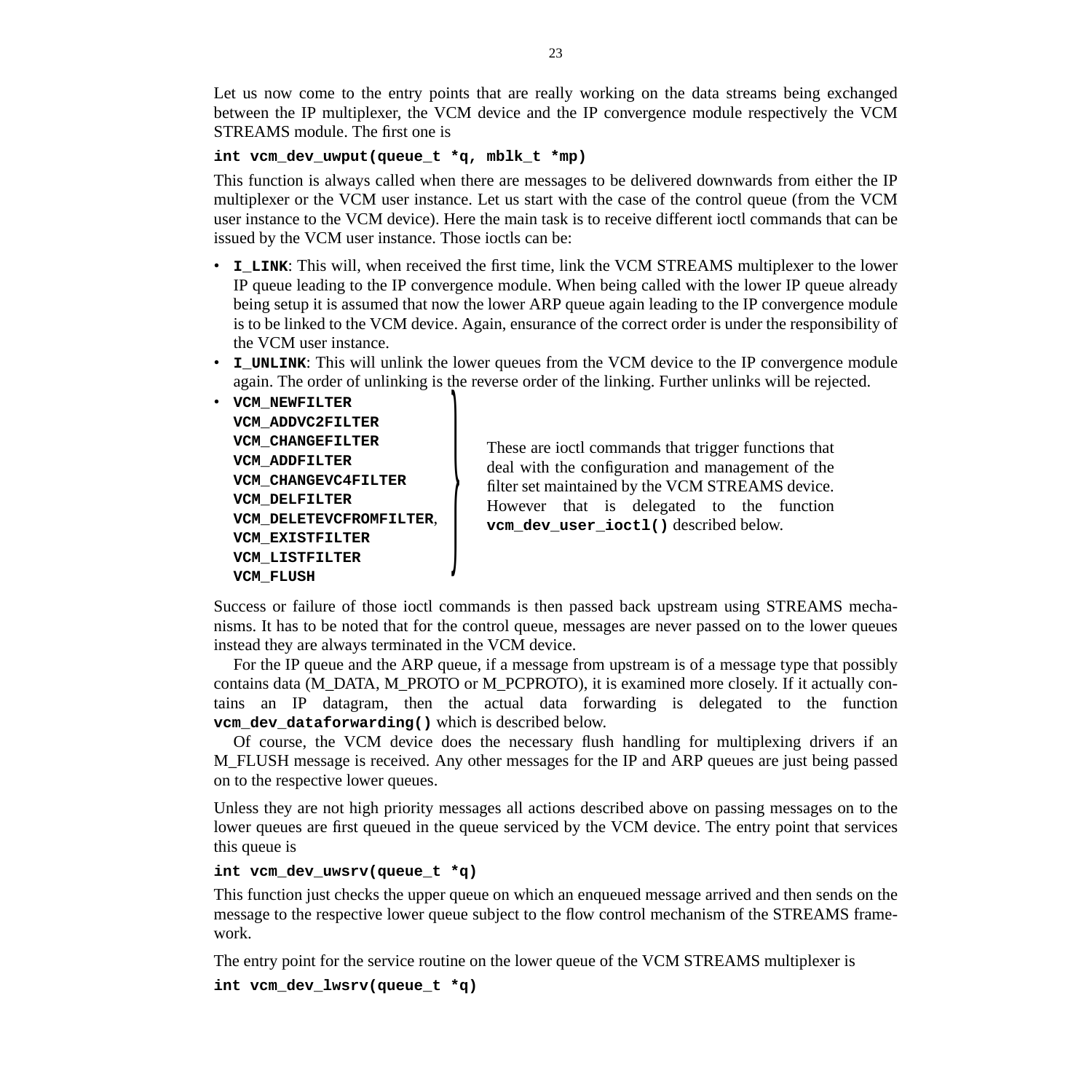This function is needed in order to ensure that, after the STREAMS flow control mechanism has backenabled a previously congested lower queue to the ATM network driver, the upper queue is backenabled again. A lower put routine however is not necessary.

Those were all the entry points on the write side, let us now turn to the read side of the VCM device. The first routine that is invoked for messages coming from downstream (i.e. from the IP convergence module) is

#### **int vcm\_dev\_lrput(queue\_t \*q, mblk\_t \*mp)**

The main task of that function is to pass on the messages received from the IP convergence module to the corresponding upper queues, i.e. either to the IP or ARP queue. Another task of the lower read put routine is to record the replies of the IP convergence module to DLPI requests from the IP multiplexer concerning the length of the link layer header, which serve for optimizing the data path in the kernel implementation. That knowledge is required for our purposes in order to be able to recognize all IP datagrams and to be able to locate them in STREAMS messages. Furthermore, processing of M\_FLUSH messages is provided.

Again as in the downstream case, messages are first queued in the VCM device unless they are not high priority messages. The kernel entry point that services these enqueued messages is

#### **int vcm\_dev\_lrsrv(queue\_t \*q)**

This function checks for the lower queue on which the message was received and directs it to the corresponding upper queue subject to the flow control mechanism enforced by the STREAMS framework.

The kernel entry point

#### **int vcm\_dev\_ursrv(queue\_t \*q)**

is again just needed in order to ensure that after a previously congested IP multiplexer is back-enabled again that this action is propagated to the lower queues as well.

#### **3.6.2.2 Other Functions**

Let us now turn to the other functions that are not kernel entry points, but which are however triggered by the kernel entry point functions described above. The first of those functions is

#### **int vcm\_dev\_user\_ioctl(mblk\_t \*mp, struct iocblk \*iocp)**

Its task is mainly to direct the different ioctl commands to the functions actually handling those requests (located in the module vcm\_filter.c). Furthermore, the correct format and number of parameters of those requests is checked and in case they are incorrect a corresponding error is triggered to be delivered upstream to the VCM user instance. Another task accomplished in this function is that the buffer of headers recorded by the VCM STREAMS module is marked as already used if the respective commands requires to do so (that is the case for the VCM\_NEWFILTER, VCM\_ADDVC2FILTER, VCM\_CHANGEVC4FILTER commands).

The function

#### **int vcm\_dev\_dataforwarding(queue\_t \*q, mblk\_t\* mp)**

is concerned with messages possibly containing IP datagrams. Those messages are of type M\_DATA, M\_PROTO or M\_PCPROTO. For M\_DATA messages it immediately follows that they contain data, while for the other two it must first be checked whether they really contain an IP datagram by calling the function **check\_for\_data()**. If an IP datagram is actually contained in the message being received than that datagram is being compared against the filter set in order to find out whether there is an especially setup VC for delivery of that datagram. This filtering is done by calling the function **fil-**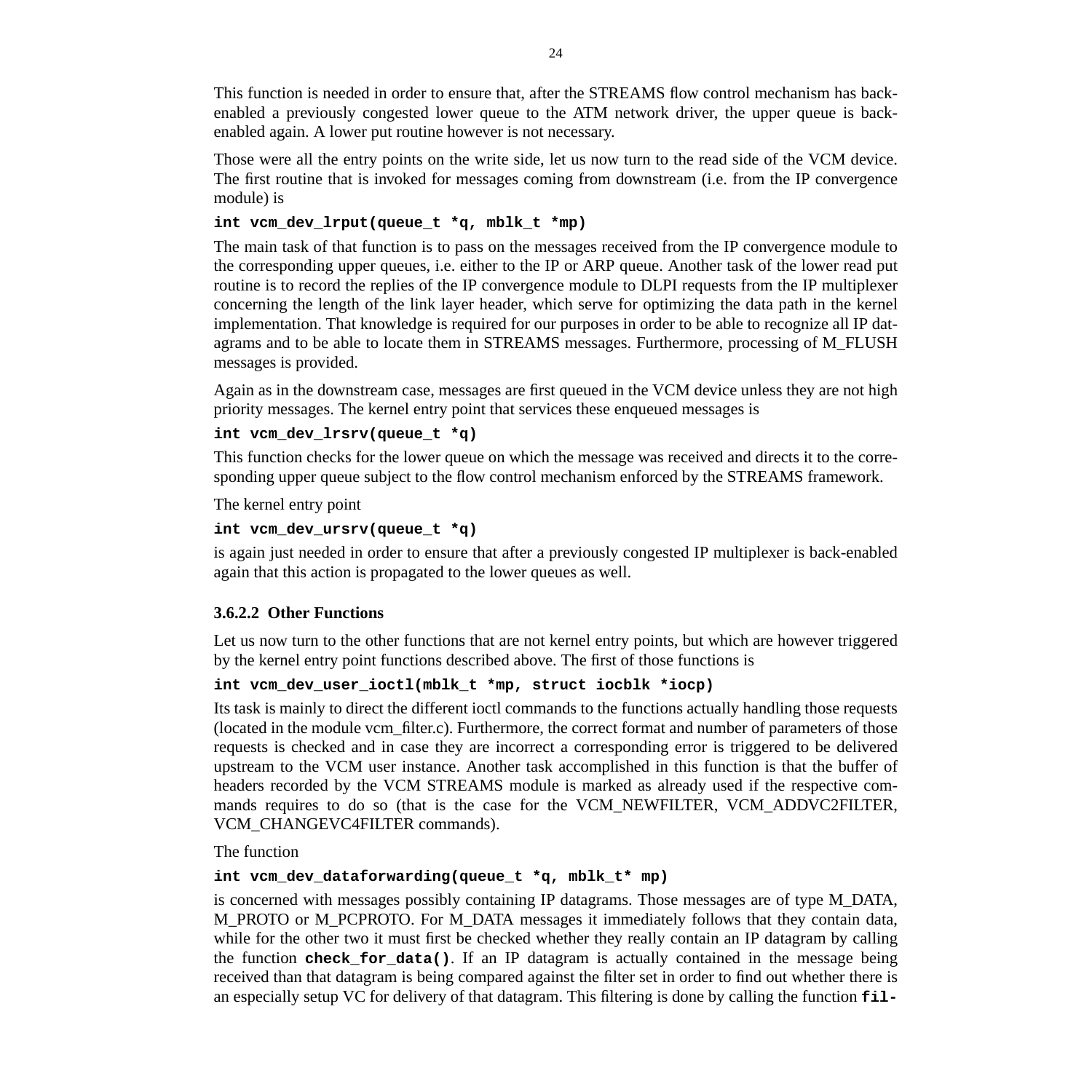**ter()**, which is part of the module vcm filter.c. If that function signals success than the message is routed to the SDAPI device via the VCM STREAMS module using the function

#### **int route2SDAPI(vcm\_filter\_t\* f, mblk\_t\* mp)**

This function prepends the stored headers for the identified filter to the message that matches the filter's rule. In case there are multiple headers, i.e. multiple VCs on which the IP datagram has to be sent, then the replication of the IP datagram takes place here. The messages constructed from this are then passed to the downstream queue of the VCM STREAMS module finally leading to the SDAPI device.

As already mentioned the function

#### **int check\_for\_data(mblk\_t\* mp)**

checks whether a given message of type M\_PROTO or M\_PCPROTO actually contains an IP datagram.

# **3.6.3 VCM STREAMS Module: vcm\_mod.c**

This module contains the functionality specific for the implementation of the VCM STREAMS module. Again we distinguish between the kernel entry points for the STREAMS mechanism and other functions, although the VCM module consists almost exclusively of the STREAMS-related kernel entry points.

## **3.6.3.1 Kernel Entry Points**

The kernel entry point

## **int vcm\_mod\_open(queue\_t \*, dev\_t \*, int, int, cred\_t \*)**

is called when the open() system call is issued for the SDAPI device (in case the VCM STREAMS module is configured to be pushed on the SDAPI device). Besides the STREAMS-specific initializations this routine also sets the pointer (called **sdapi\_q**) to its write queue such that the VCM device is able to pass filtered IP datagrams over to the VCM module. Furthermore the buffers for recording headers of recently setup VCs, the so-called VC template buffers, are initialized.

The inverse kernel entry point is

#### **int vcm\_mod\_close(queue\_t \*)**

being called when the SDAPI device is being close()'d. The **sdapi\_q** is invalidated and the VC template buffers are emptied.

The function

#### **int vcm\_mod\_wput(queue\_t \*, mblk\_t \*)**

monitors the stream from the VCM user instance (which uses the SDAPI user library) to the SDAPI device for messages of type M\_PROTO which then necessarily have to be messages containing data for a certain VC being setup before via the SDAPI user library. Such messages contain exactly the SDAPIinternal format needed to send data onto VCs setup by the SDAPI device. We therefore record this header in a VC template buffer and "swallow" the respective M\_PROTO message. Again, to ensure a correct operation of that mechanism we need the VCM user instance to assert that per VC being built up only one time data is being sent from the VCM user instance onto that VC. Messages from other type than M\_PROTO are just passed on (to not interfere with the communication between the SDAPI user library and the SDAPI device) and are enqueued for service by the kernel entry point

#### **int vcm\_mod\_wsrv(queue\_t \*)**

which does not do much besides STREAMS-specific flush handling and enforcing the flow control mechanism provided by the STREAMS framework.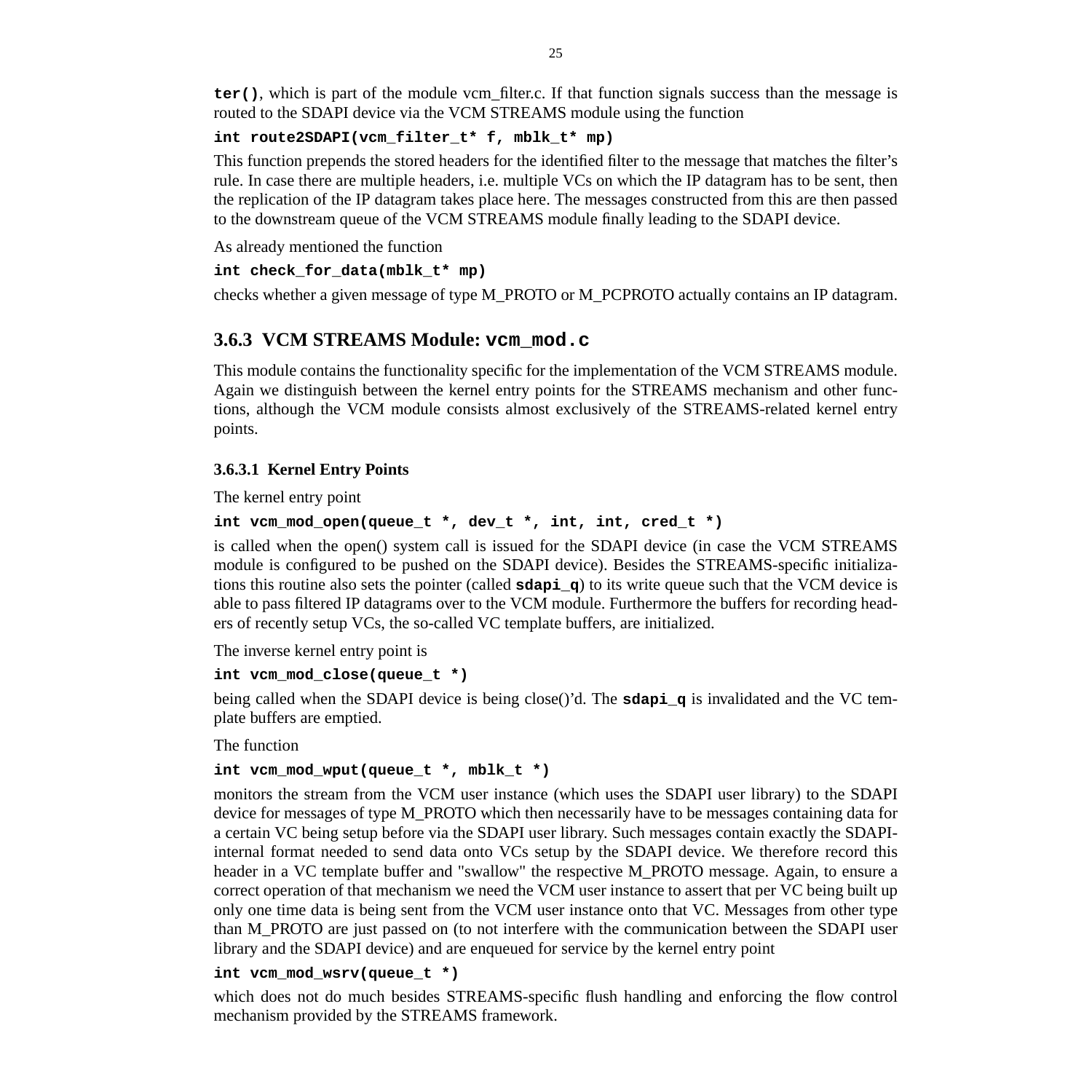The entry point for the upstream directed put routine

## **int vcm\_mod\_rput(queue\_t \*, mblk\_t \*)**

is very simple and just enqueues STREAMS messages coming from the SDAPI device directed to the VCM user instance in the VCM module's upstream queue unless they are not of the high priority type.

The such enqueued messages are then serviced by

## **int vcm\_mod\_rsrv(queue\_t \*)**

which checks whether the messages are of type M\_PROTO and have in their SDAPI-internal header a type field indicating that they are data messages. If that is the case then the respective message is stripped off its SDAPI-internal header and passed on to the IP device directly, which is possible due to the fact that the lower IP upstream read queue was recorded when the VCM device was linked under the IP multiplexer (during the **vcm\_dev\_open()** function).

## **3.6.3.2 Other Functions**

The auxiliary function

## **void flush\_VC\_template\_buffer()**

purges the buffers containing the recently recorded headers for data that is to be sent to the SDAPI device.

# **3.6.4 Filter Configuration and Management Module: vcm\_filter.c**

This module contains all the functionality related to filter-specific operations, which mainly deals with configuration and management of the filters, i.e. their rules and associated VCs. The VCM kernel instance maintains a set of all active filters. This set is currently implemented as a simple linked list of the following data structure

```
typedef struct vf {
   predicate_list_t rule; /* Conjunction of packet predicates */
   mblk_t** VC_template;
   int no_VC_templates;
   struct vf* next;
} vcm_filter_t;
```
Obviously, this is not efficient if the filter set becomes large. However, by separating the filter-specific operations from the rest of the code, it will be easy to optimize that data structure for fast matching against IP datagrams passing by using the latest research results on packet classification under multiple criteria [SVSW98].

## **3.6.4.1 Filter Configuration and Management functions**

The functions described here correspond directly to the ioctl commands that are recognized by the upper write put routine of the VCM device. They can be further divided into actual operations on the filter set and into diagnostic functions. Let us start with the former, supposedly more important ones.

The function

## **int vcm\_newfilter(vcm\_filter\_t\*)**

inserts a new filter into the existing (possibly empty) filter set (at the beginning of the linked list of filters). It first checks whether this is really a new filter or whether it is already contained in the filter set thus ensuring that no duplicates are stored in the filter set. Furthermore, it associates the set of SDAPI-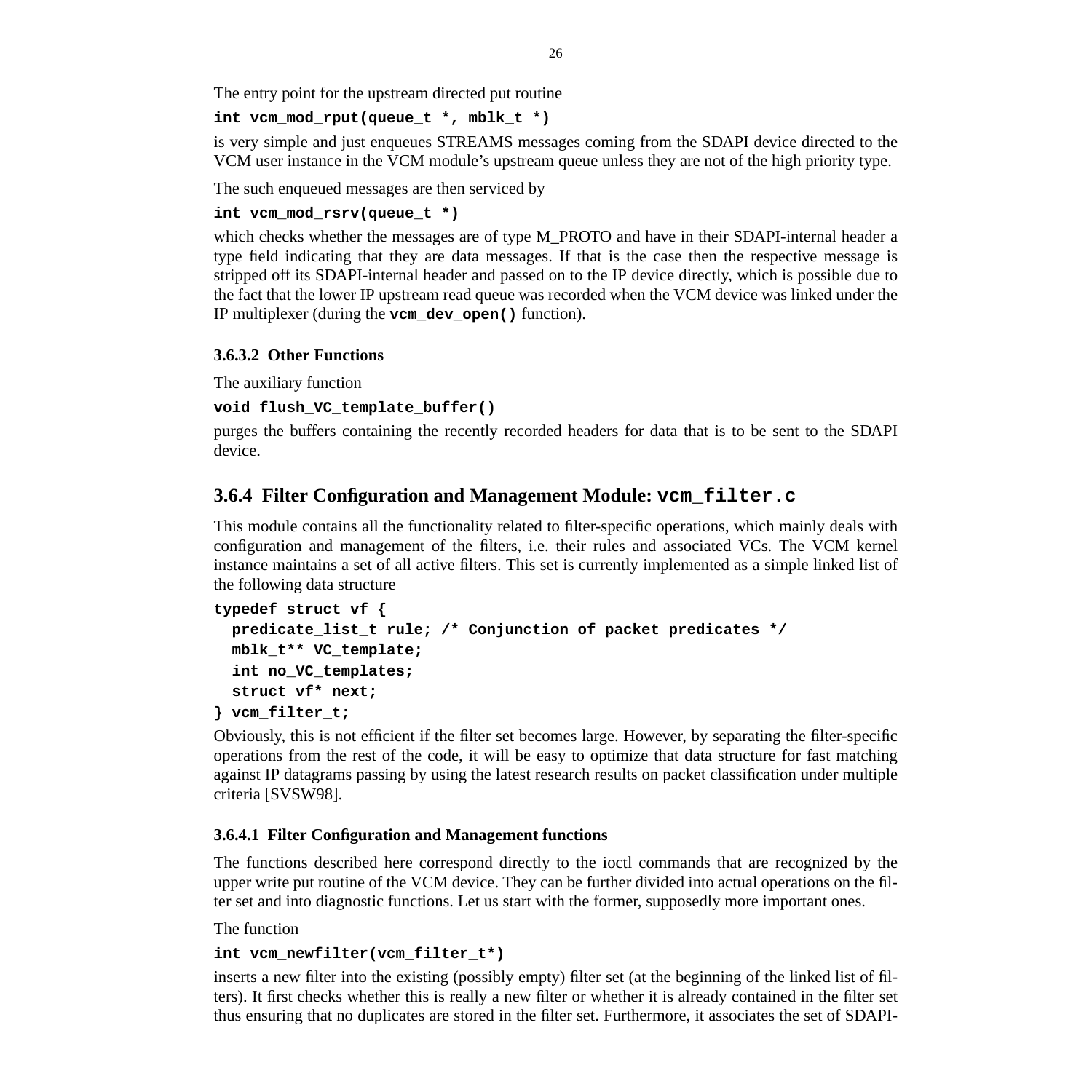internal headers contained in the VC template buffer with the filter rule passed down from the VCM user instance. The VCM user instance further ensures that the VC template buffer contains the desired contents for which VCs where set up by itself.

For the case that one or even several VCs shall be added to an existing filter, the function

## **int vcm\_addvc2filter(vcm\_filter\_t\*)**

has been implemented. It copies the contents of the VC template buffer which has been populated by corresponding operations in the VCM user instance, to the already existing VC templates of the given filter. Hence from now on, IP datagrams satisfying the filter's rule will also be sent on the newly added  $VC(s)$ .

The function

## **int vcm\_changefilter(vcm\_filterpair\_t\*)**

allows to completely exchange the filter's rule with the given filter's rule without losing the association to the existing VCs on which data satisfying the filter's rule are sent. The function is given both, the existing filter and the new filter rule. The existing filter rule is needed in order to locate the filter for which the rule has to be exchanged.

The function

#### **int vcm\_addfilter(vcm\_filterpair\_t\*)**

adds a given filter to the existing filter set which however shares the same VC set as an already existing filter, that is also given when it is being called. This allows for a disjunction of filter rules, i.e. if any of those filter rules is satisfied than a matched IP datagram is being sent on the shared VCs of those filters.

If the VC set shall be exchanged while the filter rule is retained, then the function

#### **int vcm\_changevc4filter(vcm\_filter\_t\*)**

is needed. As usual it ensures again that the given filter exists and if it does it removes its existing VC set and copies instead the contents of the VC template buffer in place. Note again that it is the VCM user instance responsibility to populate the VC template buffer adequately.

The function

#### **int vcm\_delfilter(vcm\_filter\_t\*)**

deletes a given filter from the filter set. Of course it is first asserted that this filter is actually existing within the filter set.

If a VC is to be removed from a given filter, then the function

#### **int vcm\_deletevcfromfilter(vcm\_deletevc\_t\*)**

is appropriate. It is given the filter for which a VC is to be removed and the index of the VC which template shall be removed from the associated VC set of the filter. That index represents the order in which the VCs have been set up and must be tracked by the VCM user instance.

As already mentioned there also diagnostic functions that enable the VCM user instance to elicit the state of the VCM kernel instance with regard to the filter set. A simple, but useful function to find out whether a certain filter is actually existing in the VCM kernel instance's filter set is

#### **int vcm\_existfilter(vcm\_filter\_t\*)**

If the filter exists it returns **FILTEREXISTS** otherwise it return **FILTERDOESNOTEXIST**.

The function **int vcm\_flush()**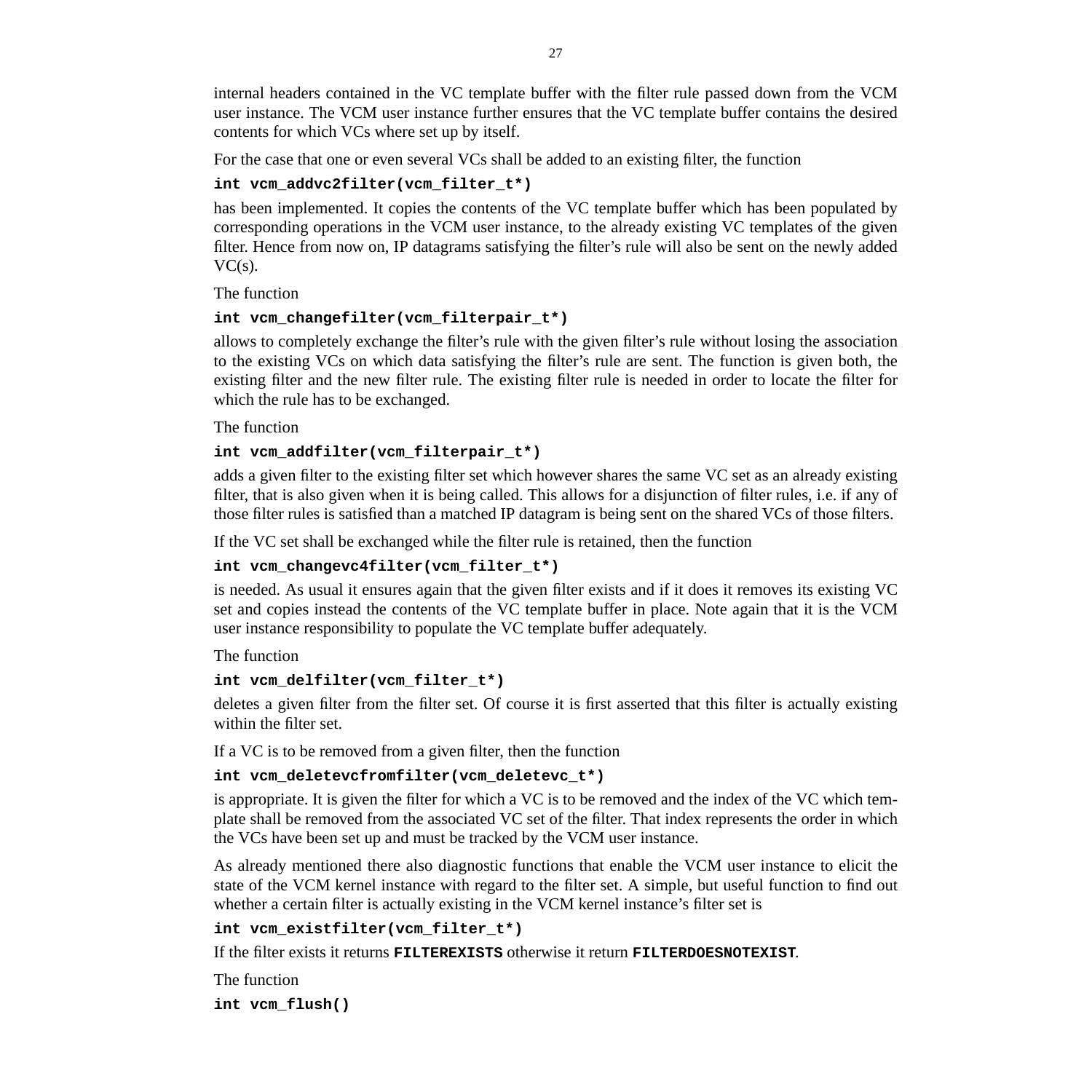allows to totally purge the filter set of the VCM kernel instance and should always be called when the VCM user instance finishes for whatever reason.

A further useful function is

#### **int vcm\_listfilter()**

It dumps the filter set onto the console (and thus also in the log files of the Solaris operating system) of the machine that is running the VCM module. An improved version of this could be to return that list of filters to the VCM user instance.

#### **3.6.4.2 Other Functions**

The above functions all corresponded directly to ioctl commands, now we describe some other functions of the vcm\_filter.c module.

The first function is

#### **vcm\_filter\_t\* filter(mblk\_t \*mp, int offset)**

which traverses the filter set and tries to match the given IP datagram (in **mp** at the offset **offset**) against one of the filters by calling the function **filter match()** which is located in the module vcm\_rule.c (see below). If a matching filter is found the search can be stopped since no duplicates are ever inserted into the filter set.

The auxiliary function

#### **vcm\_filter\_t\* find\_filter(vcm\_filter\_t\*)**

is used in all locations where it is necessary to locate a given filter either to ensure whether it already exists or because some configurational action is to be applied to it. It uses the function **rule\_match()** from the module vcm\_rule.c (see below).

Another auxiliary function is

```
void kill_filter(vcm_filter_t*)
```
which frees all the heap-allocated memory for a given filter.

## **3.6.5 Filter Rule Matching Module: vcm\_rule.c**

This module contains all the functionality related to matching filter rules and the like. Whenever the VCM shall be extended for new predicates defined on the contents of an IP datagram, then this is the only module that needs to be touched. That is the reason why it was separated from the filter-specific module vcm\_filter.c.

As already described in Section 2.4, a rule is composed of conjuncted predicates. Currently three different kinds of predicates are supported:

- address-mask match predicates, which allow to specify a value and a mask and a matching value has to be equal to the specified value at the positions defined by the mask,
- exact match predicates which require a matching value to be exactly the same as the specified value, and
- range match predicates which allow to define a matching range in which the matching value has to be located in order for the predicate to be true.

We assumed that with those three types of predicates most of the required semantics needed by users of the VCM module should be covered, however if not, it is straightforward to introduce new kinds of predicates. Everything that is needed, from the perspective of the VCM kernel instance, is the definition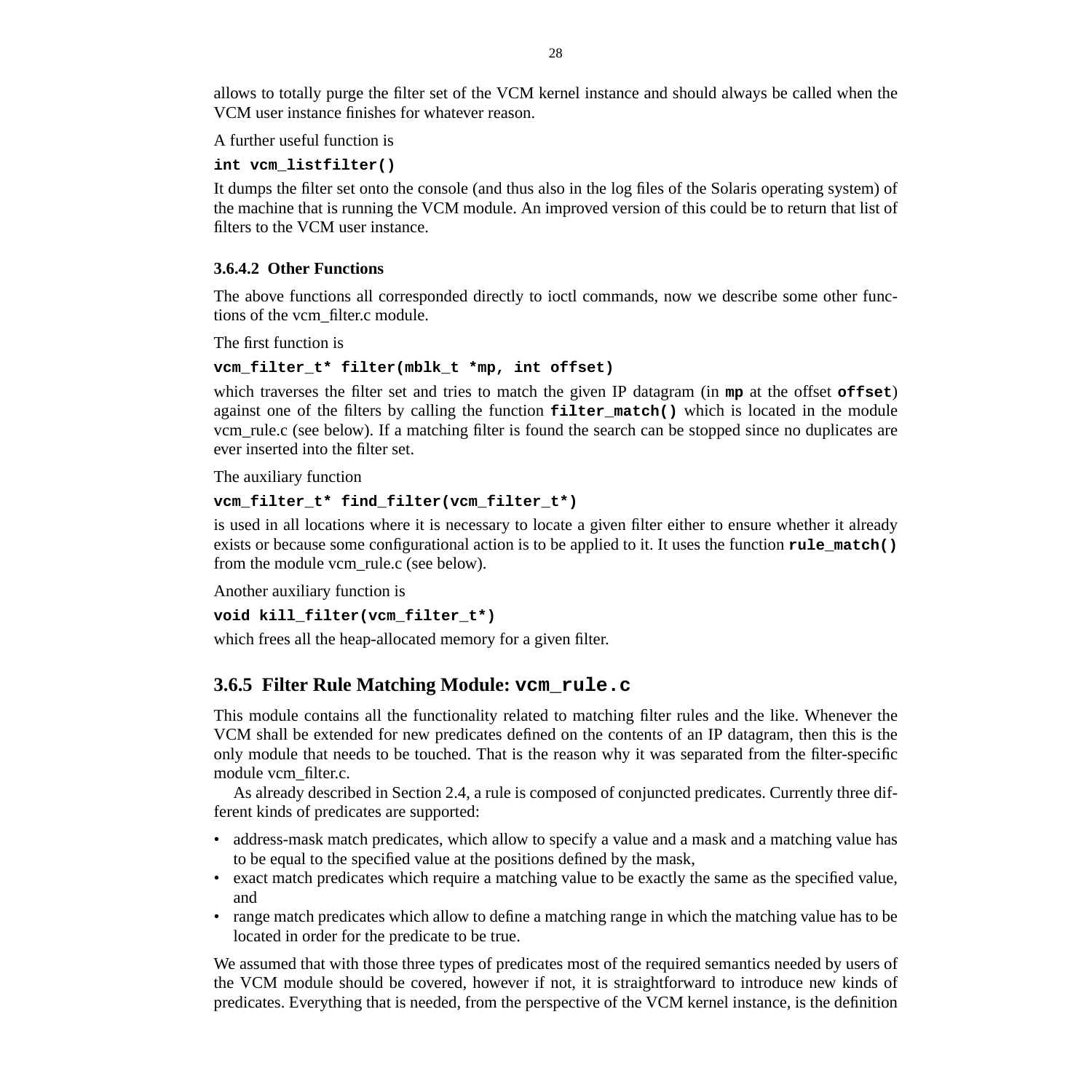of an according data type and a matching function, as we have specified them for the three predicate types given above:

For the address-mask matching predicate we have the function

#### **int address\_match(address\_predicate\_t, ipaddr\_t)**

For the exact match predicate we have the function

**int exact\_match(exact\_predicate\_t, u\_char)**

For the range match predicate we have the function

#### **int range\_match(range\_predicate\_t, u\_short)**

Furthermore, there are functions needed that serve as interface to the filter-specific functionality contained in vcm\_filter.c. One of them is the function

#### **int rule\_match(predicate\_list\_t, predicate\_list\_t)**

that evaluates whether two given rules are the same or not and returns the result.

The function

#### **int filter\_match(vcm\_filter\_t \*f, mblk\_t \*mp, int offset)**

evaluates whether a given IP datagram (contained in **mp** at offset **offset**) can be matched against the given filter by using the functionality provided by the predicate matching functions described above.

Note that the latter two functions also need some minor modifications if a new predicate type shall be introduced respectively if filter rules shall be extended by new fields in an IP datagram even if the existing predicates are used.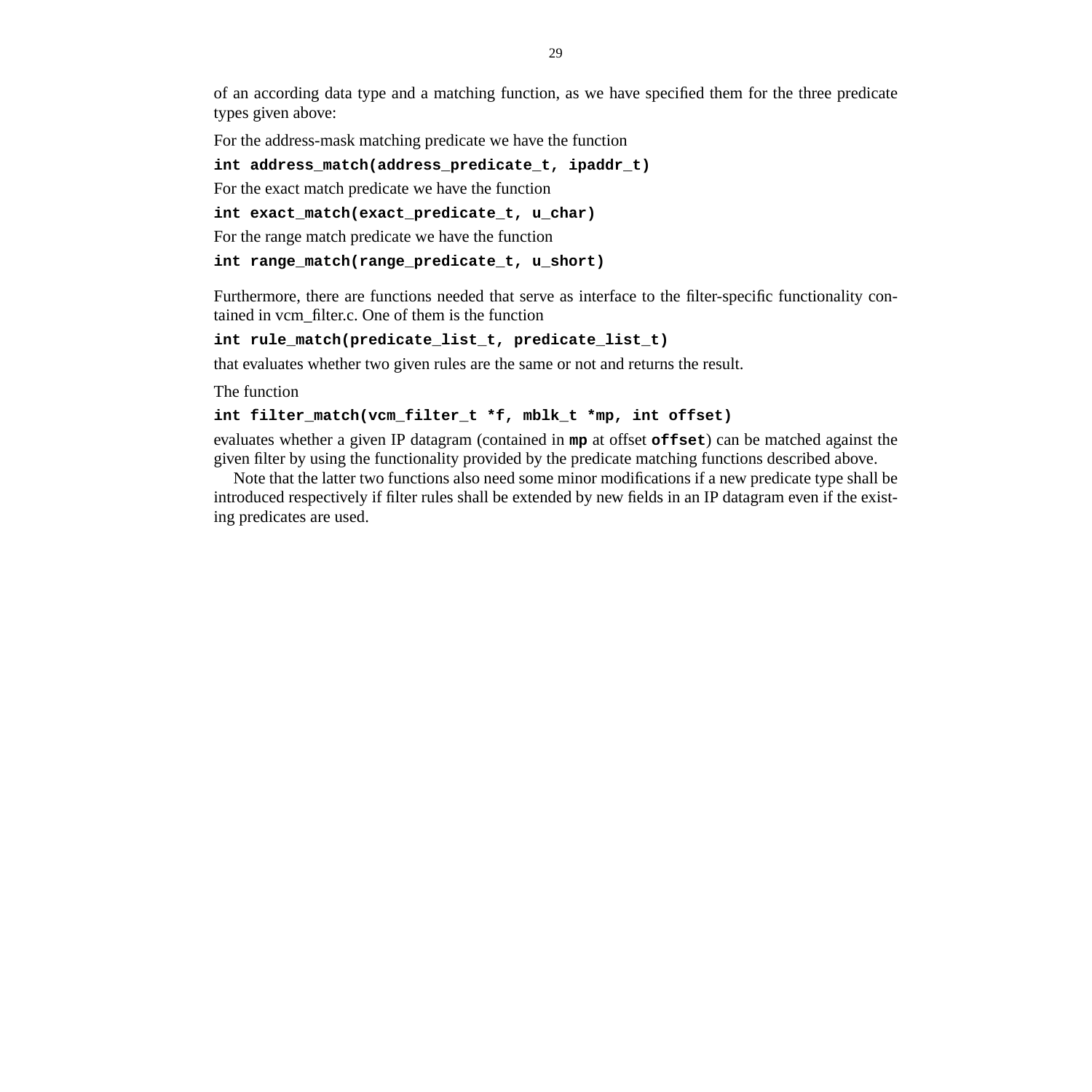# **4 The VCM User Instance**

# **4.1 Overview**

In this section the VCM user instance is being presented and discussed. The basic idea of the VCM user instance is to add one more abstraction level above the services provided by the VCM kernel instance. The rationale of this is to do as much as possible of the complex parts of the IP/ATM adaptation module in user space, while only time-critical parts are done in kernel space by the VCM kernel instance. Therefore, the following tasks are done by the VCM user instance:

- signalling message handling,
- enforcement of the rules necessary for the correct operation of the VCM kernel module,
- extension/refinement of the capabilities/services of the VCM kernel instance easier setting of the filter rules,
- address resolution.
- optionally IP-ATM QoS mapping (not yet implemented).

Again we start by discussing the design goals specific to the VCM user instance in a more detailed fashion than possible when presenting the overall architecture of the IP/ATM adaptation module. Hereafter, we present the architecture of the VCM user instance with an emphasis on how a user interfaces to the VCM library. In the following, we discuss the implementation of the VCM user instance in more detail in order to allow for possible modifications and extensions. At the end of the section we conclude with an illustrative example on how to actually use the VCM library in order to set up a special VC for a certain flow of IP datagrams.

# **4.2 Design Goals and Decisions**

Besides the overall design goals for the VCM module as a whole (as described in Section 2.2), we also have had some more specific design goals for the VCM user instance. Those are:

- The **interface** to the VCM user instance should be **flexible** and **easy** to use. It should be **extensible** for user code since not all potential uses of the VCM module can be anticipated now. Therefore we decided to design it in an **object-oriented** fashion.
- The VCM user instance should **hide** all the "knitty-gritty" **details** of the VCM kernel instance. In principle, the VCM kernel instance already provides an interface to the user space. However, it is not very convenient to use and many rules between using the VCM and the setup of VCs (which is not part of the VCM kernel instance) must be obeyed, as e.g. the fact that all actions to kernel filters are applied to the group of VCs that have been set up since the last action (ioctl) demanded from the VCM kernel instance. Therefore one of the main tasks of the VCM user instance is to **enforce** the **rules** implied by the overall design of distributing the functionality into user and kernel space and by the lean design of the VCM kernel instance. Furthermore, the VCM user instance **enriches** the services provided by the VCM kernel instance by e.g. providing the disjunctive association between filter rules applying to the same set of VCs (whereas the VCM kernel instance has no logical linkage between such filters).
- Another important goal when developing the VCM user instance must be the **decent handling of failure** conditions as e.g. the case where a switch breaks down and all the VCs are torn down. The VCM user instance must be able to signal these asynchronous events to a potential user of its services and must be able to indicate which VCs are actually affected.

With respect to the programming language we decided to use C++, since we wanted an object-oriented interface design to be accompanied with object-oriented coding. However, since the system-level inter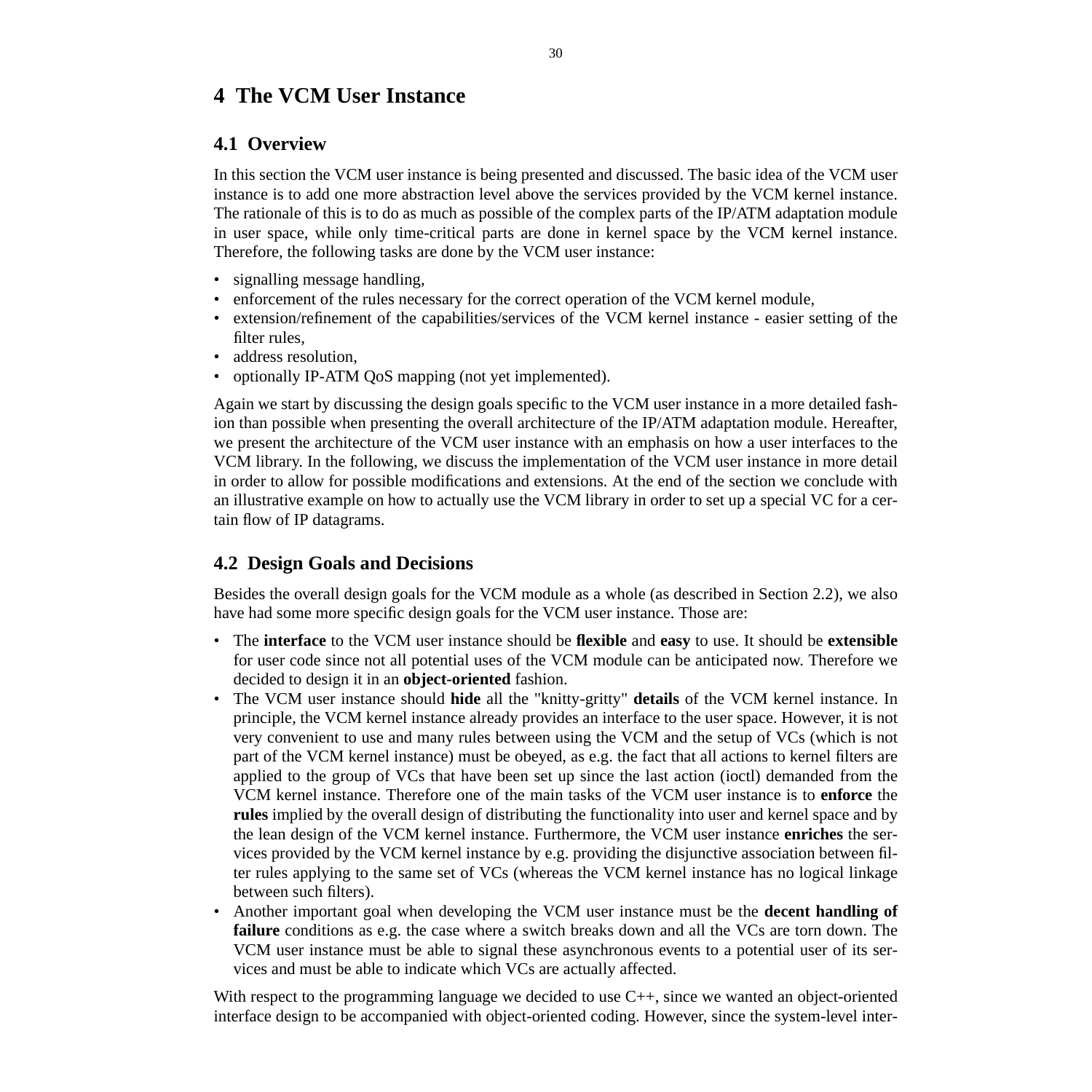faces to the VCM kernel instance and to the UNI services as provided by the SDAPI library are in C, the lower part of the VCM user instance is rather procedural. Therefore C++ which supports both paradigms of programming, procedural and object-oriented, was ideal for our case.

We furtherly decided to implement the VCM user instance as a library instead of, e.g. a daemon, because it is in our view a more fundamental way of offering its services, since a daemon could be implemented by using the VCM library functions.

## **4.3 Architecture of the VCM User Instance**

In this section we present the architecture of the VCM User Instance as a whole, before going into the detailed description of the implemented classes. We start by taking a global view on the VCM user instance's functionality and its relationships to its potential users and the modules on which it is based. After that, the static model of the VCM user instance is presented, thus simplifying the understanding of the implementation description in the following sections.

## **4.3.1 Global View**

In Figure 6, the relevant part of the overall architecture for the VCM user instance is shown. The VCM



*Figure 6:* Global View on Architecture of VCM User Instance.

user instance can on a macroscopic level be divided into two layers:

• The *user interface layer* which is directed towards the user of the VCM services as, e.g. the RSVP daemon that "talks" via an extended Traffic Control Interface [SKWS98] to the VCM module in order to set up special VCs for RSVP-signalled IP data flows according to the IntServ specifications carried by the RSVP messages. Another example (as depicted in Figure 6) could be a DiffServ SLA (Service Level Agreements) Manager that maps the given SLAs into specific ATM VCs.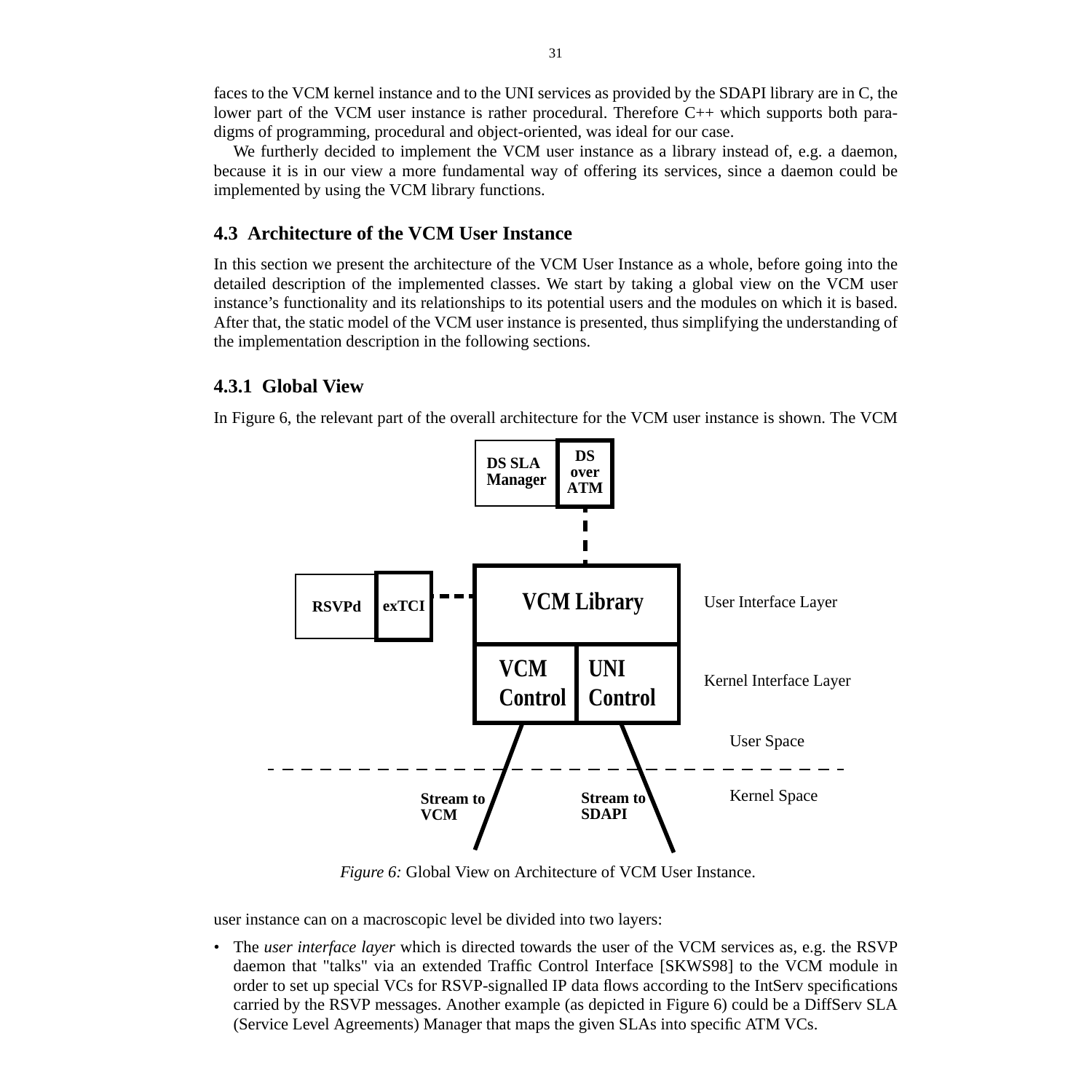- The *kernel interface layer* on the other hand is directed towards the kernel-level modules, respectively their user-level interface for managing the data forwarding inside the kernel and the setup and tear down, etc. of the especially customized VCs. Along those two different tasks it can be divided even further into subcomponents:
	- UNI Control, which handles everything that is concerned with the UNI-signalled VCs and which therefore uses the services provided by the user-level front-end to the SDAPI device (which itself communicates to the SDAPI device via the STREAMS concept), and
	- VCM Control, which handles all the necessary actions in order to invoke the VCM kernel instance functionality of rerouting IP datagrams on specifically setup VCs depending on the contents of these datagrams. Again the communication across the user-kernel space barrier is based on the STREAMS mechanism.

Since the SDAPI library provides an upcall-based interface that requires a user to "listen" on specific file descriptors periodically, it was decided to put this "polling" into an extra thread in order to not lock a user of the VCM while doing signalling for VCs in the ATM network. That means the UNI Control subcomponent of the kernel interface layer runs as a separate thread whereas all the other functionality runs as the main thread (separating the VCM Control subcomponent is possible but not necessary since the interface to the VCM kernel instance works in a synchronous, immediate request-response fashion so that locking for substantial periods is not an issue).

## **4.3.2 Static Model**

A quite detailed static model, according to the Coad/Yourdon notation (see [CY91]), of the VCM user instance is given in Figure 7. Since it is almost in a one-to-one correspondence to the actual implementation of the VCM user instance and shows all relevant classes it is more than just an analysis result, but rather encompasses already some design decisions.

The division between those classes that implement the kernel interface layer versus those classes that represent the user interface layer is illustrated by the bold dashed frame which encompasses all the classes that compose the kernel interface layer while (almost) all the surrounding classes belong to the user interface layer.

While the description of the internals of the classes is being done in the following sections, let us look here at the relations between the classes, where by the term relation we mean here: inheritance, aggregation and object relations. The class **KernelIF** represents the kernel interface layer's interface. It inherits its functionality from the **VCMcontrol** and the **UNIcontrol** class which have a direct correspondence to the subcomponents forming the kernel interface layer's functionality as described above. Theses classes are implemented quite monolithic in a style that is not object-oriented in nature. That is due to their proximity to system-level interface, and actually the main task of that classes lies in building a convergence "layer" towards the purely object-oriented user-interface layer from the C-style system-level commands applying to the use of the SDAPI library and the VCM kernel instance.

The user interface layer is composed of much more classes. The most important one being the **Filter** class. **Filter**'s consist of an arbitrary number (but at least one) of **FilterRule**'s and an arbitrary number of **vc**'s<sup>\*\*</sup>, thus storing the association between the rules on which IP datagrams are allowed to use which set of VCs. **Filter**'s have a relationship to the **KernelIF** in order to access its functionality for setting up kernel filters.

The **VC** class is an abstract base class for either **PointToPointVC** or **MultipointVC**. It has a oneto-one relation to the class **QoS** and a relation to the **KernelIF** in order to access its services for setting up VCs via UNI signalling. Furthermore, it has a relationship to the class **VCDVCTuple**, whose

<sup>\*\*.</sup> If the number of VCs is equal to 0, then the semantic of that filter is to discard a matching IP datagram, thus accomplishing the usual functionality of a packet filter for firewalling purposes.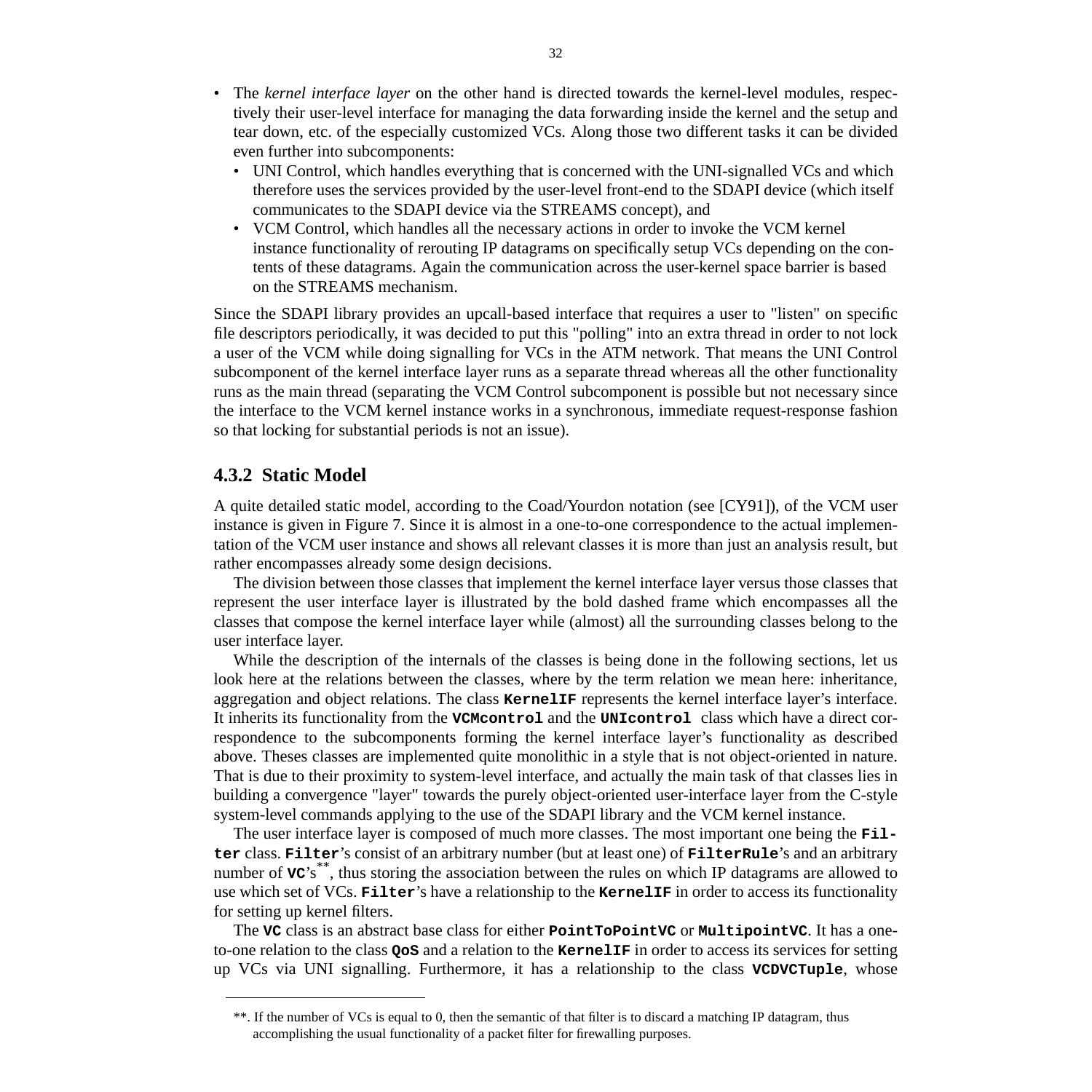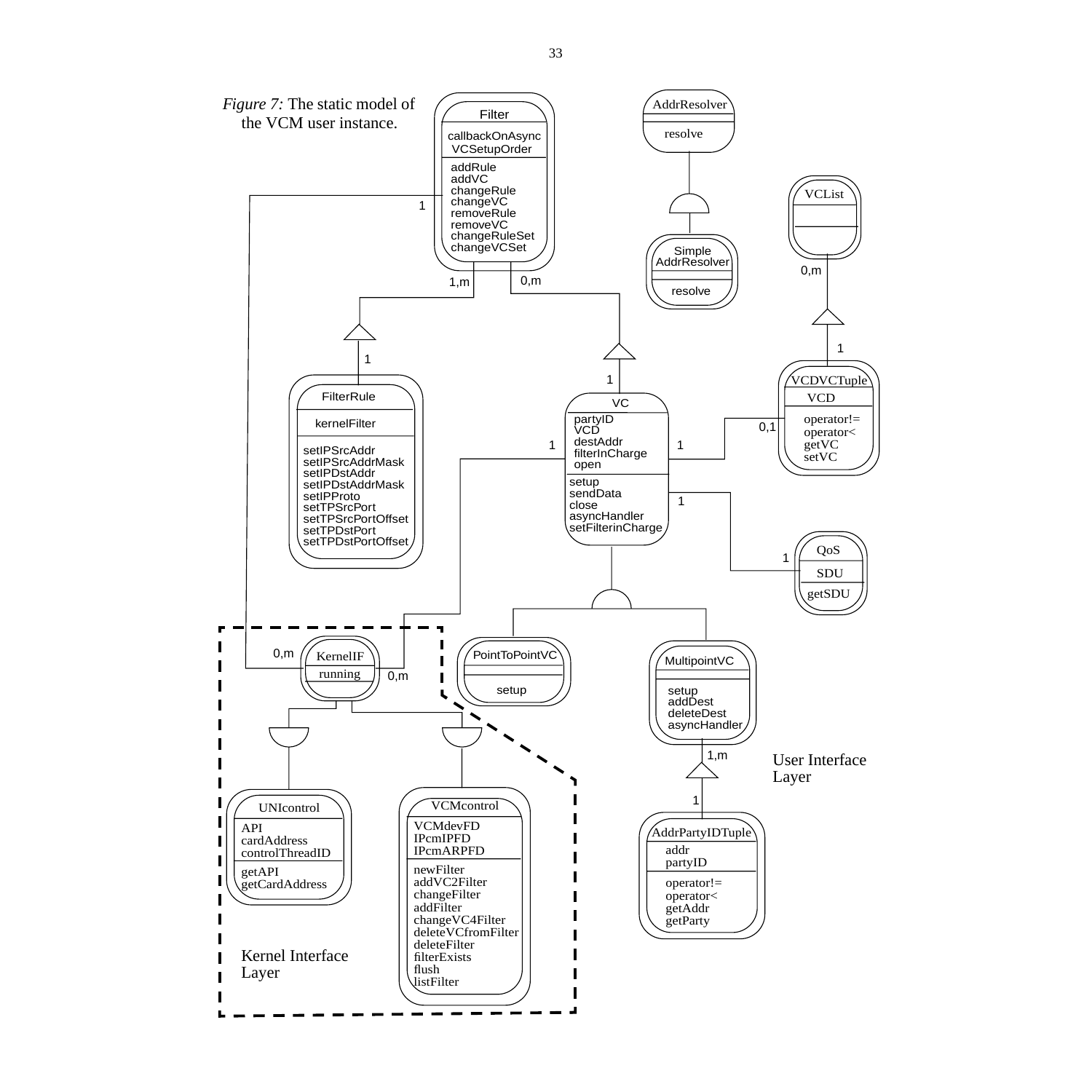instances are kept in a container called **VCList** in order to track all the VCs irrespective of whether they were built up by the local VCM module or by another remote VCM module, i.e. for the first case they are outbound while for the second case they are inbound. Only the outbound VCs are instances of the class **VC** which explains that a **VCDVCTuple** object does not necessarily have a relation to a **VC** object. The class **MultipointVC** which represents a specialization of **VC** contains an arbitrary number (but at least one) of **AddrPartyIDTuple** objects in order to track the association between ATM addresses and party IDs within a point-to-multipoint VC.

Isolated from the above classes of the user interface layer are the abstract base class **AddrResolver** and its specialization **SimpleAddrResolver**, whose task it is to resolve an IP address into the corresponding ATM address. The base class **AddrResolver** just specifies the abstract interface how such a request is to be made, whereas **SimpleAddrResolver** implements a very simple (and inefficient) way of eliciting the ATM address for a given IP address. Here a better scheme is required for actual use. However by separating the interface from the implementation such an extension should be easily possible.

## **4.4 User Interface Layer Classes**

Let us now look more closely into the classes which form the user interface layer. We will restrict ourselves here to the classes actually being accessed by user code, while auxiliary classes will be dealt with in a separate section (see section 4.6).

## **4.4.1 The Filter Class**



The **Filter** class is the most important class keeping track of the association between filter rules and VCs. This is achieved by holding a sorted list on both the **FilterRule**'s and **VC**'s. Furthermore, it is being tracked in which order the VCs are set up in a separate list called **VCSetupOrder**. Since the **Filter** class is the only place where the link between filters and VCs is stored (as being described in chapter 3 the VCM kernel instance does not know this association), it is also the place where asynchronous failures with respect to VCs as e.g. link failures can be brought to the attention of all the filter rules that are affected by such events. However what exactly has to be done in case of such a failure cannot be decided within the VCM user instance but must be specified by the user of the VCM library. This is being done by specifying a handler for such situations which is

being stored in the **callbackOnAsync** function variable. Note that whenever asynchronous failure conditions are signalled by the ATM network this handler will be called with information on what happened and which VC respectively which parties were affected, in the run-time context of the signalling management (UNI Control) thread.

The interface of the **Filter** class provides all potentially useful operations on both the filter rule and the VC set (after a **Filter** has been constructed initially using its constructor):

- **addRule**: add a filter rule to the existing disjunction of filter rules which maps certain IP datagrams on the set of VCs for the existing filter.
- **addVC**: add a VC to the existing set of VCs (note that the VCs should have mutually exclusive sets of endpoints).
- **changeRule**: exchange one of the filter rules against a new filter rule but leave the existing VC set in place.
- **changeVC**: exchange a specified VC against a new one but leave the set of filter rules in place.
- **removeRule**: delete one of the filter rules constituting the filter rule set. Note that if the last filter rule is removed then the filter does not make much sense any more.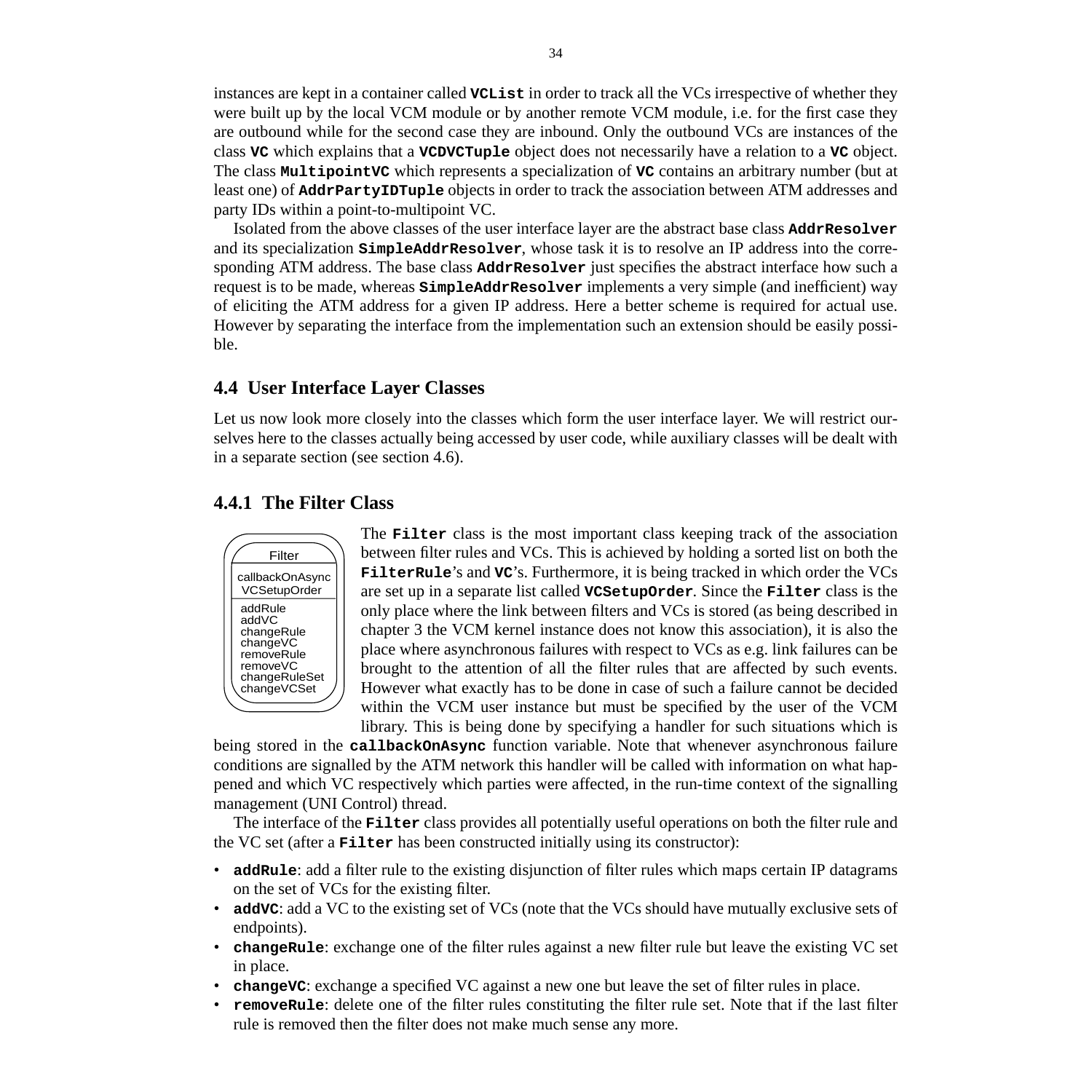- **removeVC**: delete one of the VCs in the VC set of the filter. Note that if the VC set is empty after that operation than IP datagrams that match one of the filter rules of the filter are being discarded which may or may not be desired.
- **changeRuleSet**: exchange the existing filter rules against a new disjunction of filter rules but leave the VC set in place.
- **changeVCset**: exchange the existing VC set against a new VC set but leave all filter rules in place.

It needs to be mentioned that the above operations can fail in which case the methods "throw" adequate exceptions.

## **4.4.2 The FilterRule Class**



This class is the user-level front-end for specifying the criteria against which IP datagrams should be matched in order to decide whether they take the default VC or an especially setup VC over an ATM subnetwork. A **FilterRule** object is in direct correspondence to a kernel-level filter **kernelFilter**, more or less just building an object-oriented wrapper around this C structure. The added functionality is to intelligently initialize the **kernelFilter** with adequate wild cards for the different kind of predicates which are supported by the VCM kernel instance. The actual interface provided by a **FilterRule** object depends upon which and how many predicates are supported. At the moment the VCM kernel instance and thus also the VCM user instance "only" supports rules that are built from the predicates: IP source and destination address, trans-

port protocol, and transport protocol source and destination port. We have discussed how the VCM kernel instance has to be modified for inclusion of other predicates and have illustrated how simple that is. For the VCM user instance, the necessary modifications are even simpler. The only class that needs to be changed is **FilterRule**. And here only a minor modification which provides the initialization of that new predicate and a set function for the predicate is necessary.

Correspondingly, the interface of the **FilterRule** class at the moment consists of the following methods (excluding again the constructor and destructor of **FilterRule**):

- **setIPSrcAddr**: this method sets the IP source address predicate to the specified value (where the mask is set to 32 bit, i.e. the match is exact).
- **setIPSrcAddrMask**: this method sets the mask value for the IP source address predicate.
- **setIPDstAddr**: this method sets the IP destination address predicate to the specified value (where the mask is set to 32 bit, i.e. the match is exact).
- **setIPDstAddrMask**: this method sets the mask value for the IP destination address predicate.
- **setIPProto**: this method sets the 8-bit value against which the protocol field of the IP header should be matched exactly in order to qualify for a certain transport protocol.
- **setTPSrcPort**: this method sets the transport protocol source port predicate to the specified 16-bit value (where the offset is initially set to 0, thus degenerating the range match into an exact match).
- **setTPSrcPortOffset**: this method sets the offset value of the transport protocol source port predicate, thus effectively specifying the magnitude of the range of that predicate.
- **setTPDstPort**: this method sets the transport protocol destination port predicate to the specified 16-bit value (where the offset is initially set to 0, thus degenerating the range match into an exact match).
- **setTPDstPortOffset**: this method sets the offset value of the transport protocol destination port predicate, thus effectively specifying the magnitude of the range of that predicate.

Note that by just constructing a **FilterRule** and setting the desired predicates it is not yet activated in the kernel, which is of course obvious since it is not associated with any VCs yet.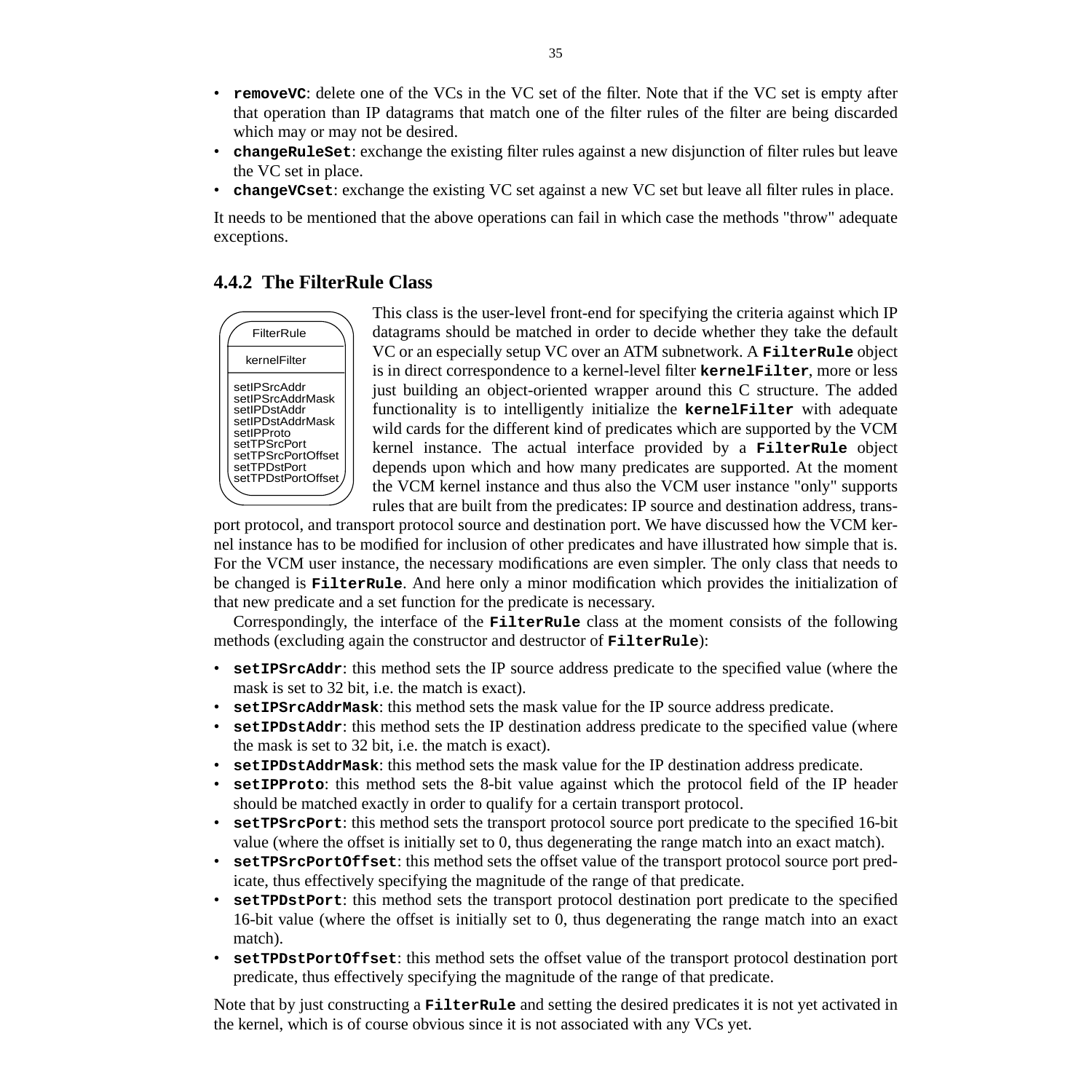### **4.4.3 The VC Class**



This class is an abstract base class for the **PointToPointVC** and **MultipointVC** classes for shared functionality between them and in order to be able to hold those two types of VCs in the same container if that is desired by a user of the VCM. Every **VC** is contained in exactly one **Filter** object and has a relation with a **KernelIF** object in order to access the UNI signalling functionality required for setting up and tearing down VCs. Furthermore, it has a relation to a **VCDVCTuple** object in order to track the outbound VCs in the global **VCList**, and it has a one-to-one relation to a **QoS** object thereby expressing the fact that every VC has to have a certain QoS. In addition, a VC keeps track of its party ID **partyID** and its VC descriptor

**VCD**. A further attribute of a VC is the destination ATM address **destAddr** it is connected with (in case of a point-to-multipoint VC it is the address of that party for which the initial SETUP message is being sent). In the attribute **open** it is tracked whether the VC is already set up or not. The attribute **filter-InCharge** stores the Filter object to which the VC belongs. This is needed in order to be able to signal asynchronous events that happen on a VC to the **Filter** object that "knows" which **FilterRule** objects are affected by that.

The public interface offered by the **VC** class consists of the following methods (excluding the **VC** constructor and destructor functions):

- **setup**: this is a pure virtual function that must be specified by the concrete setup functions of derived classes. However, since the setup procedure for point-to-point and point-to-multipoint VCs only differs with respect to a single flag (the bearer capability connection configuration flag) that must be set for point-to-multipoint VCs while it must not be set for point-to-point VCs, we have summarized that shared functionality in a protected **setup** method that can be called by the derived classes with the flag as parameter. This setup procedure consists of filling in the required Information Elements (IE) for the SETUP message as e.g. the calling party address, the called party address, the desired QoS, etc., and then actually sending the constructed SETUP message via the routines offered by the **KernelIF** object. While the SETUP message is in transit, the **setup** procedure "waits" on a condition variable until either a CONNECT message or a RELEASE/RELEASE COMPLETE message is received, those signalling success respectively failure of the VC setup. If the setup was successful, then an empty data buffer is sent on that VC (using the protected function **sendData**), which however is "swallowed" by the VCM STREAMS module and stored as a VC template for the next filter being set up in the VCM kernel instance.
- **close**: this method allows to close a VC explicitly, in contrast to the VC destructor which among other things also closes the VC (by calling the **close** method when it was still **open**).
- **asyncHandler**: this function is called when an asynchronous event happens on a VC. It then calls depending on the event the corresponding function of its **filterInCharge**.
- **setFilterInCharge**: this method sets the filterInCharge attribute to the specified value. It is being called from the **Filter** object which "knows" which VCs belong to it.

Besides the public interface there is one protected function that is important to be mentioned:

• **sendData**: this protected method allows to send data onto the VC. It is protected, because users of the VCM library should not send data onto VCs, because those VCs are only for special IP data streams flowing through the IP/ATM edge device.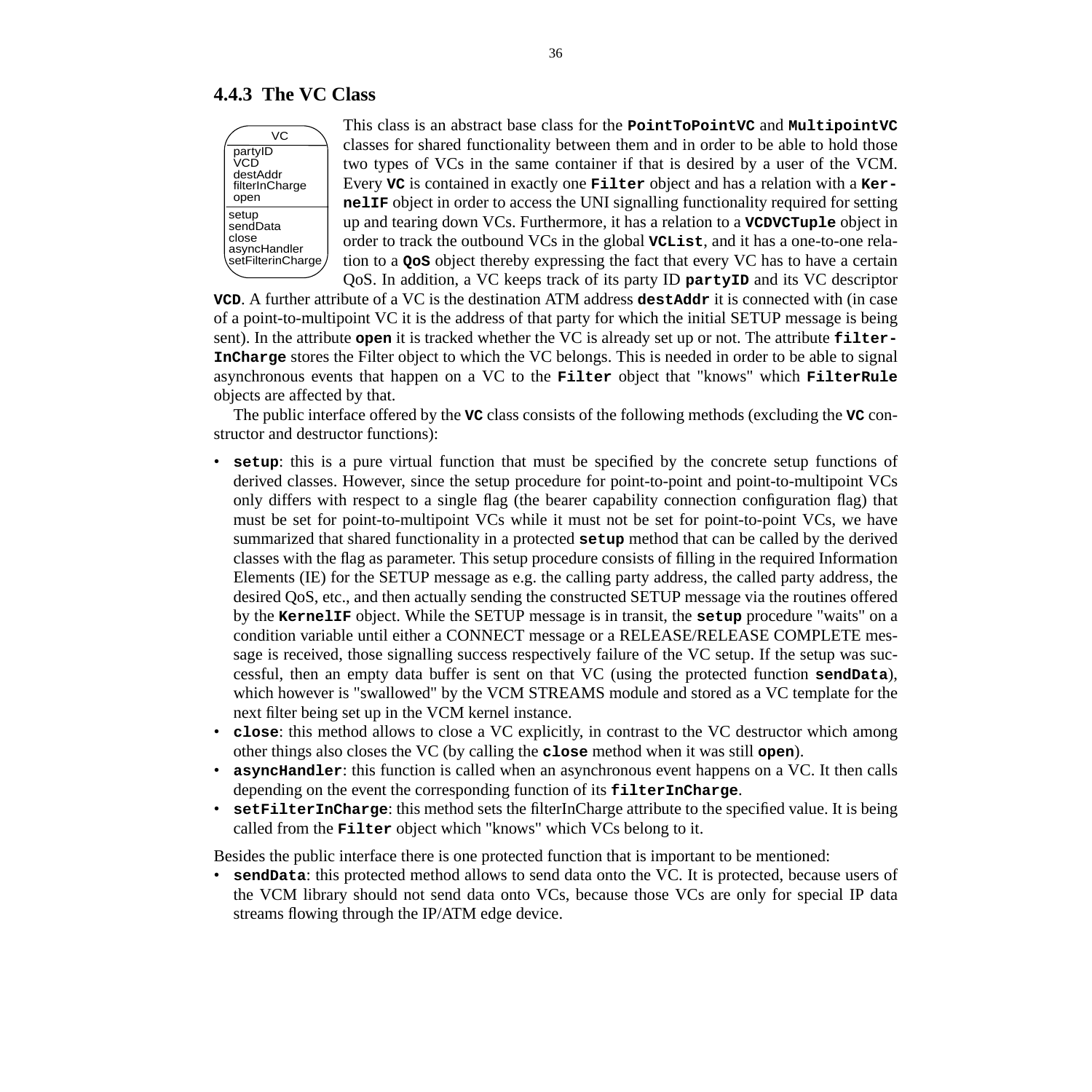# **4.4.4 The PointToPointVC Class**



This class is a specialization of the **VC** class described above. Actually, it does not offer very much added functionality. It just concretizes the **setup** method from its base classes by calling its protected member function **setup** with the correct flag for point-to-point VCs. An alternative to the design with an abstract base class VC and specialized **PointToPointVC** and **MultipointVC** classes could have been

to take the **PointToPointVC** class as a base and derive the **MultipointVC** class from it. This however seemed counterintuitive to us, since a point-to-multipoint VC does not have a ISA-relationship to a point-to-point VC.

# **4.4.5 The MultipointVC Class**



This class is another specialization of the **VC** base class. It also concretizes the **setup** procedure specified by the base class by calling its protected **setup** procedure, but now with a flag indicating that a point-to-multipoint VC shall be set up. In contrast to the PointToPointVC class there is actually some more extra functionality, mainly for adding and dropping parties during the lifetime of a point-to-multipoint VC:

- **addDest**: this function allows to add a party to an existing point-to-multipoint VC. To achieve that, the necessary IEs are filled in, as e.g. the party's ATM address, and then an ADDPARTY message is sent using the functionality provided by the **KernelIF** object with which the VC is associated. The **addDest** function then "waits" on a condition variable for the result of that ADDPARTY message, which can either be an ADDPARTYACK or an ADDPARTYREJECT message, signalling success respectively failure of the operation. In case the party could be added to the existing point-to-multipoint VC, its party ID is being kept track of in conjunction with its ATM address in an **AddrParty-IDTuple** object that belongs to the **MultipointVC** object.
- **deleteDest**: this method allows to drop a specified party from the point-to-multipoint VC. In addition it releases the association between the party ID and ATM address for that party.
- **asyncHandler**: in contrast to the **PointToPointVC** a specialized version of the **asyncHandler** method is required for the **MultipointVC** class due to the fact that there can be additional asynchronous events for this kind of VCs. So, besides a RELEASE message, also a DROPPARTY message can be a potential source of an asynchronous event, which needs to be handled differently, since now the VC could potentially remain in place if the user wishes so. The user's preference with respect to that are specified as already described by passing the asynchronous failure handler code to the **Filter** object which is in charge for the **VC** object.

In all the methods described above the **MultipointVC** object makes sure that it always keeps its sorted list of **AddrPartyIDTuple** objects up to date.

# **4.4.6 The QoS Class**



The **QoS** Class is a lean class providing an easy interface to the QoS model of the UNI 3.0/ 3.1 specifications of the ATM Forum. While these require a lot of cumbersome filling in of IEs that apply to the QoS of a VC that is built up via a SETUP message, the **QoS** class frees a user of the VCM library of that burden without hiding any of the QoS capabilities of those specifications. A user can create a **QoS** object by just specifying

- the traffic type it desires (which is one of  $\{CBR, VBR, UBR\}^{\dagger \dagger}$ ) to send,
- the traffic class (which is one of **qos\_class**{0-4}) it wants to use, and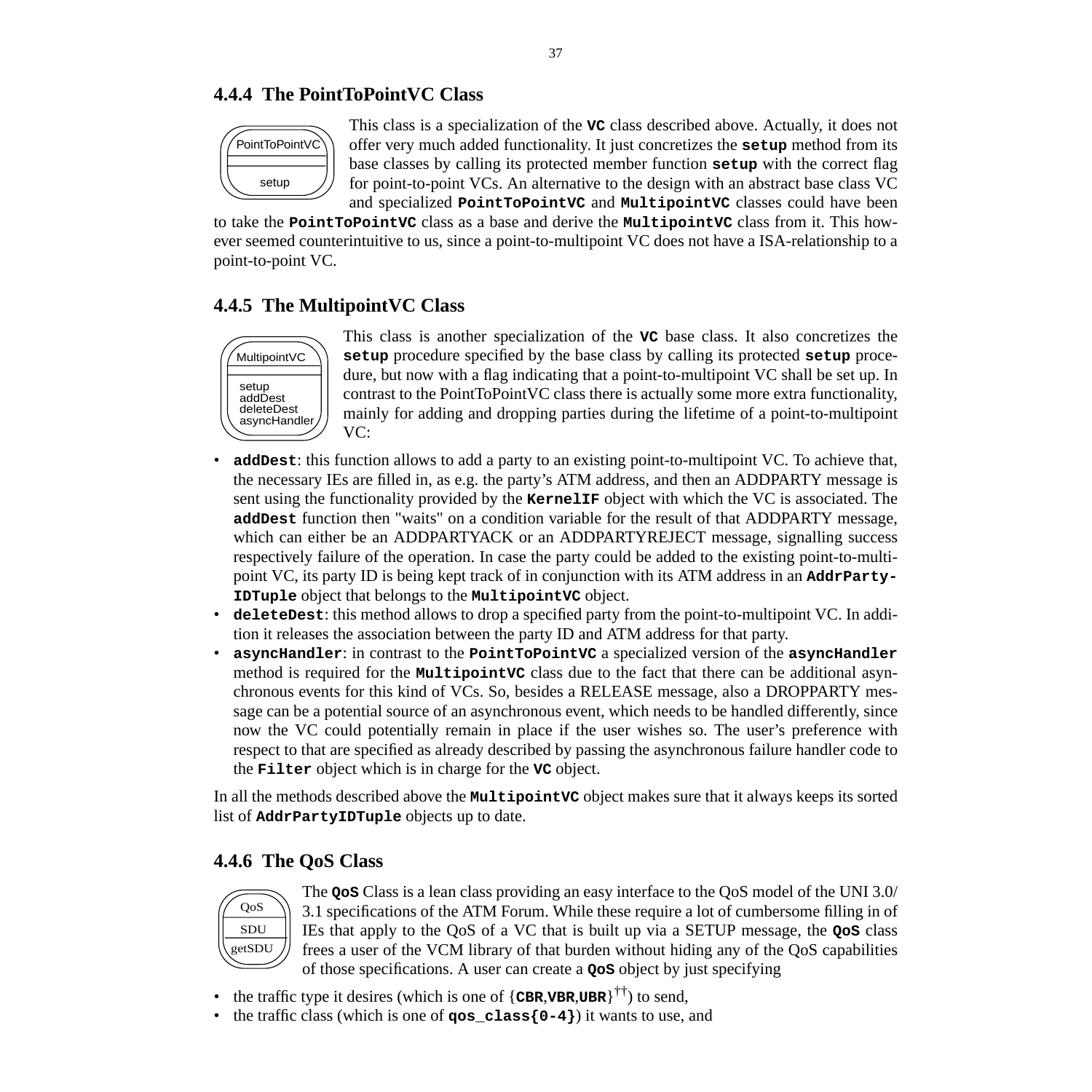• the corresponding traffic parameters (which are depending on the traffic type a subset of {**pcr**,**scr**,**mbs**}) that apply to the connection.

It has to be noted here that we always perform uni-directional reservations, although for point-to-point VCs bi-directional reservation would also be possible. This would however complicate our design and we therefore decided to support only unidirectional VCs.

The only method offered by the QoS class besides a constructor and destructor is **getSDU** which returns a handle on the system-level representation of the IEs of a SETUP message as it is needed for the routines offered by the SDAPI library.

# **4.4.7 The AddrResolver Class**



The **AddrResolver** class is just a simple interface class that describes how an object that resolves IP addresses into ATM addresses should be invoked, respectively the other way around how such an object can offer its services to the user. Hence, the only pure virtual method being provided is **resolve**.

# **4.4.8 The SimpleAddressResolver Class**



This class provides a very simple way of eliciting the ATM address of an ATM interface for which only the IP address is known. It is derived from the abstract base class **AddrResolver** and thus inherits its interface description.

The **resolve** method is based upon the precondition that CLIP is running on the local ATM interface as well as on the remote interface. It works the following way:

- it invokes a shells script which in turn performs a **traceroute** for the IP address that is to be resolved,
- this causes the CLIP cache to contain the required IP-ATM address association,
- from the cache this association is written to a local file.
- which is in turn read by the **resolve** routine.

It is obvious that this is not the most efficient and elegant way of doing address resolution, however it was simple. Yet, we will work on more sophisticated mechanism to do address resolution but for our first prototypical solution it was sufficient to show that all the rest of the implementation is working. The address resolution issue can be solved independently.

# **4.5 Kernel Interface Layer Classes**

Let us now turn to the classes which form the kernel interface layer. As already mentioned, these classes tend to be hybrids between C and C++ programming style due to their proximity to system-level interfaces.

# **4.5.1 The KernelIF Class**



The **KernelIF** class is something like an "entrance door" to the parts of the VCM user instance that communicate with the kernel-level instance of the VCM. It encompasses the functionality of the VCM control subcomponent and the UNI control subcomponent by inheriting the interface from its base classes **VCMcontrol** and **UNIcontrol**. Note that there is always only one **KernelIF** object per ATM interface, i.e. if the edge device

<sup>††.</sup> With the network adaptors we used for testing (Fore's PCA200E and SBA200E) it was not possible to setup VBR VCs, whereas our ATM switch (Fore's LE155) seemed to have no problem with it.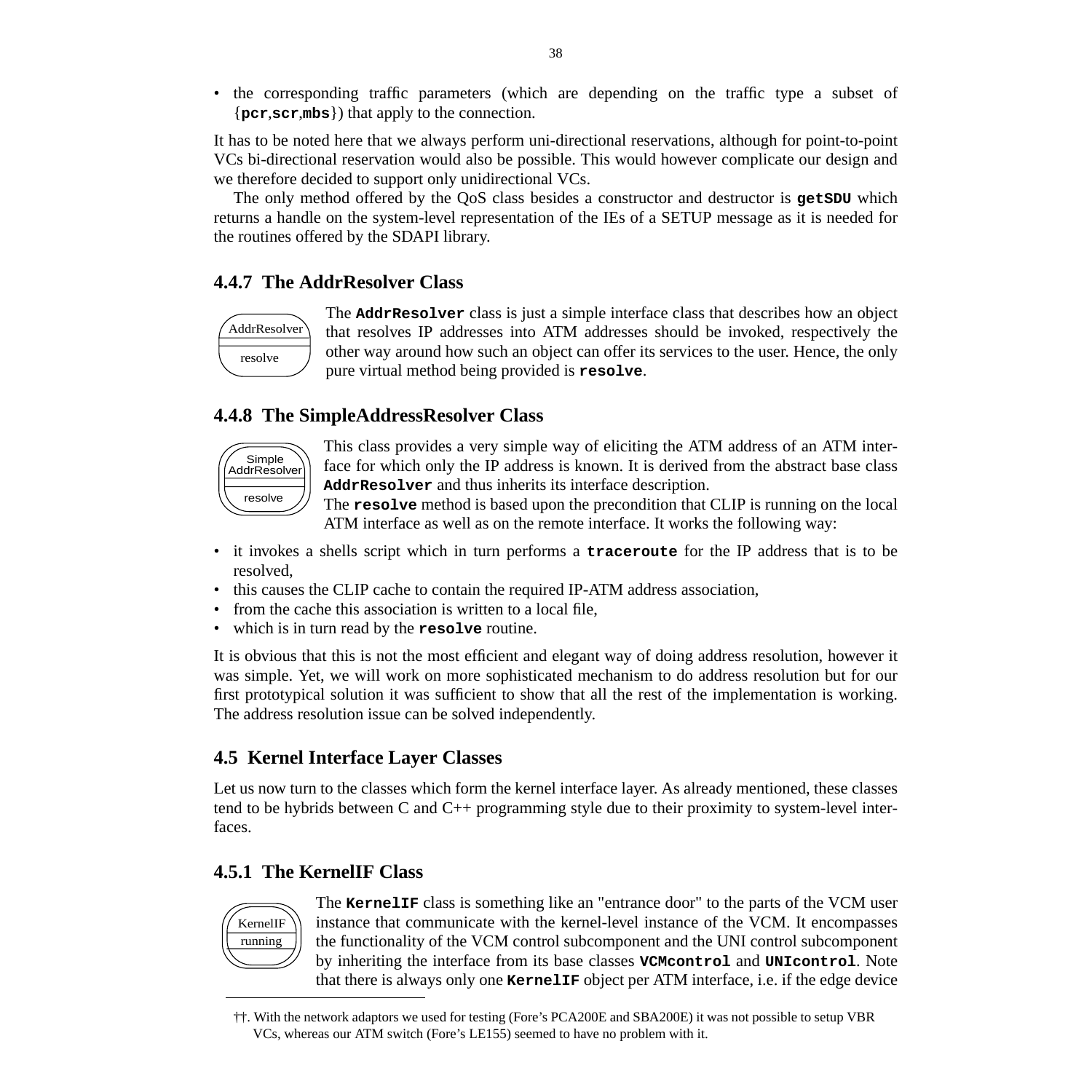has only one ATM card, then there can be only one **KernelIF** object. This restriction is controlled by the **running** flag, which is a class variable indicating whether a **KernelIF** object is already existing for a certain interface or not. When a **KernelIF** object is created it must be passed the IP convergence module on top of which the VCM device shall be "sitting", the IP address and netmask that shall be assigned to that interface and the unit number of the interface on which the VCM module shall be installed.

A possible design alternative would have been not to unify the interfaces of **VCMcontrol** and **UNIcontrol** via the **KernelIF** class. However, we decided it to be more convenient if anything that is directed towards kernel-level functionality should be sent to a common interface.

#### **4.5.2 The UNIcontrol Class**



This class essentially builds an object-oriented wrapper around the functionally provided by the C-style SDAPI library which in turn provides an API to the UNI signalling services provided by the ATM network driver. When a **UNIcontrol** object is created (something that can only be done by a **KernelIF** object since the **UNIcontrol** constructor is protected an thus only derived classes can access it), it is passed the unit number of the interface on which UNI services are desired. From that unit number the first action is to elicit its own ATM address

using the SDAPI library and storing this address in **cardAddress**. It then creates an SDAPI instance by specifying what is the callback function that shall be invoked on UNI signalling events. The result is a handle on that instance which is stored in **API** for later reference in calls to the SDAPI library. Since the creation of an SDAPI instance corresponds to the setting up of a stream from the SDAPI library user part to the SDAPI device, it is made sure that the VCM STREAMS module is pushed on that stream just above the SDAPI device by configuring the Solaris **autopush** facility accordingly. After that operation **autopush** must be reconfigured immediately in order to avoid pushing the VCM STREAMS module onto other SDAPI streams which have nothing to do with the operation of the VCM. Henceforth, the **API** instance is set up to listen to all UNI events that pertain to VCM related signalling activities (this is achieved by using a certain, common preconfigured selector byte for all instances of VCMs) by issuing the corresponding SDAPI library calls. If that was successful, the UNI control thread which handles the UNI signalling events is created and the necessary synchronization primitives for communicating between the control thread and the main thread are initialized.

This control thread, implemented by the class function **controlThread** goes into a dispatch loop where it "sleeps" on a **select** system call until something happens on the **API** file descriptor. In that case it calls the class function **SDAPIcallback** which then handles that signalling event. This handling is actually quite complicated and depends on the state in which the VCM user is in. The main question here is whether the event is the answer for a certain request as e.g the setup of a VC, i.e. a synchronous event that must then be signalled upwards to the main thread which is already waiting for it on a condition variable, or whether it is an asynchronous event, i.e. the main thread is not waiting for it. Furthermore the signalling events can either pertain to inbound or outbound VCs which must be distinguished as well. In fact, all these complexities where the original motivation for locating that functionality into the user-level part of the VCM since the development is very error-prone anyway and should thus not furtherly be aggravated by the difficulties of kernel-level coding and debugging.

The interface methods **getAPI** and **getCardAddress** do just what their names suggest, they return the **API** handle respectively the ATM address of the interface on which a **UNIcontrol** object is located.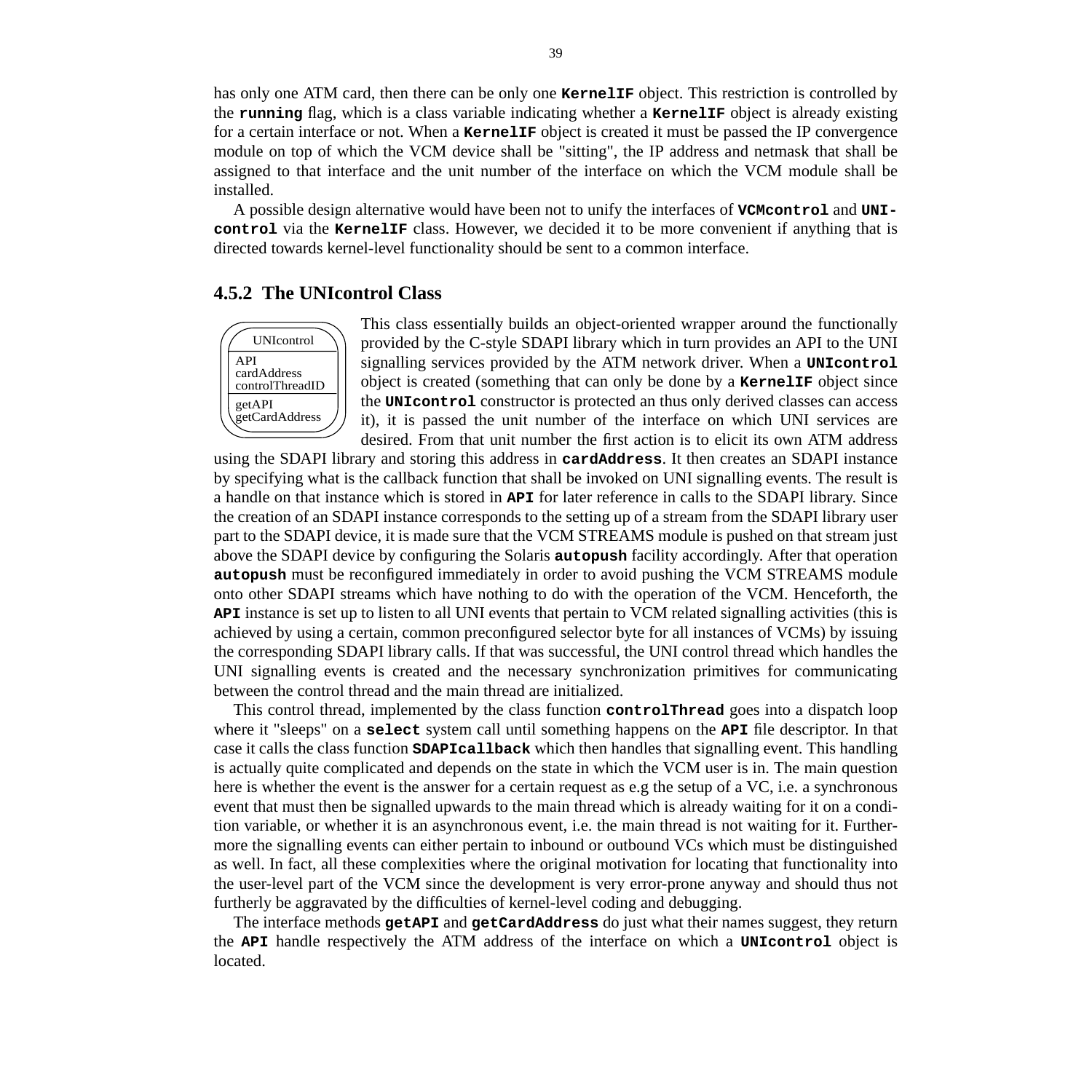# **4.5.3 The VCMcontrol Class**



The **VCMcontrol** class is an object-oriented wrapper class for the functionality provided by the C-style interface of the STREAMS head of the stream leading to the VCM device. Like the **UNIcontrol** class it is a base class for the **Kerne-LIF** class, which is the only one that is allowed to construct objects of it.

When a VCMcontrol object is constructed it is passed the IP convergence module the VCM device shall "sit" upon, the IP address and the netmask of the interface on which the VCM shall be installed. It then makes sure that no VCM device exists already on that interface. Next, it constructs the STREAMS plumbing below the VCM device by opening the VCM device and two STREAMS to the IP convergence module, one for the ARP and the other for the IP stream. All the file descriptors from these operations are stored in the **VCMcontrol** object for later reference (in **VCMdevFD**, **IPcmIPFD** and **IPcmARPFD**, respectively).

Then the IP and ARP stream leading to the IP convergence module are linked below the VCM device, which is then plumbed into the TCP/IP protocol stack under the specified IP address and netmask (using **ifconfig**).

The interface which the VCMcontrol class provides for communicating with the VCM device corresponds one-to-one with the available ioctl commands available at the STREAMS head of the stream leading to the VCM device (see also Section 3.6.4):

- **newFilter**: insert a new kernel filter into the VCM device's filter set.
- **addVC2Filter**: add newly setup VC(s) for a specified kernel filter.
- **changeFilter**: change the filter rule for a given kernel filter without changing its VC set.
- **addFilter**: add a kernel filter that "routes" to the same set of VCs as a given filter.
- **changeVC4Filter**: change the VC set for a given kernel filter.
- **deleteVCfromFilter**: delete a specified VC from a given kernel filter.
- **deleteFilter**: delete a kernel filter from the filter set.
- **filterExists**: test whether a given filter exists in the VCM device's filter set.
- **flush**: flush all the entries in the VCM device's filter set.
- **listFilter**: dump the current filter set onto the console.

The "added value" of that interface is that the parameters of those methods can however be specified more conveniently when compared to the STREAMS head interface.

# **4.6 Auxiliary Classes**

In this section we present the implementation of auxiliary classes that were needed for the implementation of the functionality of the classes for the user and kernel interface layers described above. These are mainly container classes (mostly used for the implementation of relations with variable cardinality), and classes for storing logical associations between logically linked entities.

# **4.6.1 The List Class**

An object of type List provides a list of type 'Value'.

# **template <class Value>**

**class List {**

Standard constructor:

**List();** Copy constructor: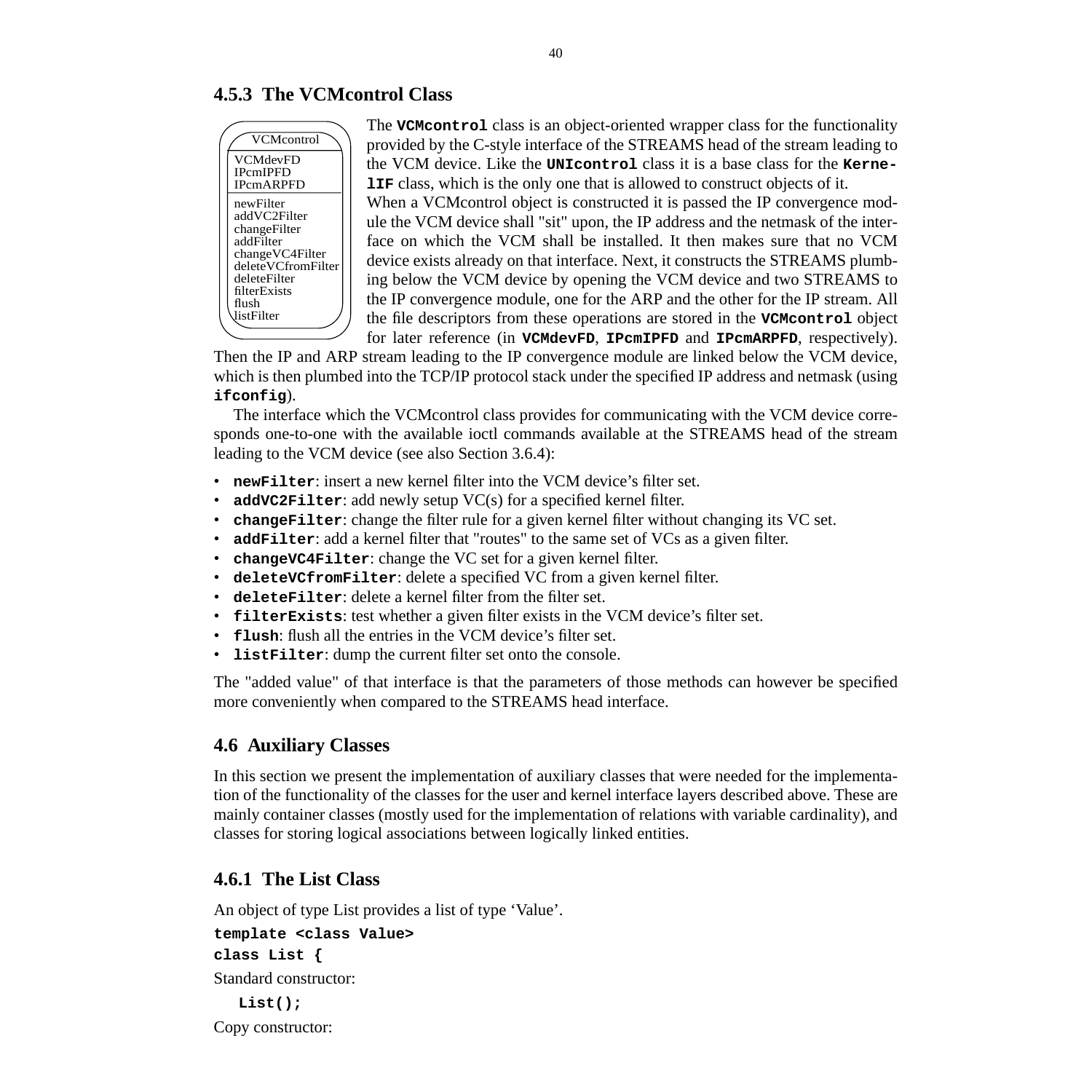**List( const List& l );**

Destructor:

**~List();**

Assignment operator:

**List& operator=( const List& l );**

Compare operations:

**bool operator==( const List& l ) const; bool operator!=( const List& l ) const;**

Class Iterator and ConstIterator provide a similar interface and can be used to iterate through a container having access to its elements. ConstIterator have to be used for iterating through a constant container object. Consequently the dereference-operator returns a reference to a constant object of type 'Value'. When removing an element from a container, all iterators pointing to that element are invalidated and must not be used anymore.

**class Container::Iterator { Iterator(); Iterator& operator++(); Iterator& operator--(); Value& operator\*() const; operator== ( const Iterator& i ) const; operator!= ( const Iterator& i ) const; };** Empty the list: **void clear();** Insert element at beginning of list: **void push\_front( const Value& elem );** Remove first element: **void pop\_front();** Append element at rear end: **void push\_back( const Value& elem );** Remove last element: **void pop\_back();** Access first element: **Value& front(); const Value& front() const;** Access last element: **Value& back(); const Value& back() const;** Get iterator pointing to first element: **Iterator begin(); ConstIterator begin() const;** Get iterator pointing to last element: **Iterator end();**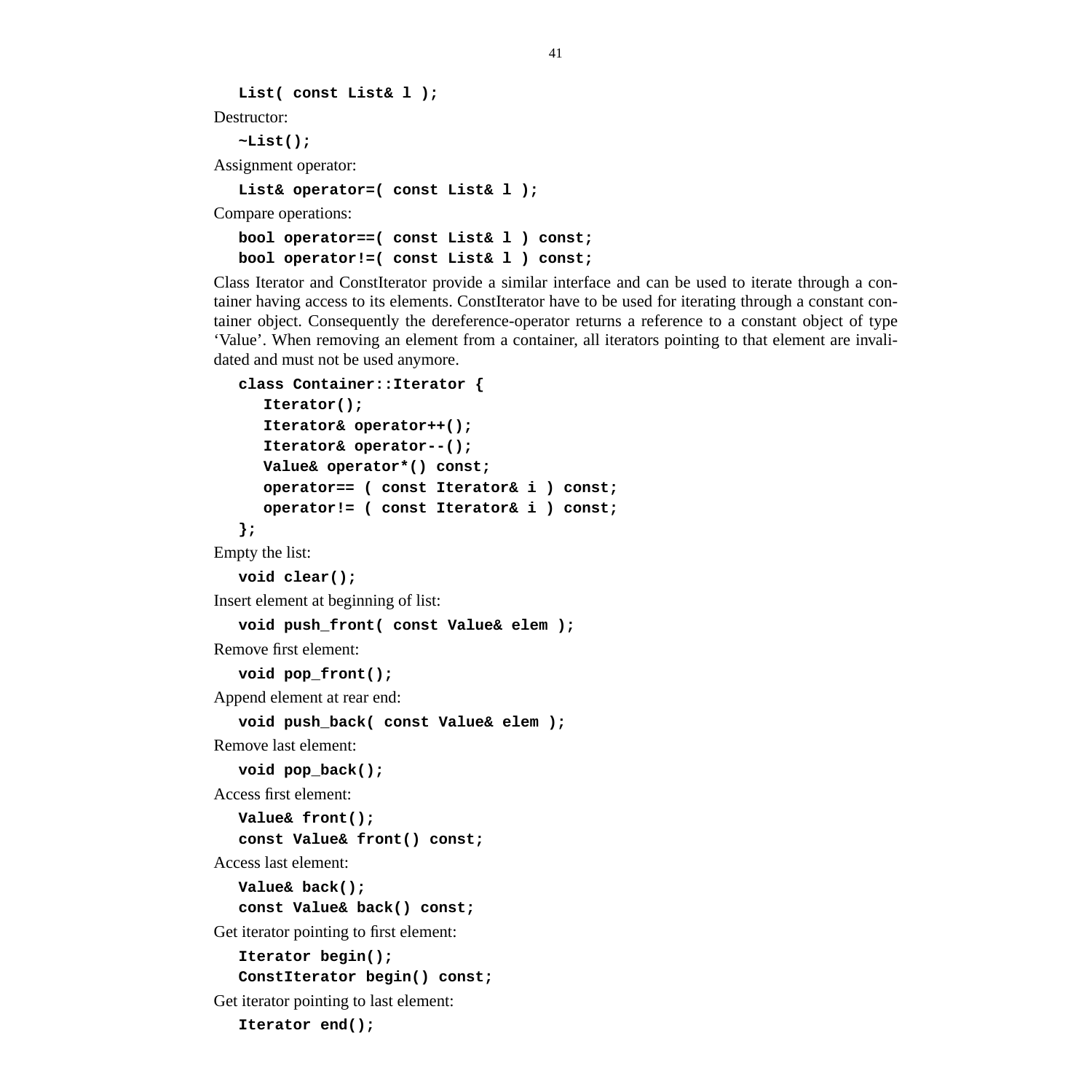**ConstIterator end() const;**

Insert element before 'pos'. Returns iterator pointing to a new element:

**Iterator insert( ConstIterator pos, const Value& elem );**

Erase element at 'pos'. Returns iterator pointing to next element after 'pos':

**Iterator erase( ConstIterator pos );**

Insert range of elements from another list, before 'pos':

```
void insert( ConstIterator pos,
  ConstIterator first, ConstIterator last );
```
Erase range of elements. Returns iterator pointing to next element after last deleted:

```
Iterator erase( ConstIterator first, ConstIterator last )
```
Number of elements:

```
unsigned int size() const;
```
Boolean value to indicate whether container is empty:

**bool empty() const;**

};

#### **4.6.2 The SortedList Class**

An object of type SortedList provides a sortable list of its value type. Type 'Key' should be set to the same type as 'Value' to indicate that the ordering is inherent to the value type. If a different key is used to access elements of a list, type 'Value' must either be inherited from 'Key' or provide a conversion operator to type 'Key'. The type 'Compare' must be a class adhering to the following interface:

```
struct CompareType {
  operator bool( const Key&, const Key& );
```
**};**

The boolean function operator must model the 'less than' relation between two objects of type 'Key'. A standard compare class exists, named 'Less', which uses the default 'less than' operator.

Given the requirements above for 'Key' and 'Value', access methods (find, erase, etc.) can take both, an element or a key as an argument.

**template <class Value, class Key, class Compare> class SortedList : public List<Value> {**

SortedList provides with some restrictions the interface of class List and additionally, the following methods are exported:

Find an element 'elem'. Returns an iterator pointing to that element. If 'elem' does not exist in the list, an iterator to the next-larger element is returned.

```
ConstIterator lower_bound( const Key& elem ) const;
```
Find an element 'elem'. Returns an iterator pointing to that element. Returns point to 'end()', if element is not found.

```
ConstIterator find( const Key& elem ) const;
```
Find or insert an element 'elem'. Returns an iterator pointing to that element.

```
ConstIterator find_or_insert_sorted( const Value& elem );
```
Boolean value to indicate whether a sorted list contains a specific element:

**bool contains( const Key& key ) const;**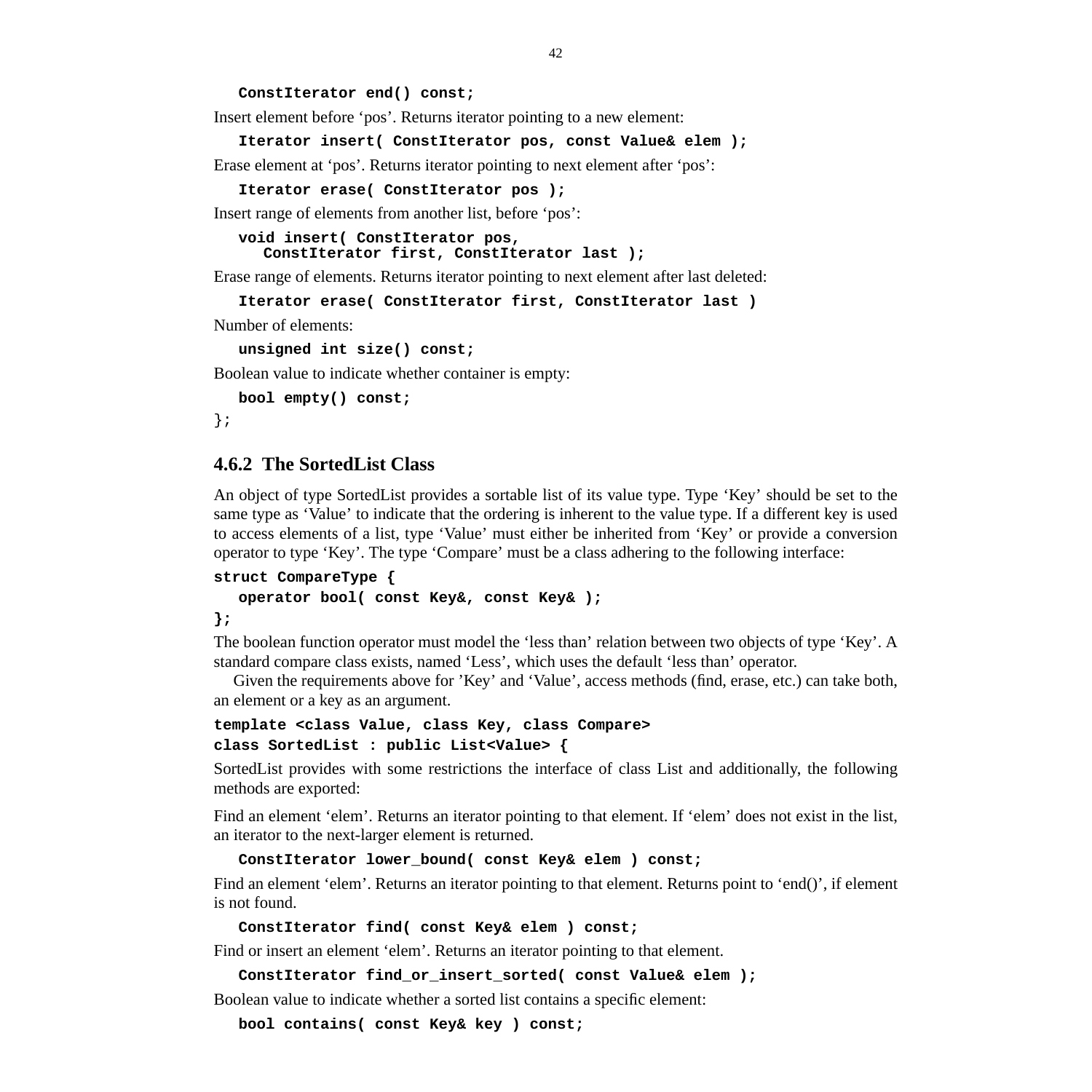Insert an element at the correct position. Returns pointer to new element:

**ConstIterator insert\_sorted( const Value& elem );**

Insert an element at the correct position and ensure uniqueness. Returns pointer to new element. Returns iterator to 'end()', if element already exists:

```
ConstIterator insert_unique( const Value& elem );
```
Erase element at position 'pos'. Returns iterator pointing to next element after 'pos':

```
ConstIterator erase( const Key& elem );
```
**};**

The restrictions to the interface of SortedList when compared to List is that the following methods are *not accessible*, because they could corrupt the internal ordering:

```
void push_front( const Value& elem );
void push_back( const Value& elem );
Value& front();
Value& back();
Iterator insert( Iterator pos, const Value& elem );
```
## **4.6.3 The VCDVCTuple Class**



This class holds the logical association between a VC and its VC descriptor as it is used with the SDAPI library. As already mentioned we can distinguish inbound and outbound VCs, where outbound VCs are initiated by the local VCM module and are kept track of in a **VC** object which is then related to the corresponding **VCDVCTuple** object. Inbound VCs are initiated by remote VCM modules and thus have no relation to a corresponding **VC** object. Nevertheless they must also be tracked since UNI signalling is generated for them as well and those signals must be distinguishable from

signals for outbound VCs. For that reason all the **VCDVCTuple** objects are kept in a global container called **VCList** and when a signalling event occurs its VCD is used in order to decide whether it is for an inbound or an outbound VC and if it is for an outbound VC then for which one.

The operator functions are needed in order to be able to hold the **VCDVCTuple** objects in a **SortedList** container for faster access. The **getVC** and **setVC** methods are used for setting up and querying the relation to a **VC** object.

## **4.6.4 The AddrPartyIDTuple Class**



This class holds the logical association between the party ID for a certain party within a point-to-multipoint VC connection and its ATM address. A **Multi-PointVC** object holds a **SortedList** of **AddrPartyIDTuple**'s in order to keep track of that association. This is done, e.g. in order to be able to inform a user in case of a DROPPARTY message which party has actually been dropped. The user can then decide how to handle that situation, i.e. whether the VC is still valuable to him or whether the whole VC shall be torn down because all parties are essential for the communication to take place.

The operator functions are needed in order to be able to hold the **AddrPartyIDTuple** objects in a SortedList container for faster access. The **getAddr** and **getParty** methods are used for querying the relation between ATM addresses and party IDs.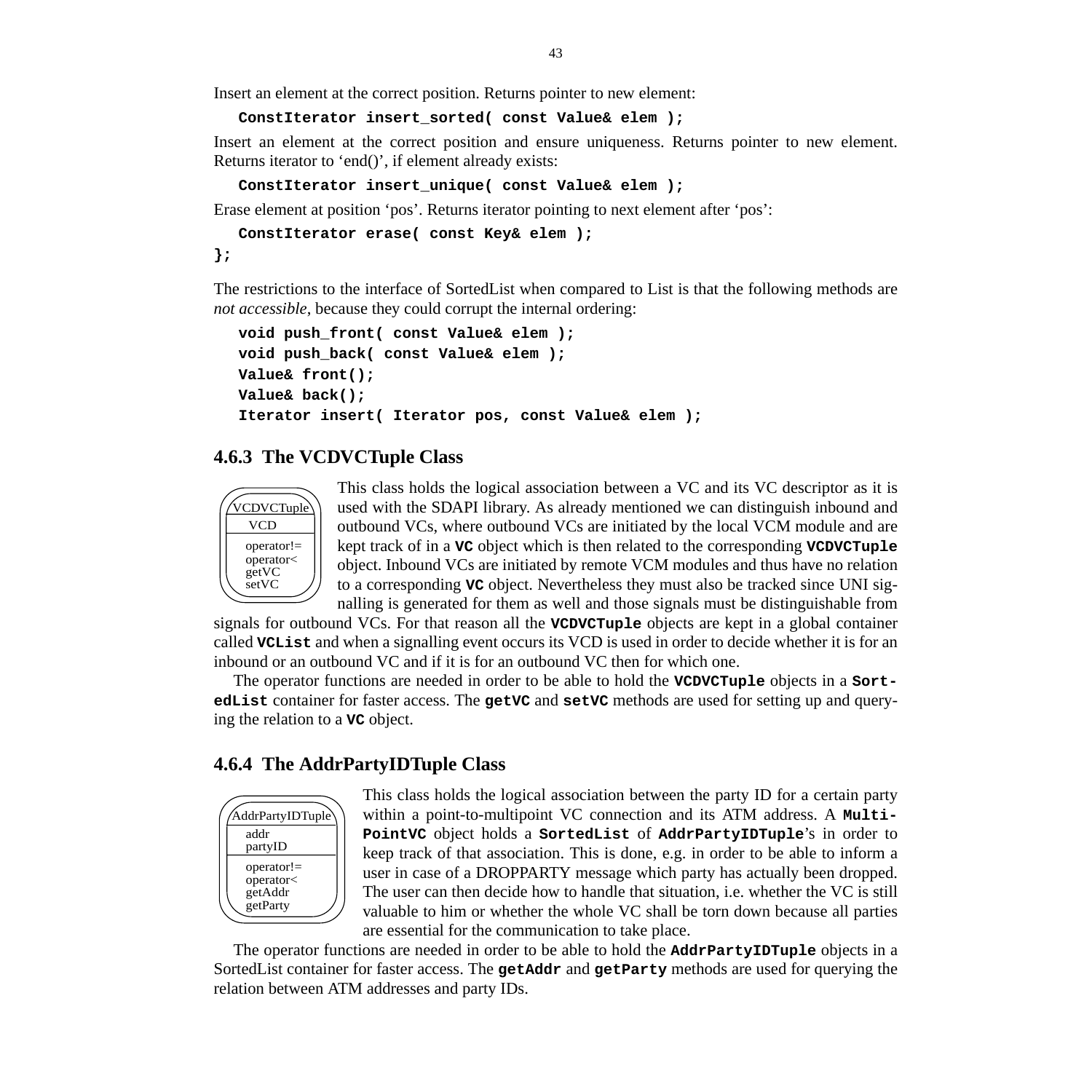# **4.7 Example of Use**

In order to illustrate the use of the VCM user instance, i.e. its library interface, we present a simple example of its usage in a hypothetical user code:

First of all a kernel interface must be created

```
KernelInterface *ki = new KernelInterface("qaa", "192.168.230.20",
"255.255.255.192", 0);
```
Here we take as an example CLIP as IP convergence module (the interface of which in our configuration is called **qaa**) with the specified IP address and netmask, furthermore we use the ATM card with **unit** number 0.

Next, an object for address resolution is created

#### **SimpleAddressResolver sar;**

Since we only have the **SimpleAddressResolver** available we use that one. We now use that object in order to resolve two IP address into ATM addresses for peer edge devices for which we want to setup special filters:

```
in_addr_t fiddleIP = inet_addr("192.168.230.20");
atm_addr_t* fiddleATM = sar.resolve(fiddleIP);
in_addr_t violaIP = inet_addr("192.168.230.30");
atm_addr_t* violaATM = sar.resolve(violaIP);
```
Now, a filter rule is created

```
FilterRule* f = new FilterRule;
```
and its IP destination address and transport protocol port predicates are set

**f->setIPDestAddress(inet\_addr("224.6.6.6"));**

```
f->setTPDestPort(10000);
```
Next a QoS object is created and a point-to-multipoint VC object is created to the first peer edge device with that QoS

```
QoS* qos = new QoS(CBR, qos_class_0, 11000);
```

```
MultipointVC* mpvc = new MultipointVC(fiddleATM, qos, ki);
```
Then a filter object is created which associates the specified filter rule with that VC

```
Filter* f = new Filter(Filter::RuleList(f), Filter::VCList(mpvc), ki,
                       callbackOnAsync);
```
where the last parameter is a function variable specifying how asynchronous events on the given VC for that filter should be handled. From now on, IP datagrams that satisfy the filter rule (i.e. are addressed to the IP multicast group 224.6.6.6 with port 10000) are forwarded using the especially setup point-tomultipoint VC.

If now the second peer edge device shall be added to the point-to-multipoint VC then

#### **mpvc->addDest(violaATM);**

does the job. Or if the first destination shall be deleted, then

#### **mpvc->deleteDest(fiddleATM);**

is appropriate.

This was only an illustrative example of some operations that are possible when using the described VCM library.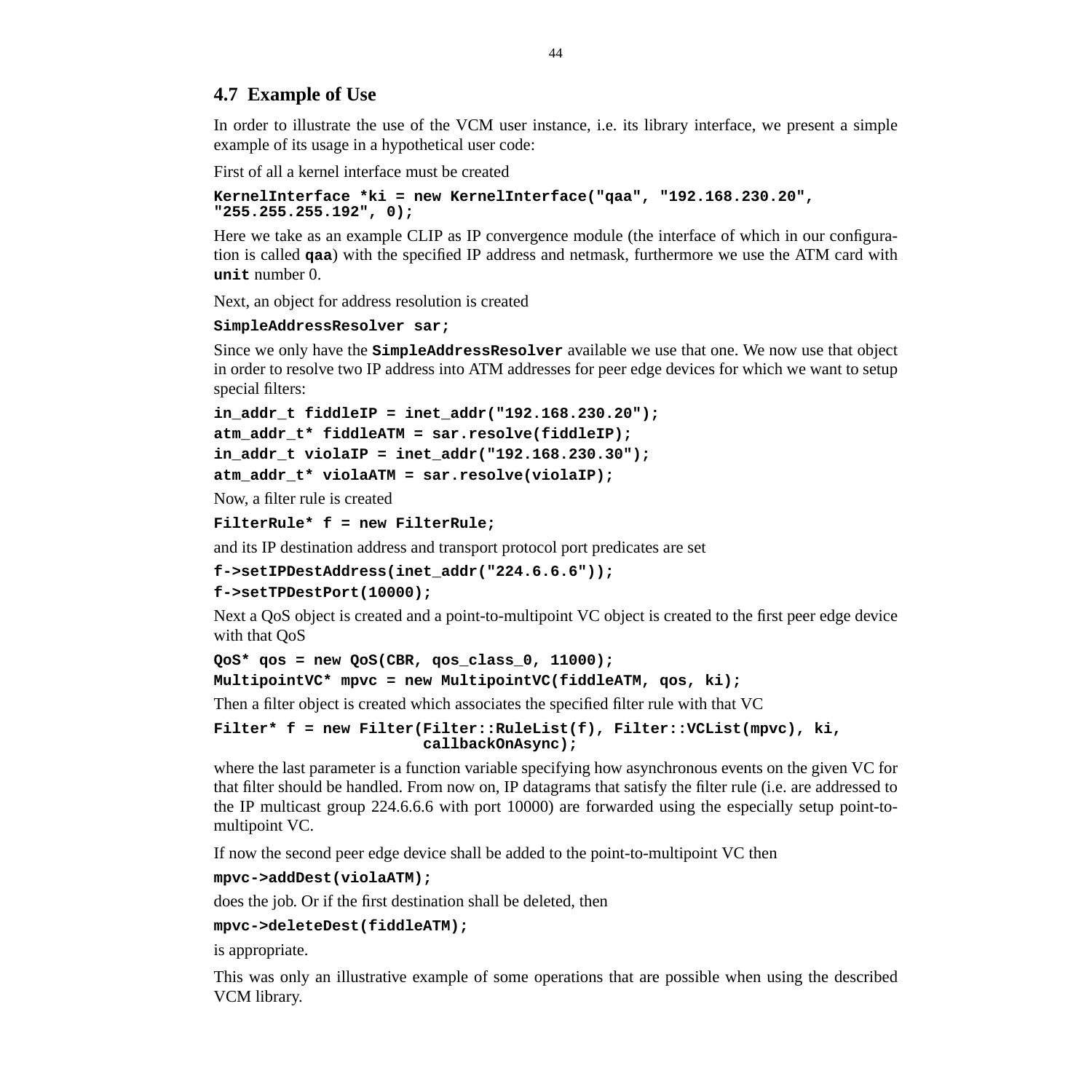# **5 Summary**

In this report we provided a detailed description of the design and implementation of an IP/ATM adaptation module which allows to leverage the QoS facilities provided by ATM for an overlaid IP-based network. This description was structured according to the internal structure of the VCM module. The VCM module is divided into a user instance and a kernel instance. In chapter 2 we provided the global view on the interworking of those two, before we gave detailed descriptions of each and their internal components in chapter 3 and chapter 4. While the kernel instance is designed according to the STREAMS paradigm and implemented using the C programming language, the user instance's design is object-oriented offering a library interface for the C++ programming language. We think that this hybrid design suits the respective needs of those two distinct instances best, since in kernel space efficiency and ease of use of existing interfaces has preference over elegant design and reusability, whereas for the user instance those two metrics are crucial ones. One goal of the design was also to source out all complex operations which are non-critical with respect to performance on the data forwarding path from kernel into user space. That ensured maximum ease of development and coding and certainly will ensure this for future modifications as well, thus making the IP/ATM adaptation module a valuable tool for further experimentation with IP/ATM edge device functionality.

The adaptation module was intentionally designed as flexible and general as possible so that it can be used for virtually any "QoS signal" given by the IP network in order to trigger special handling by the ATM network. Our motivation to do so was that while overlaying the RSVP/IntServ architecture was the motivation to develop such an adaptation module in the first place it is conceivable that RSVP/Int-Serv will only be one of several "tools" within IP-based networks for users to convey their desires with regard to QoS provisioning by the network. Thus flexibility was one of the most important design goals for the IP/ATM adaptation module and has been like all the other design goals that were set in Section 2.2 achieved from our point of view.

We think that together with the sophisticated solution approaches devised in [SKWS98] for the overlaying of RSVP/IntServ onto ATM networks which were also partially implemented for our former prototype implementation (see Appendix), the IP/ATM adaptation module now also provides the potential to support those approaches on the data path in a performant manner. Thus a complete solution is now achievable by the integration of those two parts. Of course, this still remains on a prototypical level, since many of the operations of an actual production-level IP/ATM edge device will be assisted by special hardware. However, the overall architecture should remain the same and the same algorithms will be applicable.